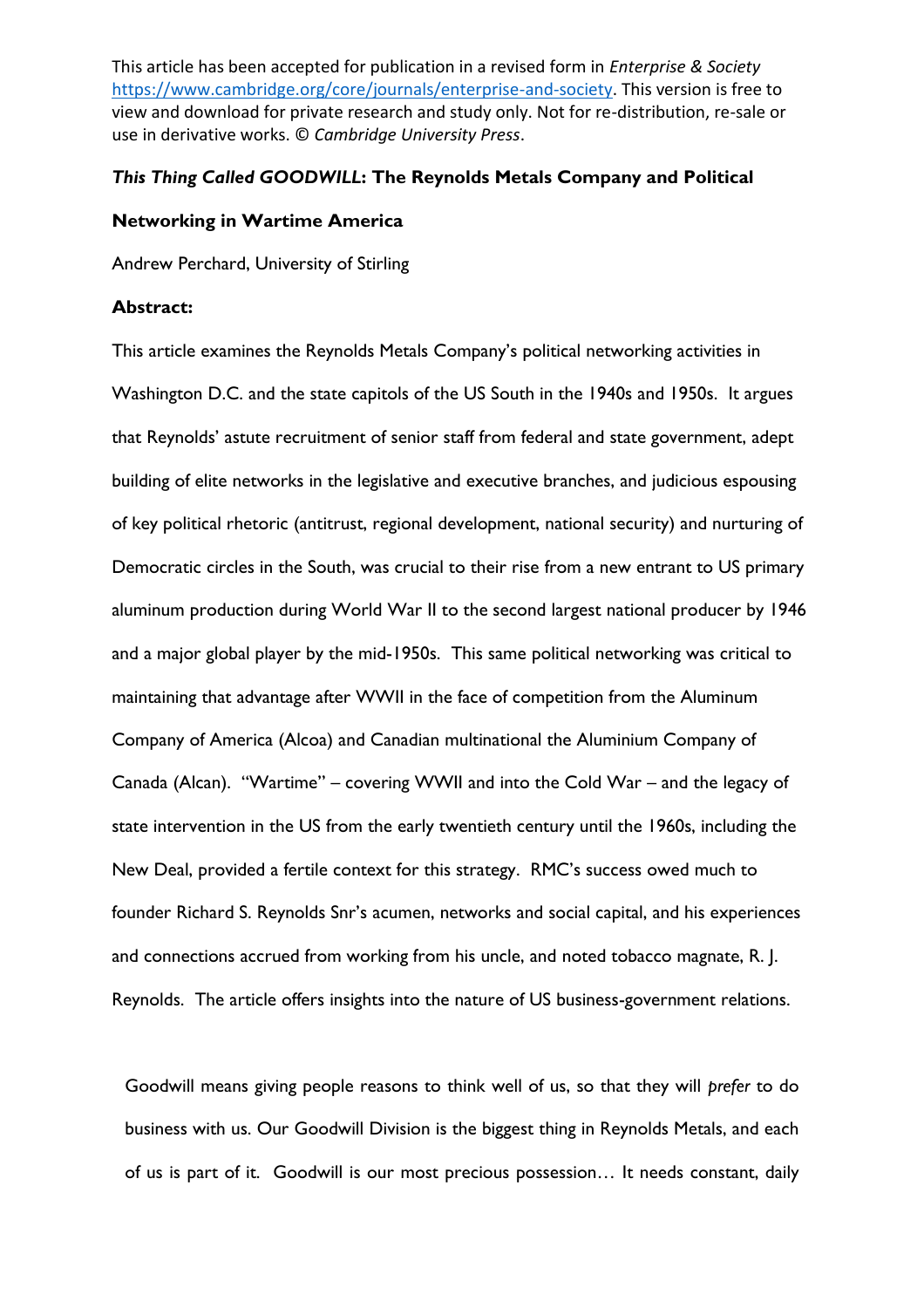entries or the ink will fade. Let's take a good look at this thing that controls our jobs, our future, and our security. Let's look at our most precious asset.<sup>1</sup>

In March 1949, Reynolds Metals' vice-president Keen Johnson wrote to Company president, Richard S. Reynolds, Jnr., enclosing the booklet from which this extract is drawn. Johnson informed his boss that the rationale for *This Thing Called GOODWILL* "… is that we can improve our public relations and build up good will only by impressing upon each member of the Reynolds Metals organization the fact that we all have a responsibility to work daily at this important task". $2$  Whilst the handbook was intended to instruct all employees on customer relations, it understated Reynolds Metals' most significant deployment of goodwill, in their cultivation of political networks especially in Washington D.C.. As one of the foremost agents of the Company's political activity, former Kentucky Governor Johnson was being modest about their achievements. $^3$ 

This article examines the Reynolds Metals Company's political networking in Washington D.C. in the 1940s and 1950s, setting this against the context of "wartime" and the legacy of growing state intervention since the early twentieth century. It examines the Company's development of its public affairs capabilities through the recruitment of former federal and state officials, nurturing of networks in government departments and amongst legislators on Capitol Hill, and their deployment of their regional identity and key policy rhetoric (antitrust, regional development and national security) to cement relationships and gain influence and competitive advantage.

It was RMC's capability in building and deploying these political connections in Washington D.C. (as well as in the state capitols of the South), that allowed them to break into primary aluminum production during WWII and retain that position. Founded in 1928 to produce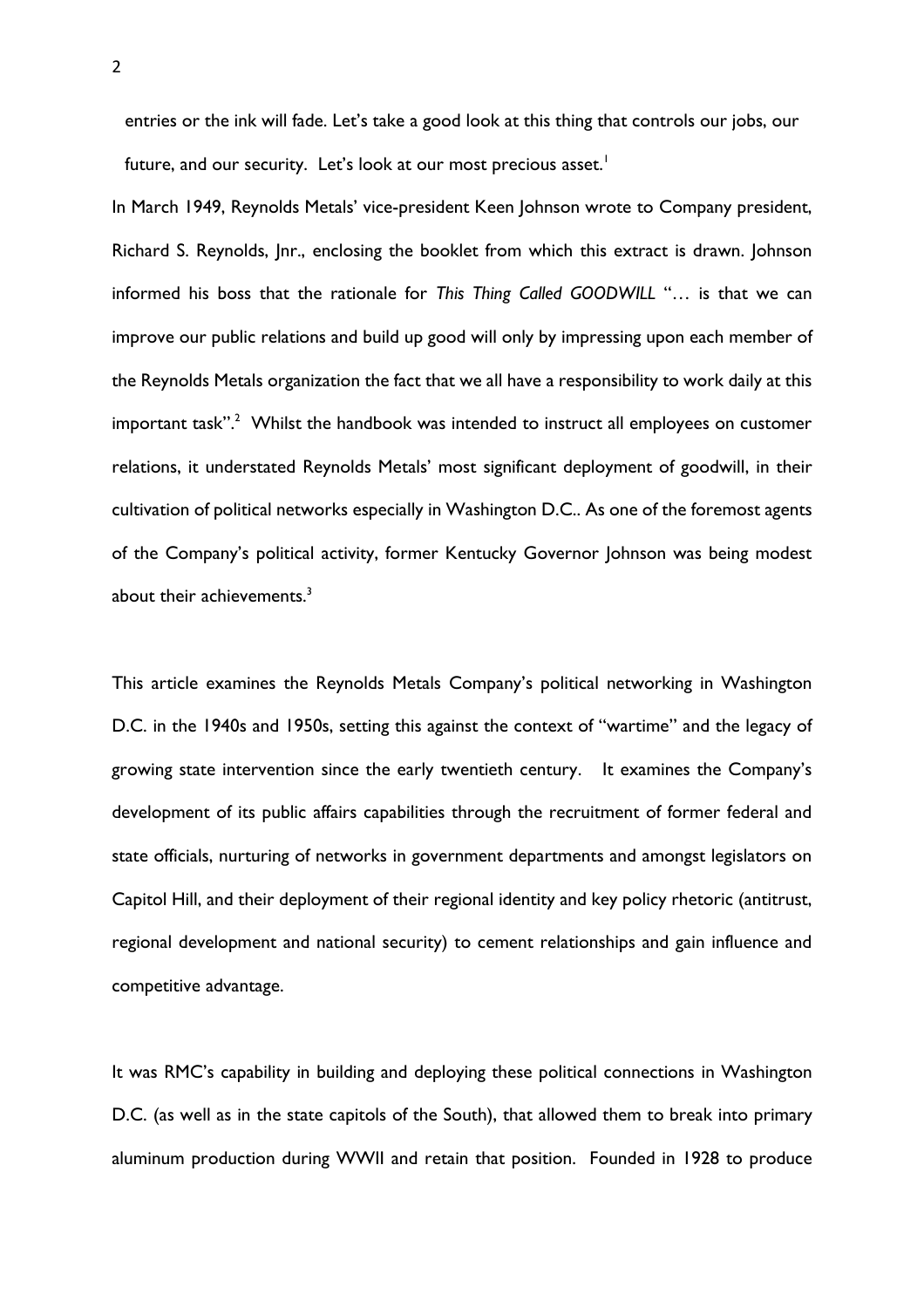aluminum foil for cigarette packaging, prior to World War II, the Reynolds Metals Company (RMC) owned no primary aluminum production facilities and limited downstream capacity. By 1944 they controlled primary aluminum smelters or extrusion plants and rolling mills, as well as access to upstream supplies, and their share of global aluminum production reached 7%. By 1946, they accounted for 30% of global output. 4 The political goodwill they had accrued by the end of WWII afforded Reynolds Metals sufficient competitive advantage to become the second largest US primary aluminum producer and a major competitor to the Aluminum Company of America (Alcoa), who had hitherto monopolised aluminum production in the US and been one of the two first movers (and dominant players) in the global industry. Alcoa had enjoyed considerable political patronage from WWI, especially under Presidents Harding, Coolidge and Hoover.<sup>5</sup> As testament to Alcoa's continued market dominance and influence, as late as 1937 they had been able to block US Justice Department anti-trust investigations with support from the War Department and managed to successfully evade charges of acting as a trust in 1941. However, by the close of WWII, with political support, Reynolds (and Kaiser) had gained control of Alcoa's Hurricane Creek and Baton Rouge alumina refineries, Spokane, Tacoma, and Troutdale smelters, and the Jones Mill, along with Alcoa's patents.<sup>6</sup> In such a highly integrated and capital-intensive industry, their political connections also allowed Reynolds Metals to secure access to upstream supplies of bauxite and production facilities for alumina (aluminum oxide) so that by the mid-1950s, Reynolds had extended their control within the global aluminium supply chain to 16.4% and 16.9% respectively of global bauxite and alumina output by 1955.<sup>7</sup>

Reynolds' Metals' success was such that by December 1946, the J Walter Thompson (JWT) Agency, handling RMC's public relations, reported to Richard S. Reynolds Jnr that their brokers Bache & Co, "are pretty high on Reynolds".<sup>8</sup> JWT and Bache's confidence stemmed,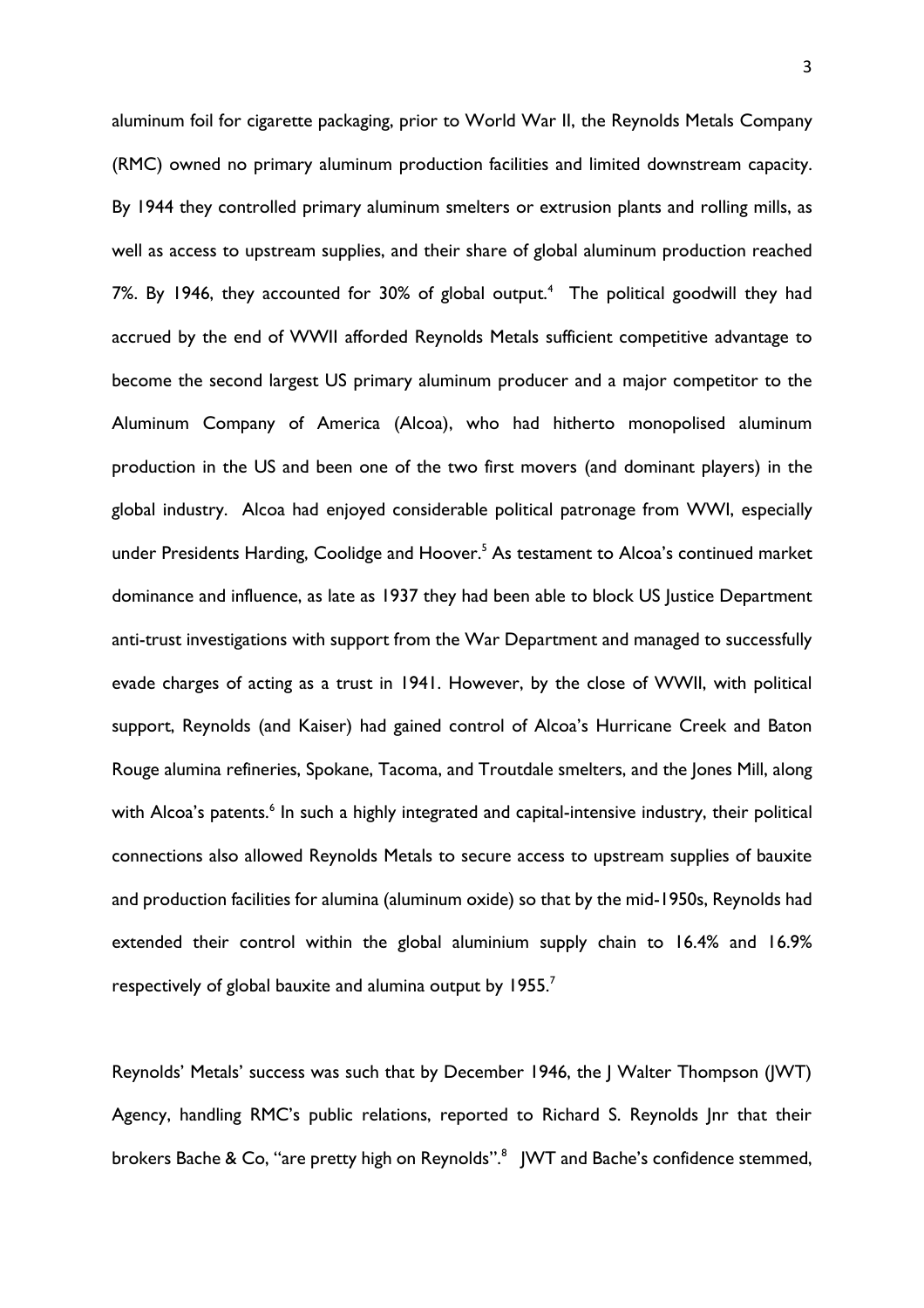in large part from the political patronage that RMC were perceived to enjoy: "The Government's large investment in Reynolds… may serve as a sort of reinsurance against unlikely attempts by others to 'throttle' Reynolds.''<sup>9</sup> The value of the Company's investment in its public affairs capabilities and political networks was demonstrated again in the battles of the late 1940s and 1950s, as Alcoa sought to reassert itself and as the Aluminium Company of Canada (Alcan) sought import tariffs reductions on Canadian aluminium and further US government contracts. Reynolds' ascendancy in the global industry was crowned in 1959, when, with the UK's Tube Investments, it took control of another of the first movers in the global industry, the British Aluminium Company Ltd (BACo), who still monopolised aluminium smelting in the UK and the British Empire, as well as holding the exclusive British rights for aluminium smelting.<sup>10</sup> Reynolds Metals rise from a modest and largely regional producer and supplier of aluminum foil to the tobacco industry to a dominant force in the North American, and global, aluminum, industry over the space of just over a decade was nothing short of meteoric.<sup>11</sup> That success was built on this investment in and deployment of political connections.

RMC's success was initiated by their founder Richard S. Reynolds Snr., who demonstrated considerable prescience and political acumen in his recruitment to senior management positions in the Company former well-connected and highly capable public servants, such as Keen Johnson. Reynolds Snr also understood from experience the importance of timing and of deploying key salient political themes (antitrust and regional development) and recognising sectional interests. He used his family pedigree, their connections to the Democratic National Committee (DNC) and Reynolds' location as a Southern firm to their advantage at a time when both political houses were dominated by senior Southern Democrats.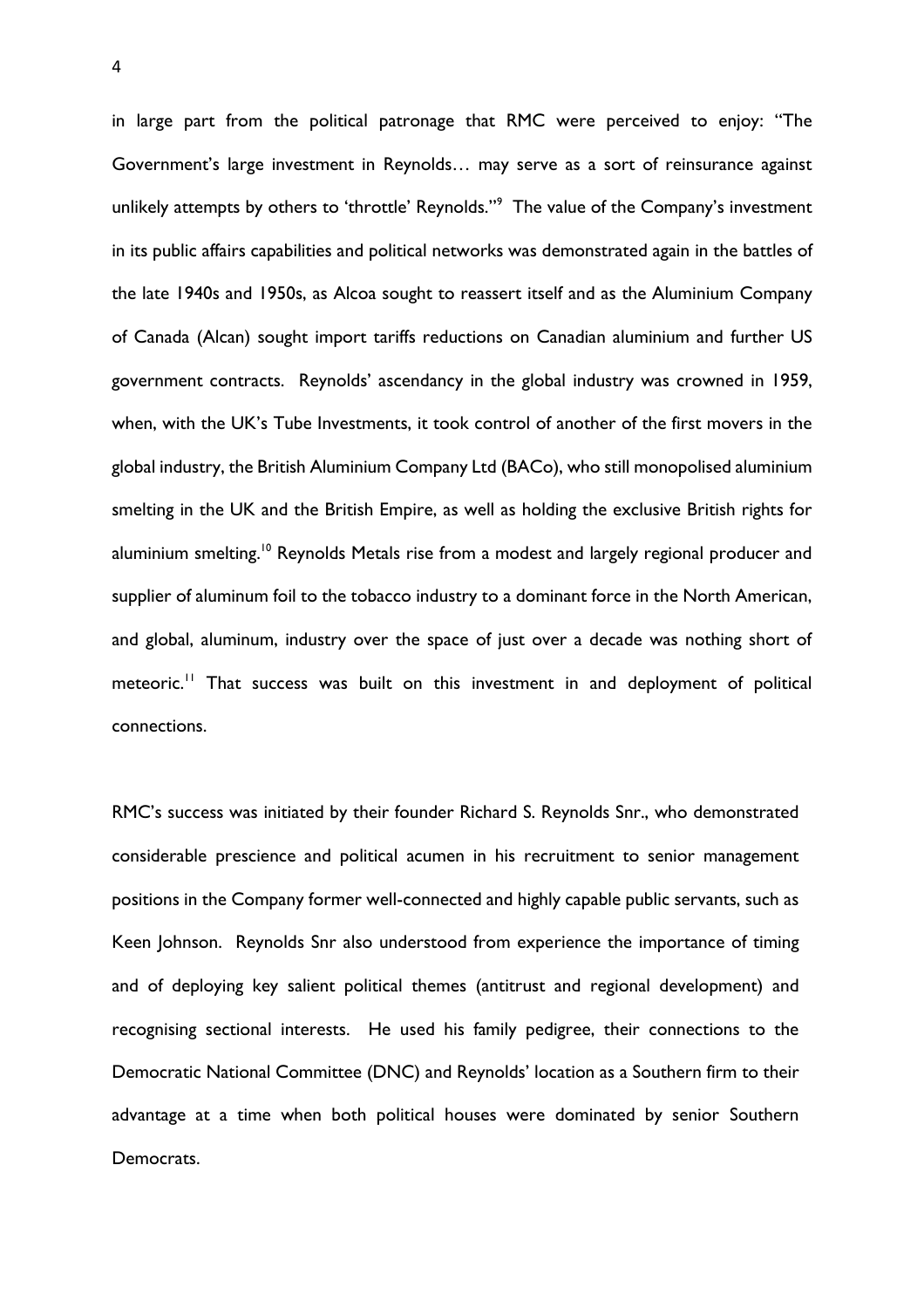However, this success was equally contingent upon the historical context. The success of Richard S Reynolds Snr's, and RMC's, transactions with executive and legislature (and the receptiveness of their approach and rhetoric) were reliant on a long tradition of southern Democratic patronage of business from the early twentieth century onwards, and southern Democrats dominance of Capitol Hill by this period. It was also directly aided by the legacy of state intervention under both the Hoover administration, notably the Reconstruction Finance Corporation (RFC), and Roosevelt's New Deal (through the Tennessee Valley Authority (TVA) and Bonneville Power Administration (BPA), as well as the US war economy.

For much of this period (the 1940s and 1950s), the US legally and politically was overshadowed by what Mary Dudziak has referred to as ''War Time''.<sup>12</sup> ''War Time'' did not end with WWII but continued into the Cold War and peaked again during the Korean War, accompanied by an infrastructure for financing, producing and distributing materiel. Between 1931 and 1961, US government purchases of goods and services rose from 12.1% to 20.6% (reaching a peak in 1944 of 46.3%) and budgetary expenditure from 10.6% in 1927 to 29.6% in 1961.<sup>13</sup> As James Sparrow observed: "As the larger trajectory of federal spending, revenue, debt, employment, and military deployment in the twentieth century makes clear, the Second World War, building on but also superseding the New Deal was a critical turning point for the growth of federal government within American society."<sup>14</sup> The US, "the Arsenal of Democracy", as FDR described it, produced two thirds of Allied munitions.<sup>15</sup> Aluminum was a key strategic metal; its consumption and production grew dramatically during World War II and the Korean War driven by the demand for it above all in military aircraft manufacture. As the US Public Affairs Institute's Dr Dewey Anderson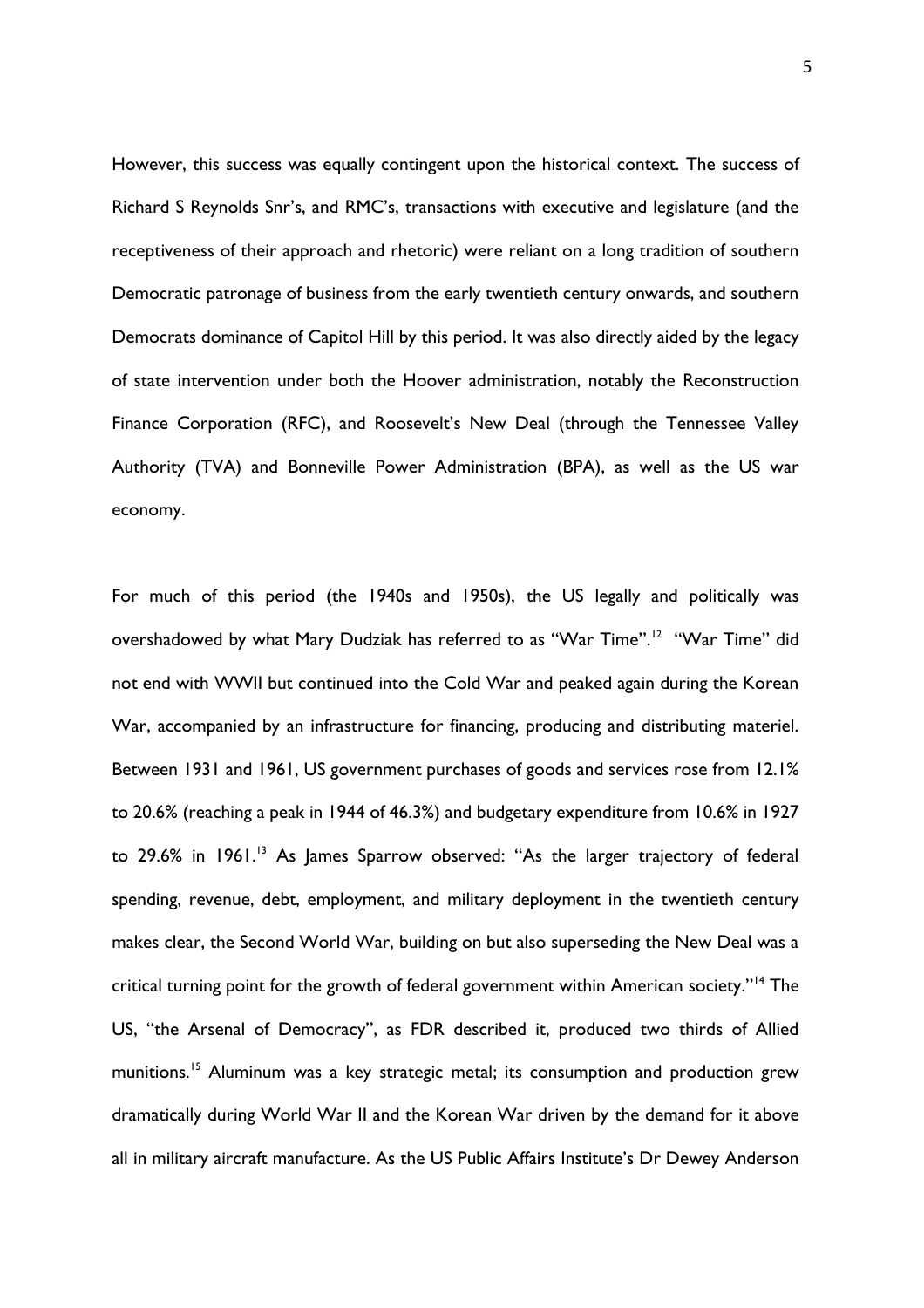observed in 1951: "Aluminium has become the most important single bulk material of modern warfare. No fighting is possible, and no war can be carried to a successful conclusion today, without using and destroying large quantities of aluminium."<sup>16</sup> As Mats Ingulstad has noted for aluminum, and Paul Tiffany for steel, this dramatic demand for both metals in wartime resulted in mounting government pressure for increased production and an expansion of industrial capacity to the advantage of smaller producers.<sup>17</sup>

Equally crucial were the opportunities arising for RMC out of state intervention under the Hoover administration and Roosevelt's New Deal, in terms of the recruitment of key personnel and the politics of antitrust and expansion of regional development opportunities. Whilst FDR's wartime accommodation with business saw a cooling of antitrust action (as it had for Woodrow Wilson's administration in WWI) and the New Deal, key members of the administration (notably Secretary of the Interior, Harold Ickes) remained ardent advocates and were closely tied to younger New Dealers who continued to pursue issues like antitrust.<sup>18</sup> The recession of October 1937, and more specifically where monopolies were concerned Thurman Arnold's tenure at the Anti Trust Division (ATD) of the Department of Justice (1938-43), had also reignited arguments for an interventionist role for the state in the economy, notably around expanding production and in efficiency gains for consumers, alongside productivity priorities for the war effort. These proved advantageous for RMC (and were readily exploited by them).<sup>19</sup> When former small businessman Harry Truman took office as President in April 1945, antitrust policy was renewed aided by the changes effected by Arnold at the ATD (as exemplified by the cases against both Alcoa and US Steel).<sup>20</sup>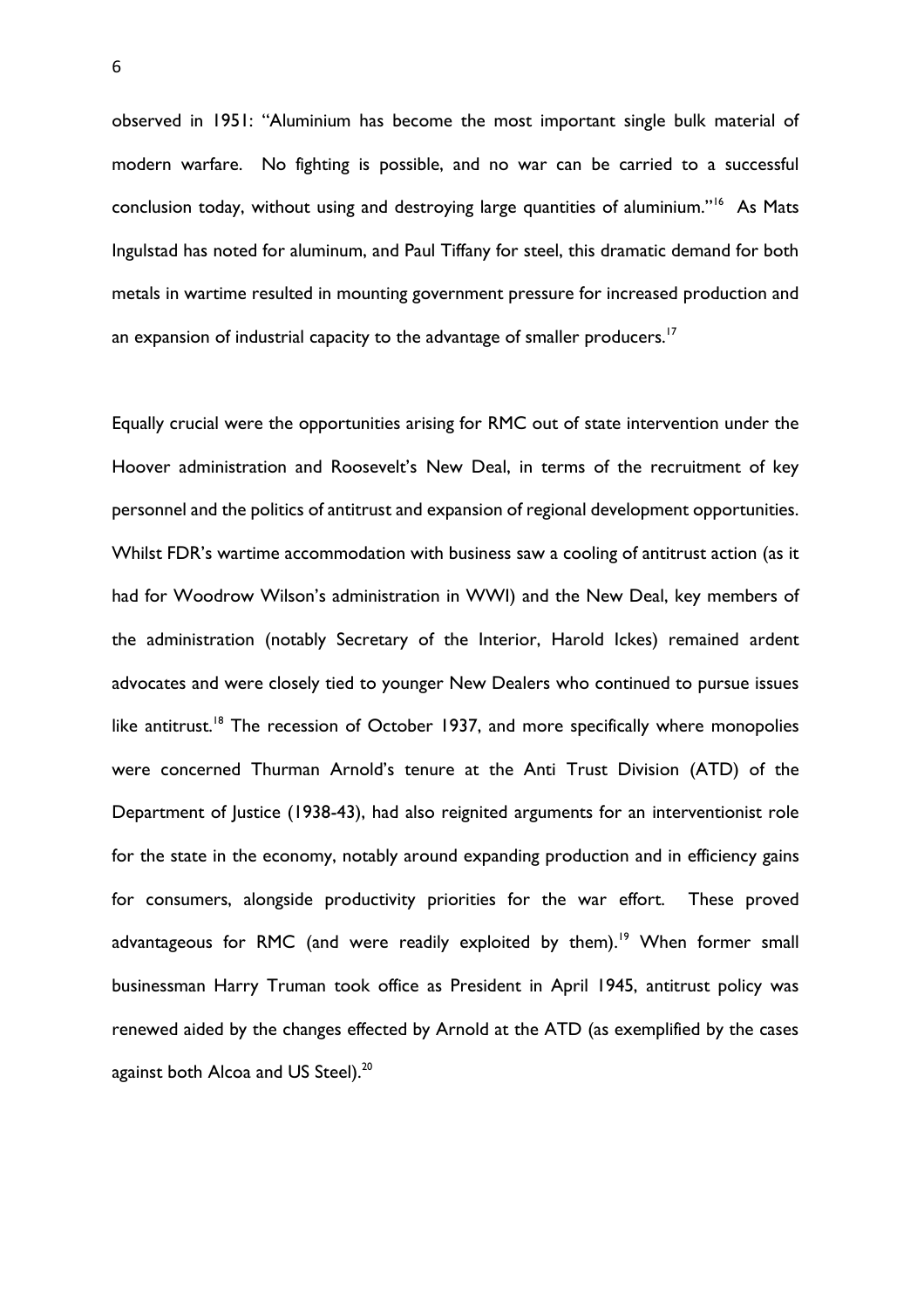Moreover, the commitments to regional development and industrialization arising from both the Hoover and Roosevelt administrations continued to advantage the South and were further enabled by the warfare state, not least given the control of the key committees of both the Senate and House of Representatives by powerful southern Democrats who dominated Capitol Hill at this time. Richard S. Reynolds Snr (and his successors and company officers) proved highly adept in their exploitation of the opportunities offered by that context – and their demonstration of their regional, patriotic, and antitrust credentials – to build organisational capabilities and sustainable competitive advantage. That Reynolds Snr, and RMC, were able to do this relied on their networks and social capital in the South, and their prudent recruitment of the key personnel, both of which increased their legitimacy with pivotal political actors in Washington D.C. (and state capitols of the South).

This article locates the Reynolds story's wider relevance, then considers the role of the Company's founder Richard S. Reynolds Snr, before considering their recruitment of key personnel pivotal to the success of their networking in Washington D.C. and the South. It then outlines their coalition-building with politicians and officialdom and how these connections were deployed before observing the Reynolds' families own political convictions and concluding.

### **Reynolds and US business-government relations**

Beyond the intrinsic worth of the Reynolds Metals story both to US and global business history (especially that of the aluminum industry), it assumes a broader significance within debates in scholarly literature around business-government relations in the US, notably over development of an 'organizational society' in the  $20<sup>th</sup>$  century.<sup>21</sup> Specifically, following the important work of Brian Balogh and Alan Brinkley, it notes the legacy of the New Deal (as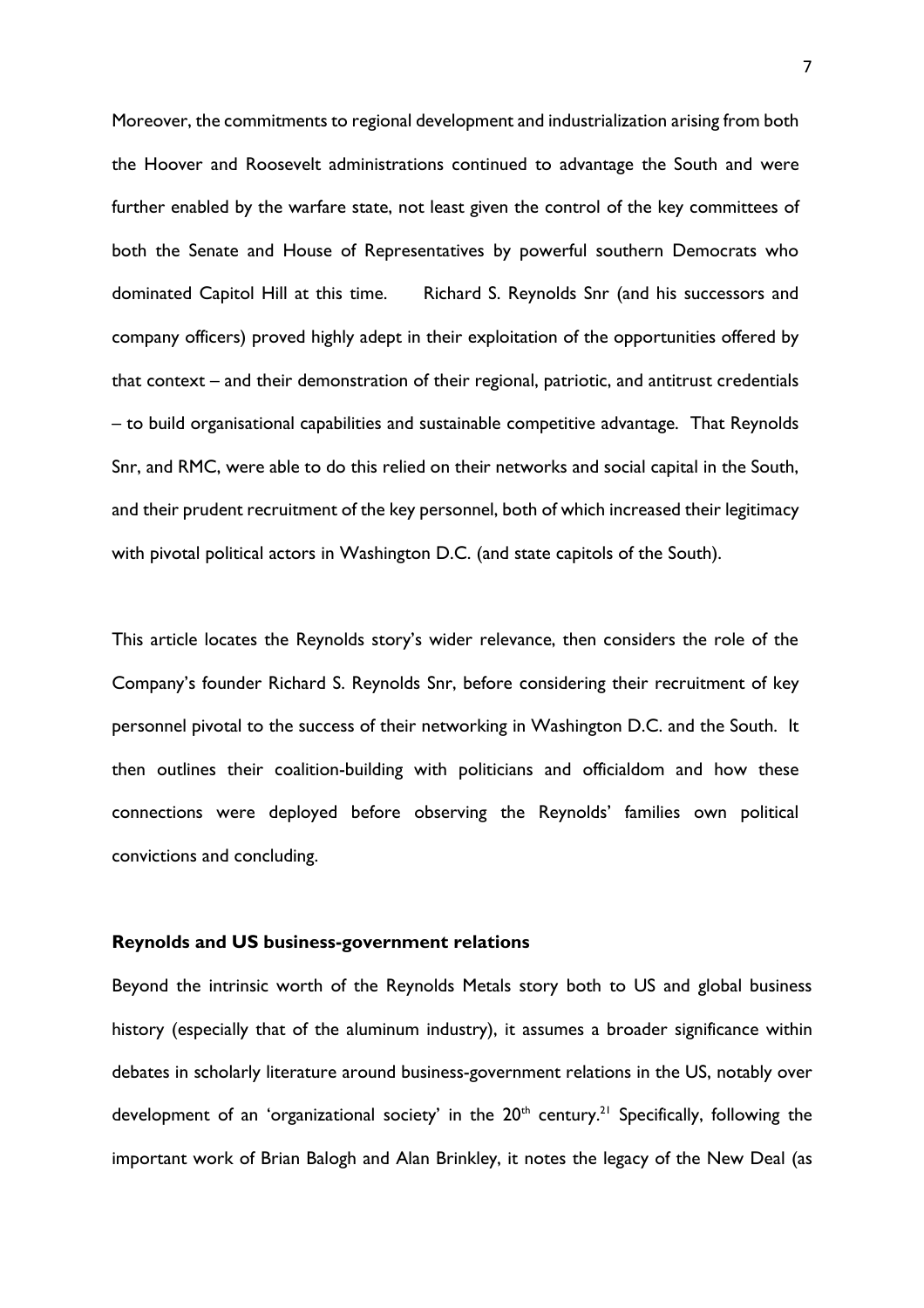well as reforms of the Hoover administration) in relation to the importance of the repositories of knowledge and skills within federal agencies and their transfer to the private sector (illustrated most prominently by figures such as David E. Lilienthal and Tommy "the cork" Corcoran).<sup>22</sup> However, it also underlines the importance of a longer trajectory of progressive reformism. It also adds further detail to the voluminous history of the US warfare state of this period, as well as to that around regional industrialization.<sup>23</sup> More broadly it contributes a historical case study to the social science literature around the importance of networks and social capital to family business survival and corporate political activity. $^{24}$ Reynolds sophisticated development of its public affairs machinery took place at a time when lobbyists were relatively scarce in Washington D.C. (as late as 1956, there were 615 registered lobbyists in the DC area; by 2016, this had risen to 10,462) and before Lester Milbrath's definition of lobbyists in his paradigm-shifting 1963 book. $^{25}$ 

The Reynolds Metals Company's story, like that of the infinitely better-known account of Henry J. Kaiser, provides valuable insights into the nature of US business-government relations and corporate political activity. Like Reynolds, Kaiser exploited the opportunities presented by WWII (as well as the opportunities presented by the Hoover administration and the New Deal) to expand his business empire from construction into shipbuilding, aircraft manufacture, and light metals production. Kaiser also built his empire by political networking at state and federal levels, famously declaring to journalists in July 1942:

Every time I take anybody to a shipyard, they want to see the ways and they think that is the shipyard. Well, that isn't the shipyard at all, and when you go to an aircraft plant, you want to see the garage they keep the planes in or build them in. That isn't the aircraft plant. I will tell you where the aircraft plant is and where the shipyard is: it starts in Washington.<sup>26</sup>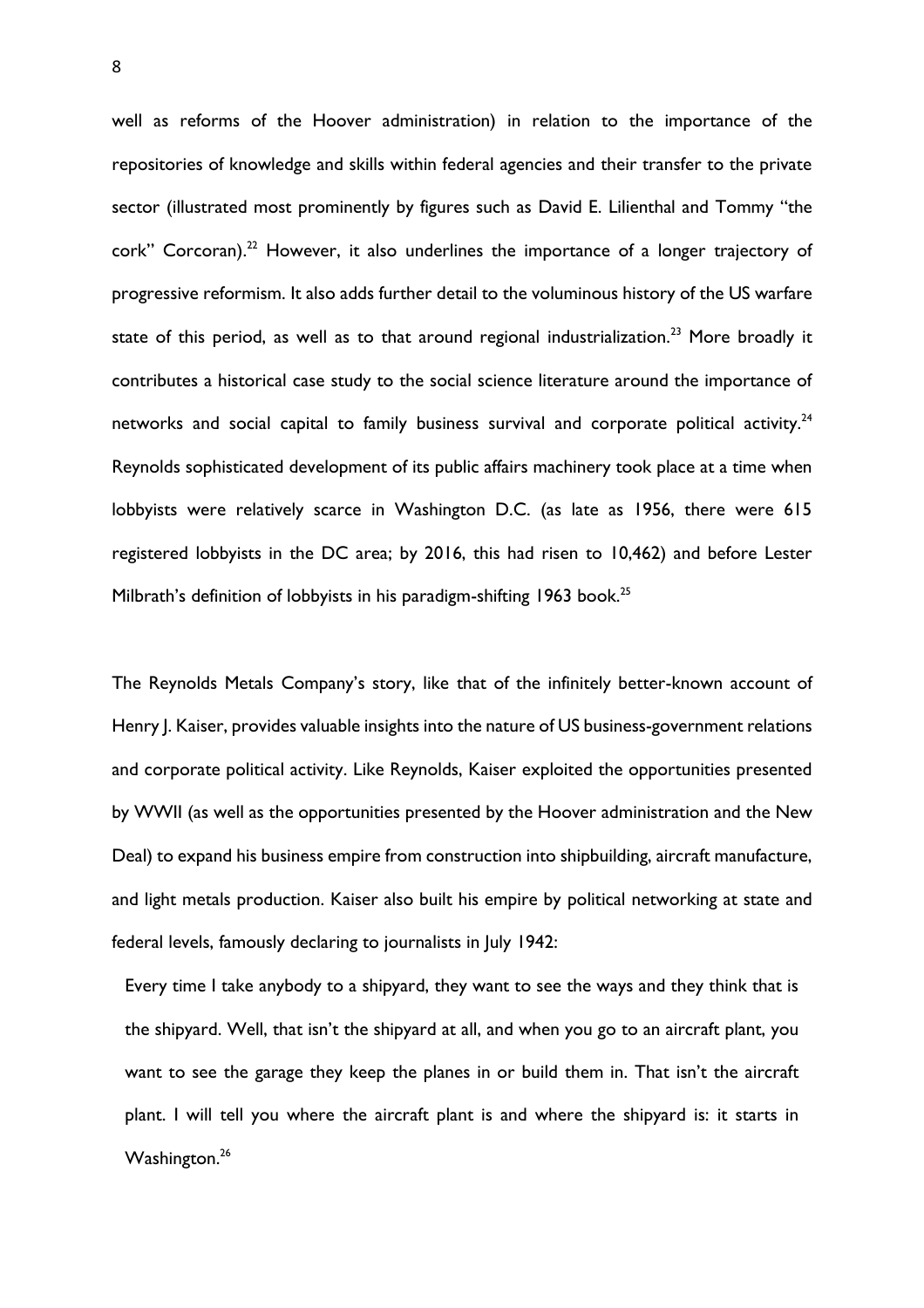As Stephen Adams has observed of Kaiser: "[he] could not have achieved his success in shipbuilding, steel, dam building, or aluminum without a healthy relationship with the executive branch".<sup>27</sup>

Similarly, Reynolds Metals would not have achieved this without considerable political backing and substantial federal finance. Reynolds' dividends from the federal government included an initial Reconstruction Finance Corporation (RFC) loan to RMC of \$15.3m to construct the Listerhill smelter in Alabama (named after Alabama senator Lister Hill in recognition of his central part in securing the construction of it), and a further \$2.5m from the RFC's subsidiary, the Defence Plant Corporation (DPC), for a new extrusion plant at Louisville, Kentucky. RMC's loans from RFC and DPC conservatively totalled around 30% of that disbursed by the two public bodies. Some historians of aluminium have accepted Richard S Reynolds Snr's version of events about his personal mortgaging of assets, alongside his far-sighted recognition of the threat posed by Nazi Germany and the need for aluminium as a lone voice in the wilderness, without recognising it as a well-rehearsed corporate narrative that portrayed the pater familias of the Company as a national saviour.<sup>28</sup>

This was a familiar trope amongst businessmen, who had benefited from federal support, to perpetuate the self-made myth and portray themselves as hampered by and in conflict with government. Similarly, Adams has noted that "Kaiser got a lot of mileage from portraying himself in conflict with the bureaucracy".<sup>29</sup> Adams recounts the story of a US Chamber of Commerce dinner in 1934 at which successive businessmen demanded that government be kept out of business, while RFC chief Jesse Jones pencilled down how much each had been loaned by the Corporation. As Adams noted: "Businessmen are traditionally mute about opportunities government presents to them. At the same time, they loudly bemoan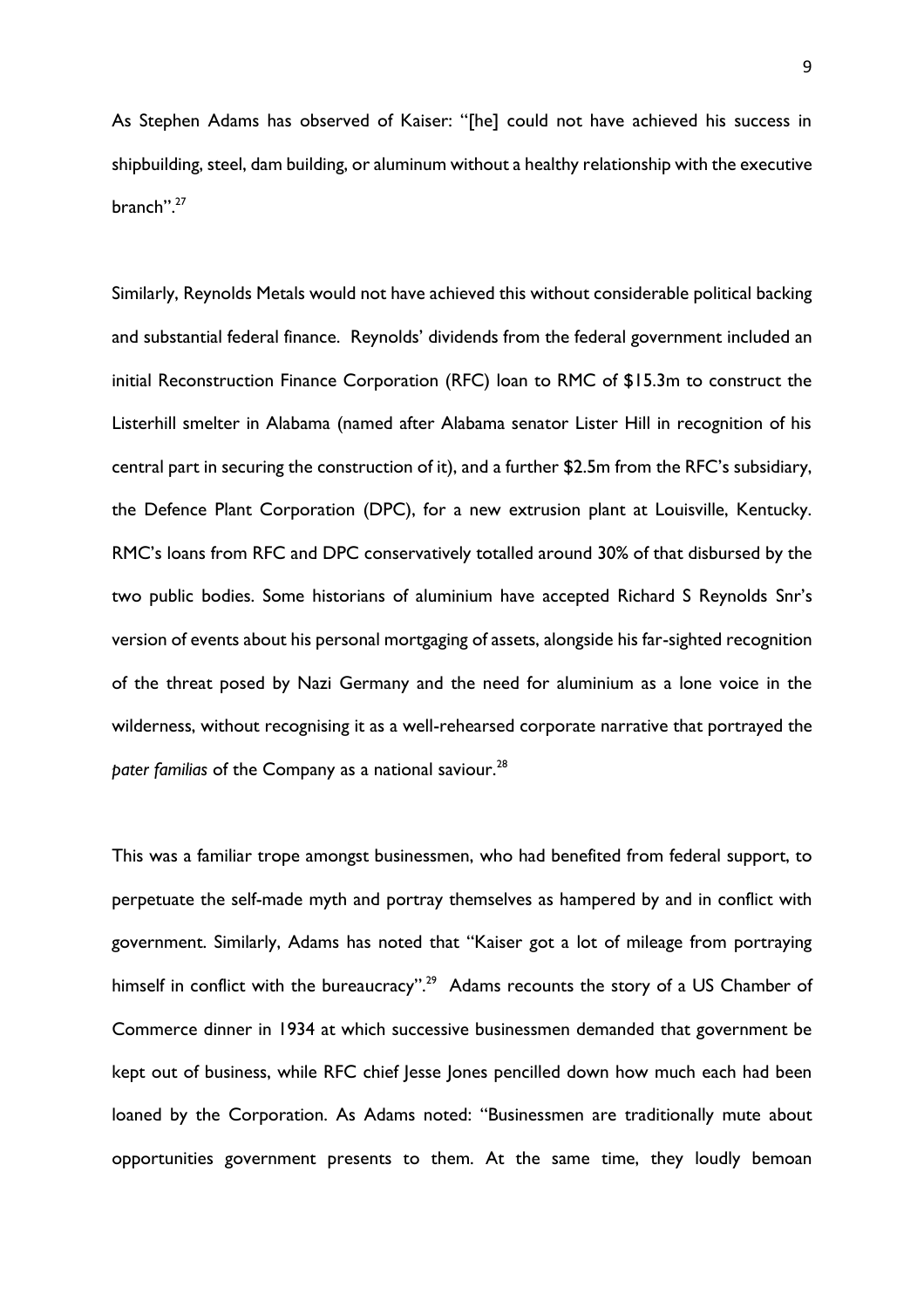restrictions on their activities, such as those accompanying the federal government's rapid growth since the 1930s."<sup>30</sup>

RMC's RFC and DPC loans were also offered at favourable rates. Moreover, in a highly energy-intensive process like aluminum smelting, it is highly questionable whether a newcomer like Reynolds would have fared as well without the subsidised power rates from the TVA for their Listerhill Plant or from the BPA which provided power to their Washington State and Oregon smelters at Spokane, Tacoma, and Troutdale. Despite Reynolds predictable complaints about power rates (partly as a negotiating position and in part to mythologise the vision of their founder, Richard S. Reynolds, Snr), TVA rates were half those paid by industrial customers in the US north-east. Equally, between 1940 and 1944 alone, RMC, and its subsidiaries and affiliates, secured \$600m in government contracts. They also benefitted from tax breaks at state-levels, such as for their bauxite mining operations in Arkansas.<sup>31</sup> As Mark Wilson has recently emphasised, it was such state support, alongside that of labor unions, (not just business cooperation) that played a crucial role in the prosecution of the war and the growth of these companies.<sup>32</sup>

Reynolds and Kaiser bear comparison for several other reasons too. Both used their locations, respectively as southern and western businesses, to build political connections and elicit support in a sympathetic political climate. While Kaiser promoted himself as the "Builder of the American West", so Richard S. Reynolds Snr (and Reynolds Metals) profited from promoting their role as an industrial leader in the "New South".<sup>33</sup> Reynolds' family connections to the DNC in the South were invaluable in a period when the US legislature was dominated by senior Southern Democrats. As Richard Bensel observed, "Deep South constituencies were over-represented within the Democratic Party and even more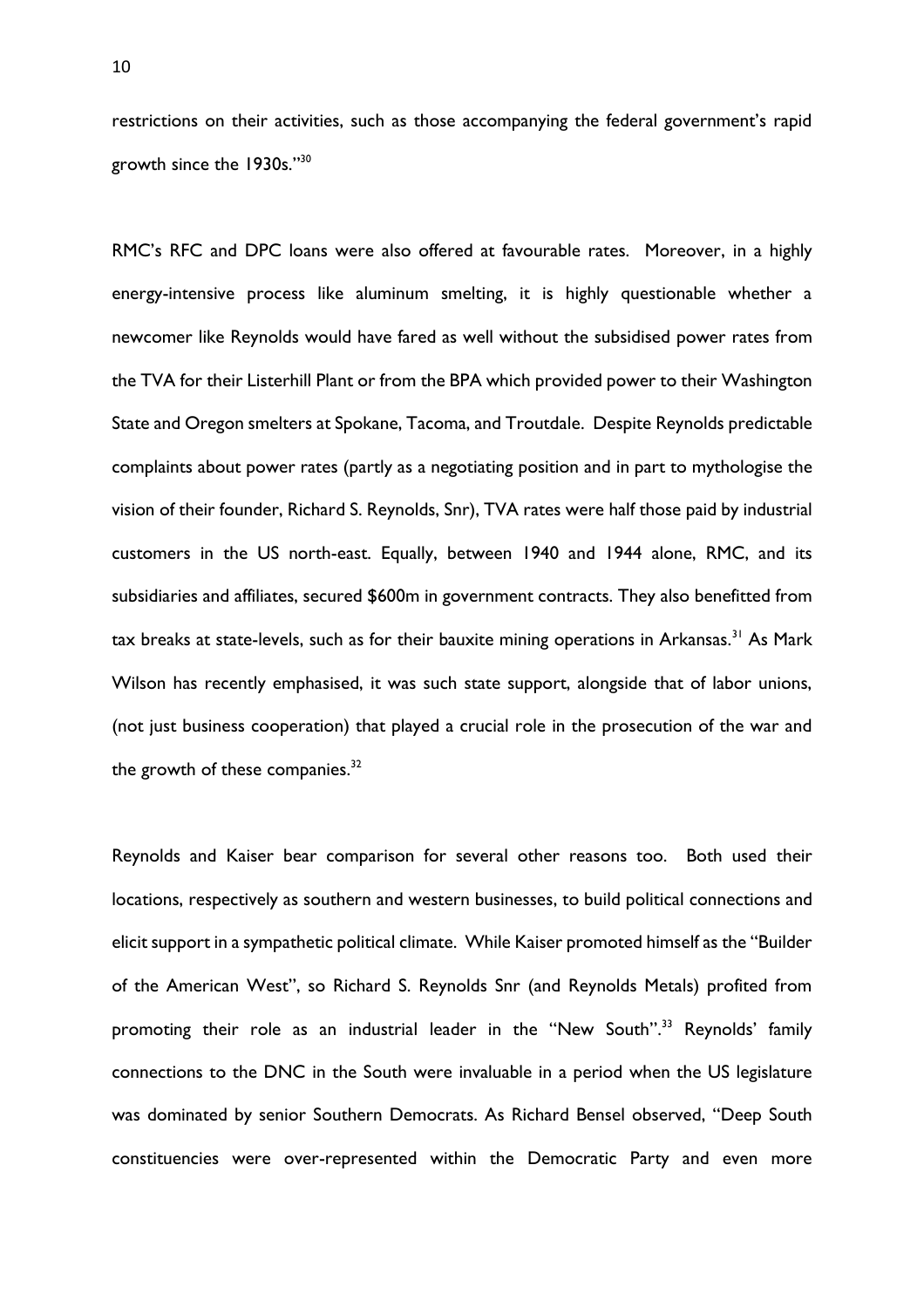concentrated in the higher seniority of the separate committees."<sup>34</sup> This had a direct effect on the "deflection of federal spending toward the South".<sup>35</sup>

Reynolds Snr, his sons and key Company executives, made it their business to court those senior legislators, as well as acquiring allies within FDR's administration. Equally both firms, while not active participants in the Department of Justice and Federal Trade Commission's cases against Alcoa, used antitrust sentiments to elicit support from amongst key and prominent Democrats. Besides being an observer of the cases against Alcoa, while working for his uncle, R. J. Reynolds, at Reynolds Tobacco, Richard S. Reynolds Snr had also witnessed the bitter antitrust cases over tobacco.<sup>36</sup>

Reynolds (and Kaiser) provide an example of the transfer of organizational capabilities (in the form of bureaucratic expertise and networks) from the public to private sectors through the shrewd recruitment of politicians and officials from government departments and agencies; in Reynolds' case cannily recruiting figures such as Keen Johnson, as well as others discussed here like Walter L. Rice, Marion Caskie, and Irving Lipkowitz.

If anything, Reynolds political machinery was much more sophisticated than Kaiser's. Reynolds avoided the controversy that later enveloped Kaiser resulting from the latter's highprofile association with prominent New Deal lawyer (and renowned lobbyist) Tommy "the Cork" Corcoran, by managing their political engagement in-house, although the scale of Henry Kaiser's enterprises and the brief consideration of him as a presidential prospect for the DNC made him more of a target.<sup>37</sup>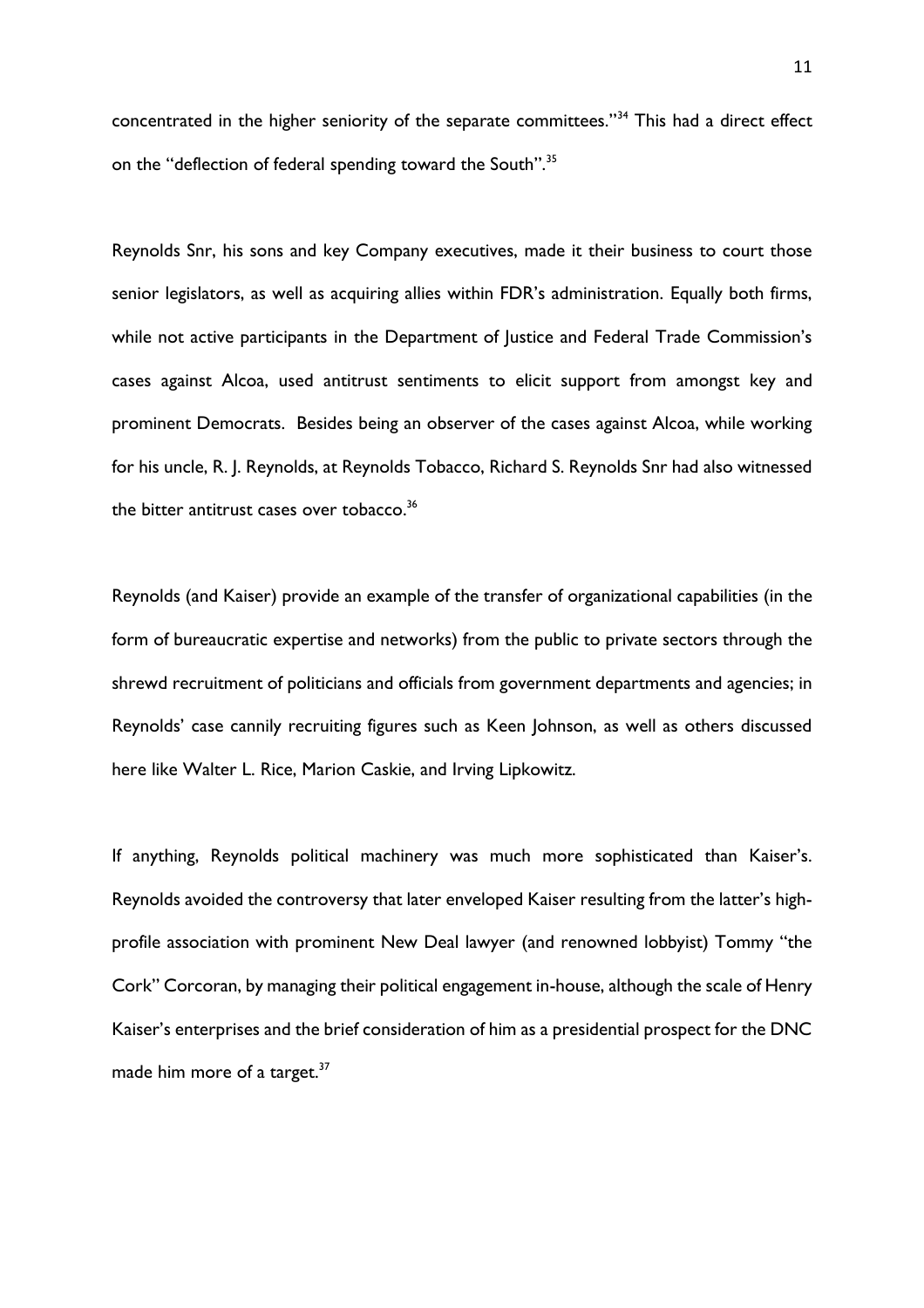The Reynolds story contributes to wider debates amongst historians and political scientists about the character of business-government relations in the US between the "progressive era" and the Cold War, specifically the emergence of what Louis Galambos and Joseph Pratt characterised as a "Corporate Commonwealth", manifesting increasingly in the dynamics of US managerial capitalism identified by Alfred Chandler Jnr. Galambos and Pratt's *Rise of the Corporate Commonwealth* published in 1988 advanced the idea that US business and government reached a comfortable accommodation between the early twentieth century and the late 1970s.<sup>38</sup> The Rise of the Corporate Commonwealth provided a popular outing for ideas that Galambos had advanced in a seminal article in *Business History Review* in 1970, sparking off a debate amongst historians and political scientists. <sup>39</sup> In this, and subsequent related work, he advanced the notion that an "organizational society" emerged in the US in the  $20<sup>th</sup>$  century out of widespread managerial corporatism (in both business and government) that led to a more professionalised society and greater consensus between business and government. $^{40}$  This was contiguous to a body of work from Ellis Hawley through to Michael Hogan charting the emergence of a "corporate liberalism"; a corporatism defined both on ideological and organisational grounds that sought, 'a "middle way" between the laissez-faire of a bygone day and the paternalistic statism of an Orwellian nightmare':

In this system, partisan politics would give way to managerial expertise, public legislatures would yield some of their functions to private forums, and redistributive battles would dissolve in a material abundance in which all could share.<sup>41</sup>

Whilst such arguments attracted considerable support – and to some degree coalesced with Chandler's Parsonian-influenced work (although the doyen of business history never made such claims) – it was challenged on a number of grounds by historians and political scientists alike.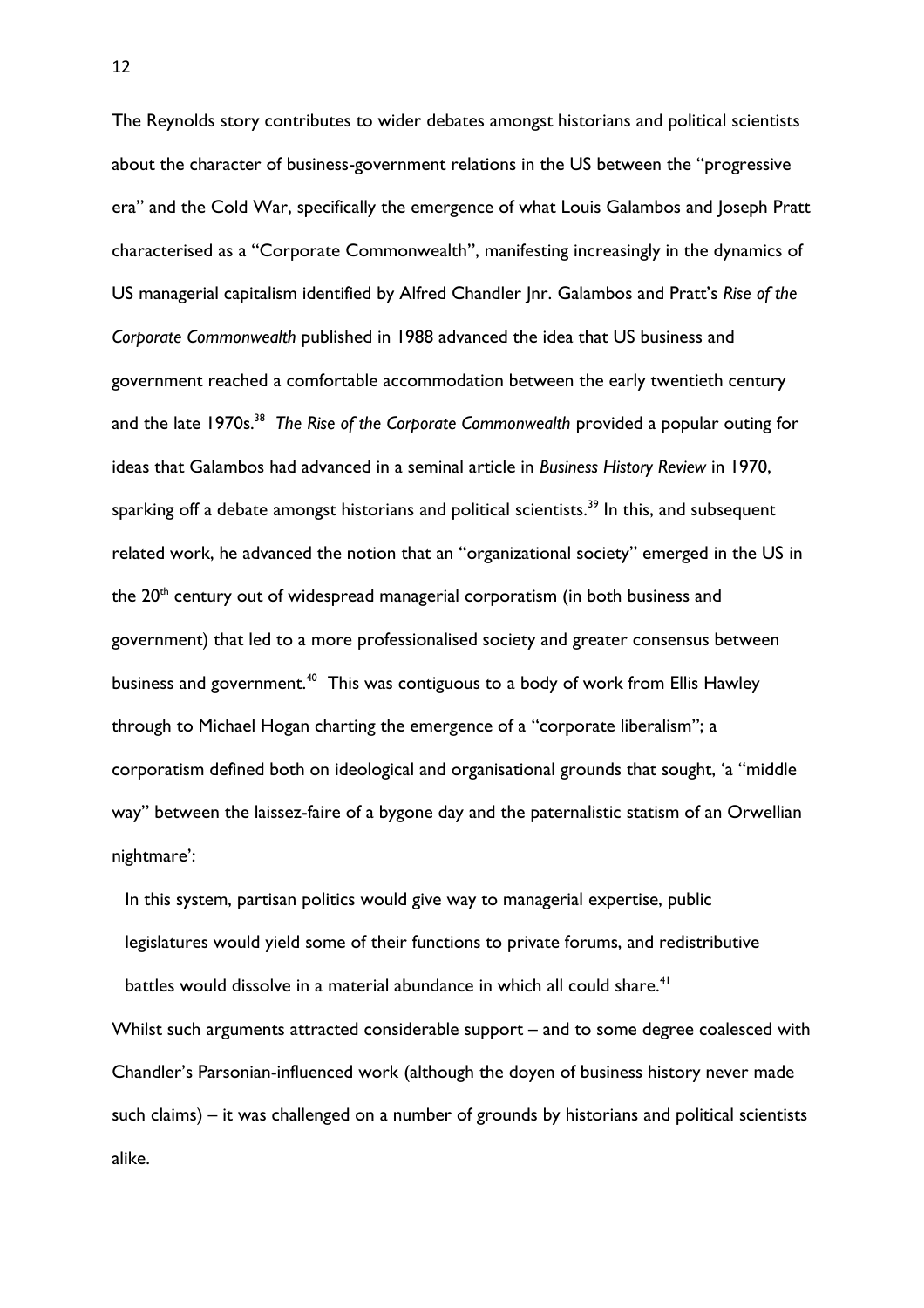Amongst the most profound charges against it were those levelled by Michael McGerr who questioned whether "an organizational society" ever existed in the US. More widespread was the charge, in the case of Galambos, that he was advancing a presentist and ahistorical argument. The limitations of the historical period under analysis and changes overtime – which relied heavily on an interpretation of the progressive era – led some, notably Brian Balogh in 1991, to ask why the New Deal and World War II had not been more carefully considered. A considerable literature has emerged around the nature of public-private engagement in the US during WWII, and over the question of the existence of a militaryindustrial complex, since Balogh identified this lacuna. $^{42}$ 

Alan Brinkley and Brian Balogh's cautioning against imposing "ironclad laws that governed organizational development" are born out in the Reynolds story, and in extant sectoral studies by business historians, which have helped to shed more light on this periodisation, and meaningful comparisons, as well as distinctions.<sup>43</sup> In particular, a key feature of this has focused on the importance of contests over monopolies and antitrust action. Most apposite, and intrinsically related to the Reynolds case, is George Smith's deft discussions of the US government's antitrust actions against Alcoa. Alcoa was subject to long antitrust actions brought against it by the Department of Justice (in 1911-12, 1924-1930, and 1937-45) and the Federal Trade Commission (during the 1920s), as well as being subject of enquiries of the Temporary National Economic Committee in the late 1930s.<sup>44</sup> Paul Tiffany's outlining of the long running battles and accommodations between US steel producers and government over antitrust (with actions taken both by the Department of Justice and the Federal Trade Commission) under the presidencies of Taft, FDR and Truman also bears some comparison. There are synergies too with Richard John's study of US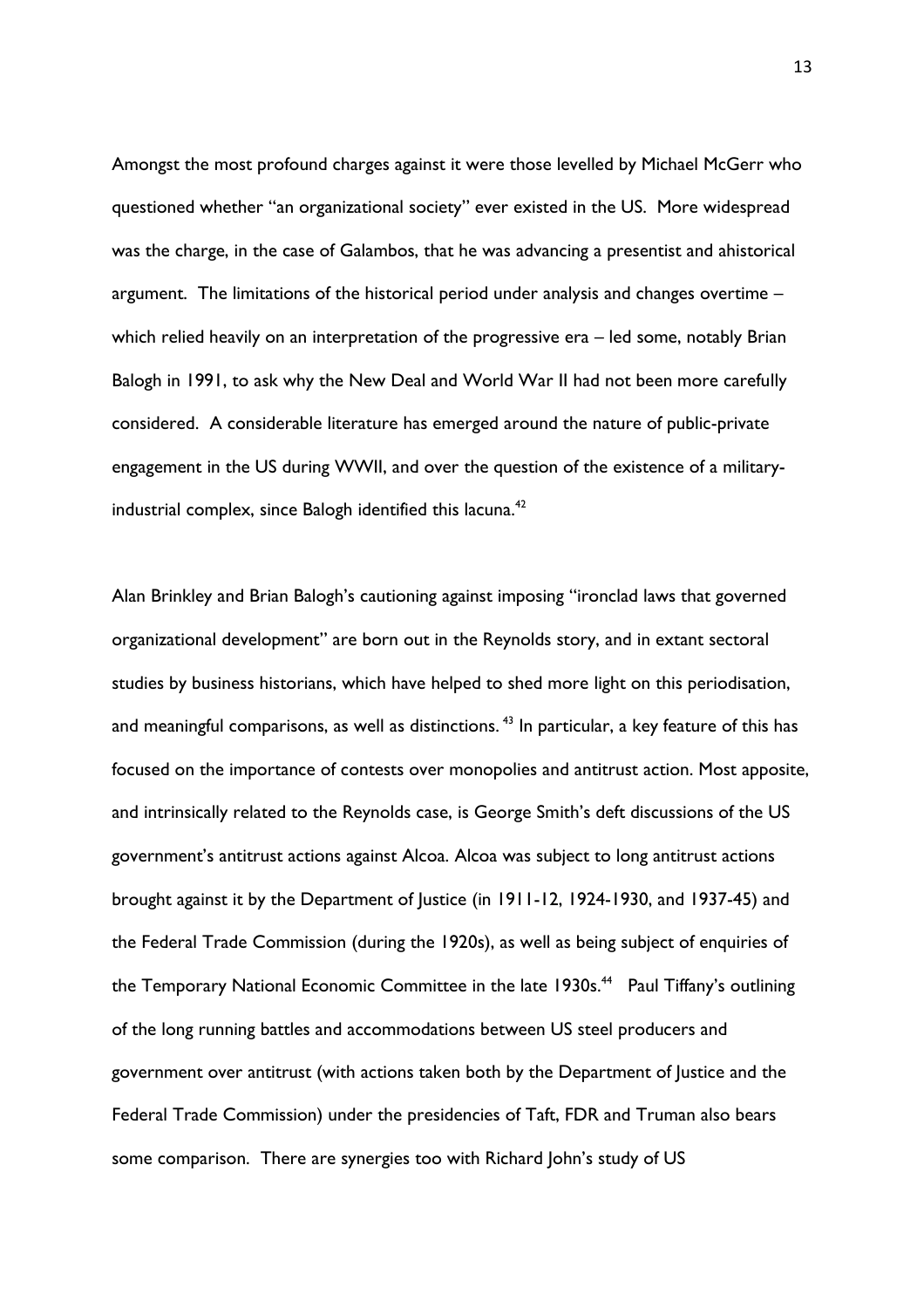telecommunications, and the emergence of the Bell System, and antitrust interventions by the Interstate Commerce Commission and the temporary bringing of telephone and telegraph services under public control. Such studies underline the importance of understanding the implications of longer running concerns over monopolies, and how battles and accommodations between business and government shaped the outlook and strategic decisions of those businesses. As John has observed of the Bell System: "[It] was sustained in a corporate culture that had been nurtured by a distinctive configuration of governmental institutions and civic ideals. This corporate culture was not free-floating: rather, it was the organizational response to the structuring of a progressive political economy."<sup>45</sup>

A further aspect of the Reynolds story's contribution to this understanding of complexity around the "organizational society" is in multi-level governance by adding to further bodies of historiography on the regional aspects of the relationship of business and government, and on the personal politics of business leaders that affected these interactions with government.<sup>46</sup>

Reynolds Metals meteoric rise within the global aluminum industry was even more marked given the high capital costs, geographically-extended and vulnerable supply chains, and associational barriers to entry. As work by historians of global aluminum has underlined their ascendancy within the global industry was remarkable given the operation of an oligopoly and long running cartels throughout much of the first half of the  $20<sup>th</sup>$  century.<sup>47</sup> Any other new entrants to this industry did so either as the subsidiaries of one of the first movers (or at the very least with a major share owned by one of them) or as a statesponsored corporation. The growing strategic importance of aluminum meant that the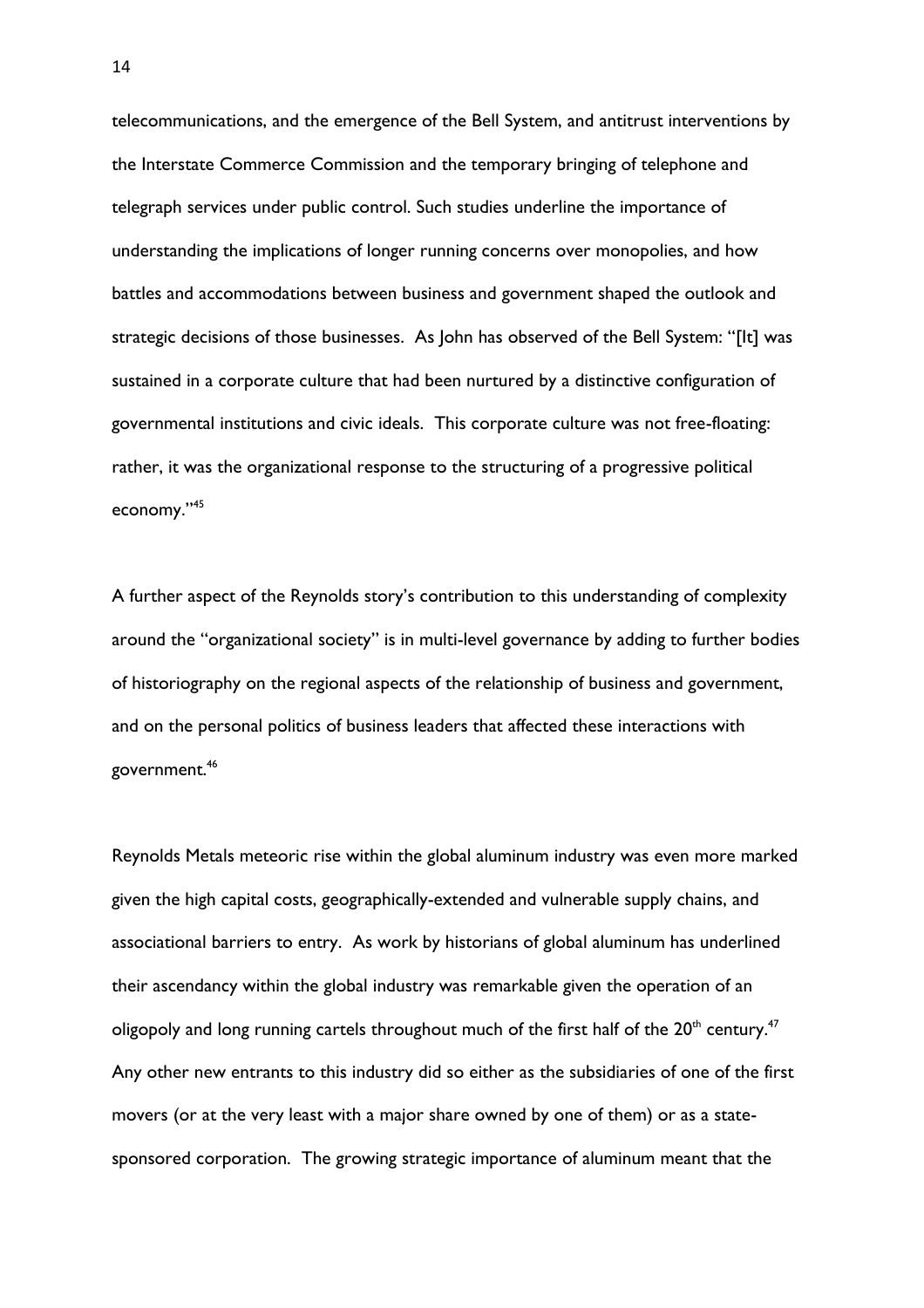national industries were proximate to government (both as a major customer and to manage political risk) and subject to state intervention. $^{48}$  The close ties between the first movers, and barriers to new entrants, was underlined pointedly by the hostility from the established order of the global industry when Reynolds (with the UK's Tube Investments) gained control of BACo after a bitter takeover over 1958-1959.<sup>49</sup>

To further clarify RMC's organizational behaviours and strategy, the article explores these in conjunction with understanding of elite networks and the social and cultural capital (notably through the nurturing of trust). This is also important in seeking to engage with social scientists working in the fields of corporate political activity, business-government relations, international business and strategy (including non-market varieties), which often lack allimportant historical contextualisation and case studies as increasingly noted by scholars in the field. $^{50}\,$  So that whilst this is principally an historical article, explicit reference to this literature is important in encouraging inter-disciplinary dialogue. In a recent notable example of a historically-informed organization study, that of the Hilton hotel group, Maclean et al note the importance of: "skilled social actors of *rhetorically intense argumentation, elite political networking, coalition-building* and *cultivating officialdom* enabled them to interact to good effect in selected localities".<sup>51</sup> In Hilton's case, this involved linking the expansion of their chain to promoting US Cold War policy agendas. Reynolds Snr, the company officers he recruited and his successors, demonstrated all of the behaviours identified for the Hilton group. Their nurturing of elite networks (politicians and officials) unlocked benefits for them and proved invaluable for achieving and maintaining competitive advantage. French sociologist Pierre Bourdieu described social and cultural capital as: "the aggregate of the actual or potential resources which are linked to possession of a durable network of more or less institutionalized relationships of mutual acquaintance and recognition".<sup>52</sup> Similarly Alejandro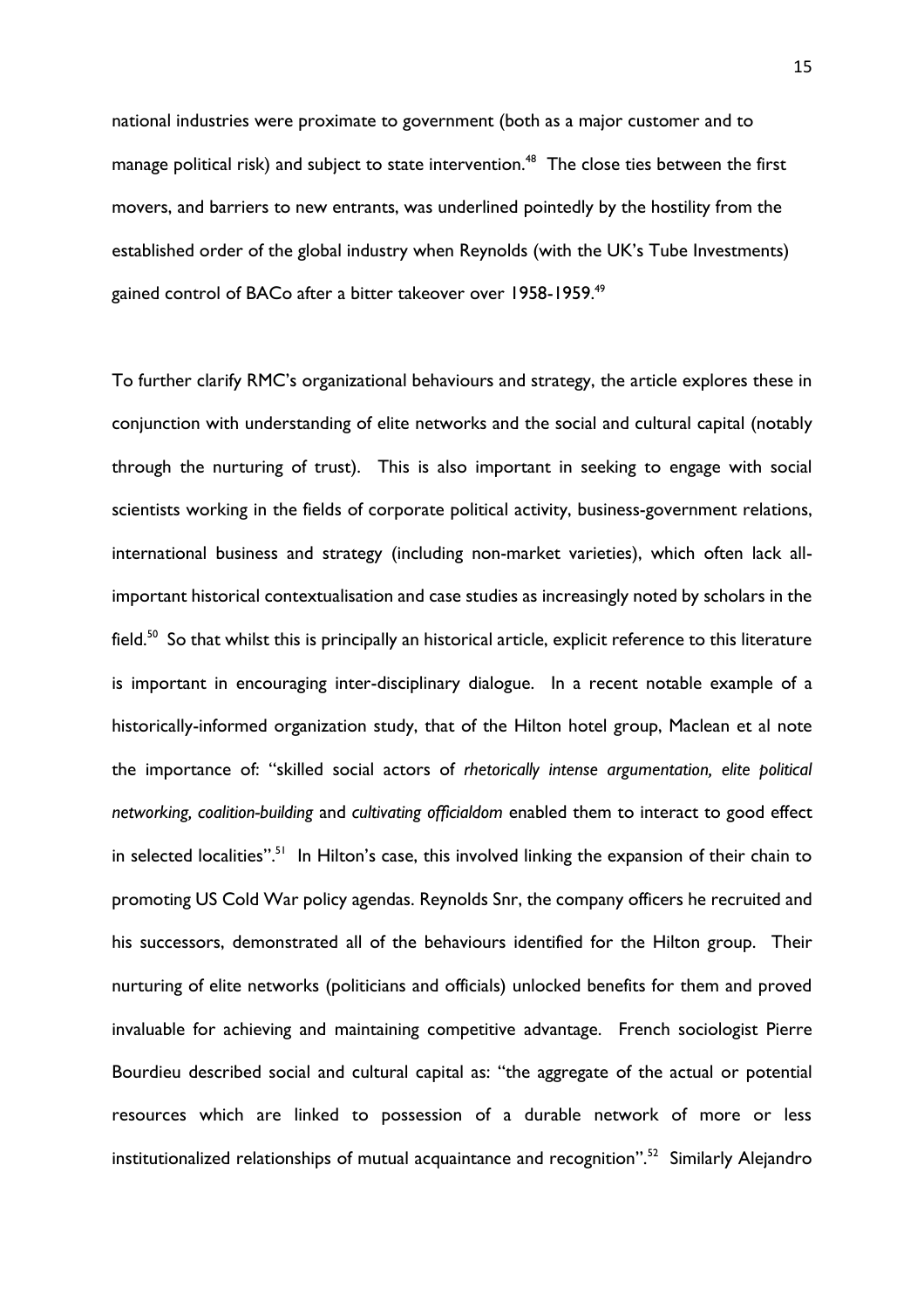Portes described social capital as accrued trust and arising benefits from membership of social networks.<sup>53</sup> Richard S Reynolds Snr benefitted from these "aces in a game of cards," as Bourdieu put it, "that define the chances of profit in a particular field."<sup>54</sup> The trust implicit in this social capital, as a number of scholars have noted, is critical to beneficial relationships with government.<sup>55</sup> This article draws on understandings of trust as deployed by Sherylynne Haggerty in her study of transatlantic business networks in the  $18<sup>th</sup>$  and  $19<sup>th</sup>$  century, in particular the notions of "ascribed trust" (trust assumed from membership of certain networks and groups and assumed characteristics) and "process-based trust" (confidence built up over time by competency and goodwill). 56 As the article demonstrates, Richard S. Reynolds' background and his membership of key social networks afforded him "ascribed trust". Reynolds' recruitment of the accrued knowledge and skills of former New Deal officials, and nurturing of politicians, both opened up new networks and won the Company "process-based trust", as did their coalition building and rhetoric.

Consequently, understanding of RMC's success in political networking needs to start with Richard S. Reynolds Snr (his background, social milieu and relationships with key staff). It was his legacy that would pay dividends in establishing the organisational capabilities necessary for the Company to succeed in in Washington and the state capitols of the South, seen in particular in his astute selection and nurturing of key staff. These same staff would also mentor his own sons in public affairs. However, it is important to note that the depth of trust for Reynolds (and the Company) was founded on an understanding that his family, location, and personal politics were based on common values with their political allies and that therefore Reynolds' support of certain policy platforms was not simply transactional. Reynolds, much like other US businessmen of their generation, as Phillips-Fein and Zelizer observed, were: "Far from being concerned only with their individual firms and companies,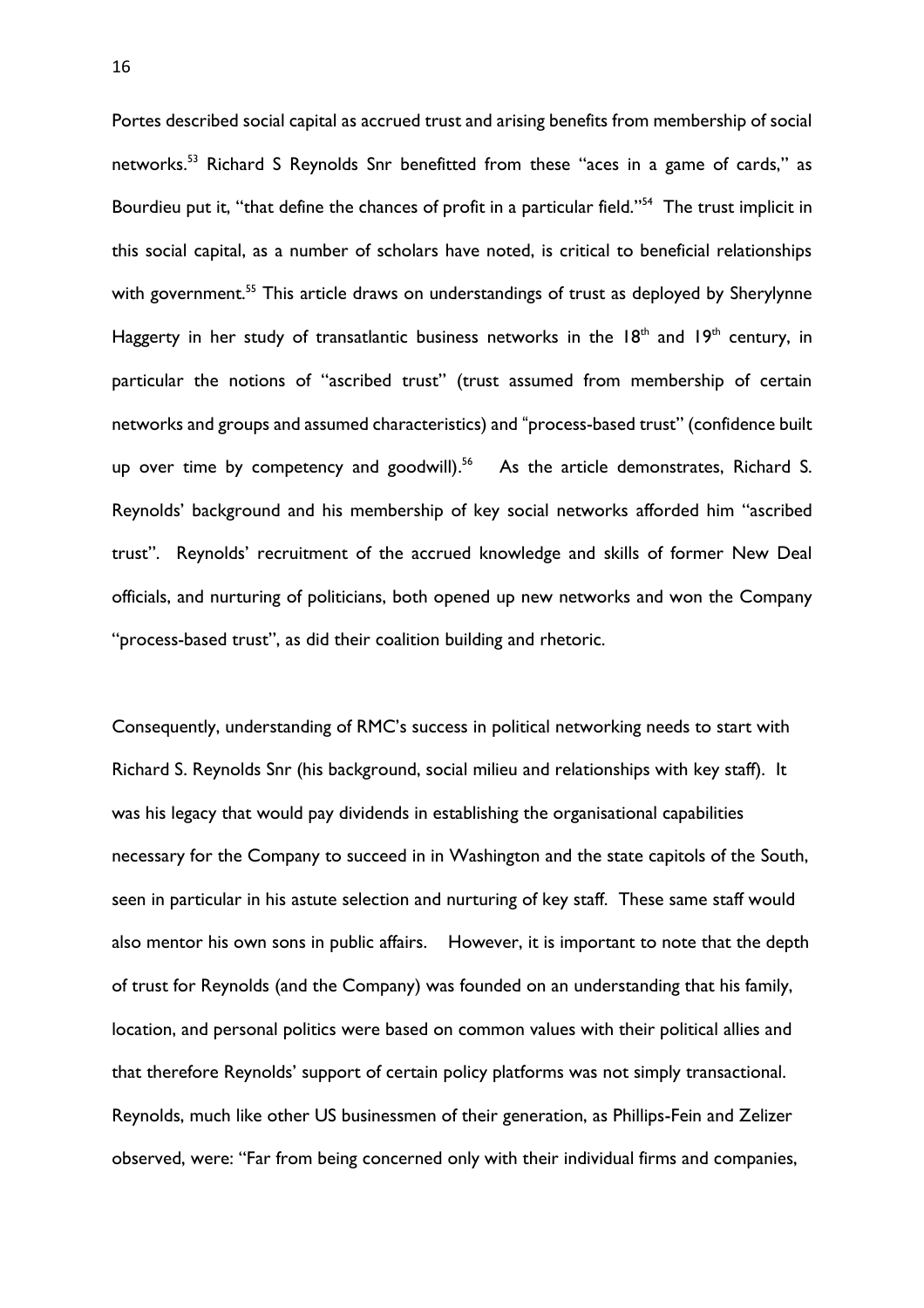business people consistently sought to shape political life throughout the post-World War II years…"<sup>57</sup>

### **Richard S. Reynolds Snr: Architect of Success**

Writing in 1945 a senior executive of one of RMC's subsidiaries said of Richard S. Reynolds Snr that he had, "… a very certain undefinable characteristic awareness or subconscious intuition which leads him to act decisively before other people, including his own organisation, are aware of approaching circumstances."<sup>58</sup> This description of Richard S. Reynolds' legendary foresight, in part, reflected a potent organizational narrative about the father of the Company. Nonetheless, it was also a well-placed observation on Reynolds' acuity of vision. Reynolds' acumen was built on his considerable business experience, as well as the advantages afforded to him by his family reputation and political connections in the South.

As the favourite nephew of R J Reynolds ("R.J."), he acquired political acumen through the years spent working at Reynolds Tobacco between 1903 and 1912. Through the Reynolds family [see figure 1] connections, he was initiated into social networks, which included leading Democratic Party figures in the South – such as Woodrow Wilson's Secretary of the Navy, Josephus Daniels (an old friend and business associate of R. J.'s) – as well as prominent businessmen of all political hues (notably James B. ("Buck") Duke of the American Tobacco Company). As an indication of the Reynolds' family's place in the DNC machinery of the South, Richard S Reynolds Snr's cousin, Dick Reynolds, was attributed with financing FDR's second successful Presidential campaign.<sup>59</sup>

## **[INSERT FIGURE 1 HERE]**

It was also while working for R. J. that he witnessed first-hand the Department of Justice's successful antitrust action against American Tobacco in 1911 (the same year that they won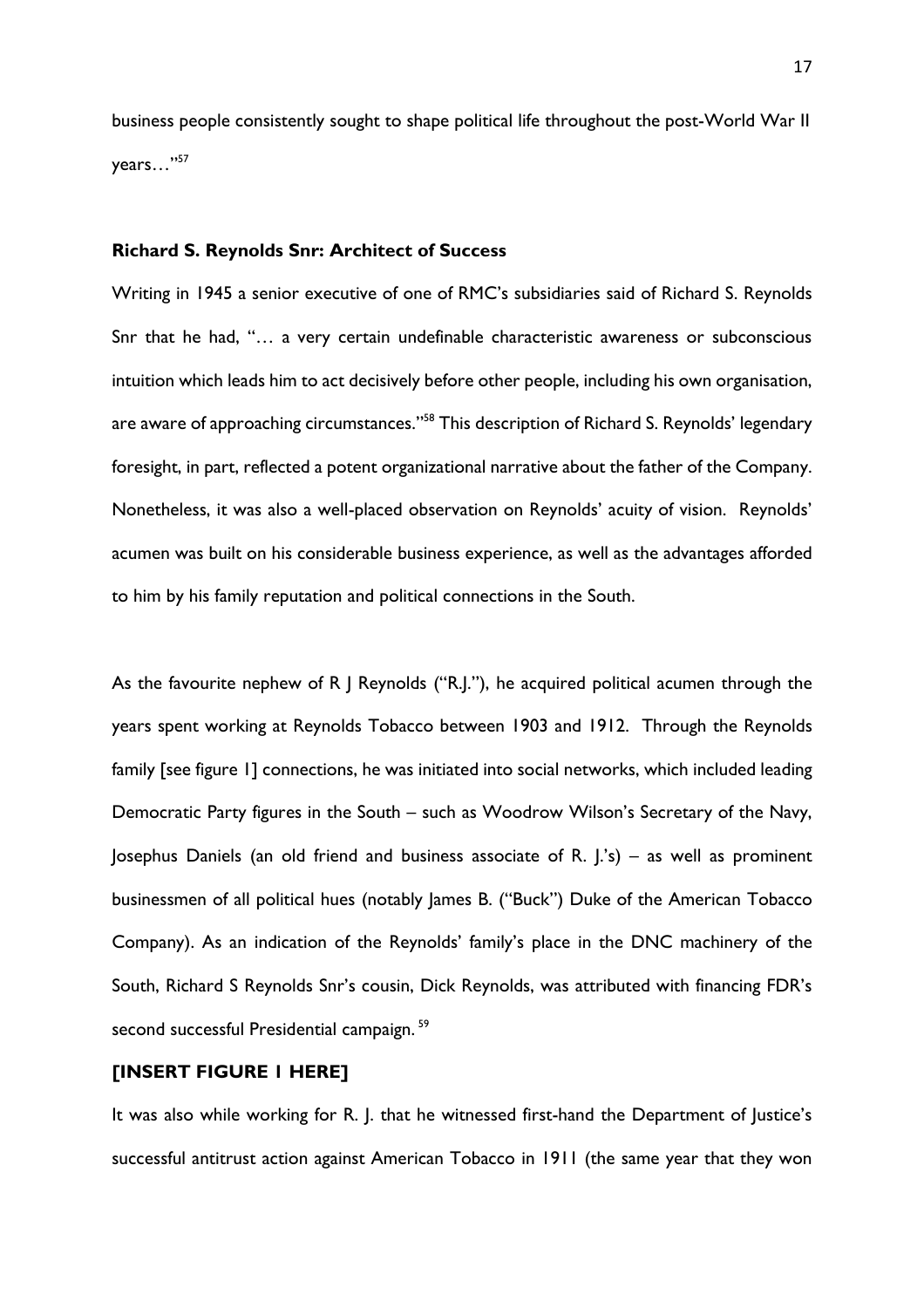an even more famous victory against Standard Oil) against mounting federal and state action against monopolies with the passage of the Interstate Commerce Act in 1887 (in direct response to Rockefeller's trust and leading to the formation of the Interstate Commerce Commission) and the Sherman Antitrust Act in 1890. As Tony Freyer observed, 1911 was an auspicious year for federal antitrust actions and saw an intensified period of suits. The following year (1912) saw the passage of two further important milestones in US antitrust action, with the constitution of the Federal Trade Commission and the Clayton Antitrust Act.<sup>60</sup> Besides absorbing the lessons of the antitrust actions, Richard S Reynolds Snr's association with public enterprise enthusiast Josephus Daniels meant it was also possible that he was also conversant with the details of Daniels' actions as Navy Secretary in setting up of a government owned and operated armour plate plant and transferring Marconi's patents for the radio under American control.<sup>61</sup> It is also likely that it was through Daniels that RSR Snr met RMC's longest-running senatorial ally, Lister Hill, for whom the former Navy Secretary was a mentor. $^{62}$ 

Aside from his connections through R. J. to southern Democratic circles, the Reynolds name carried considerable cultural, social, and symbolic capital in the South, evoking economic development in the "New South" after Reconstruction. These lent him considerable "ascribed trust", based on assumptions carried with that lineage, crucial to smoothing his way in these circles.<sup>63</sup> Richard S Reynolds Snr was also able to link to the old South too; as a 17-year-old Virginia Military Institute cadet, his father, Abraham D. Reynolds, had enlisted in the army of the Confederacy and ended the war as a cavalry major.<sup>64</sup> This location within an identifiable southern family was crucial to admitting him to social networks and unlocking social capital. It was exhibited both by the circles in which he moved and the cultural symbolism of practices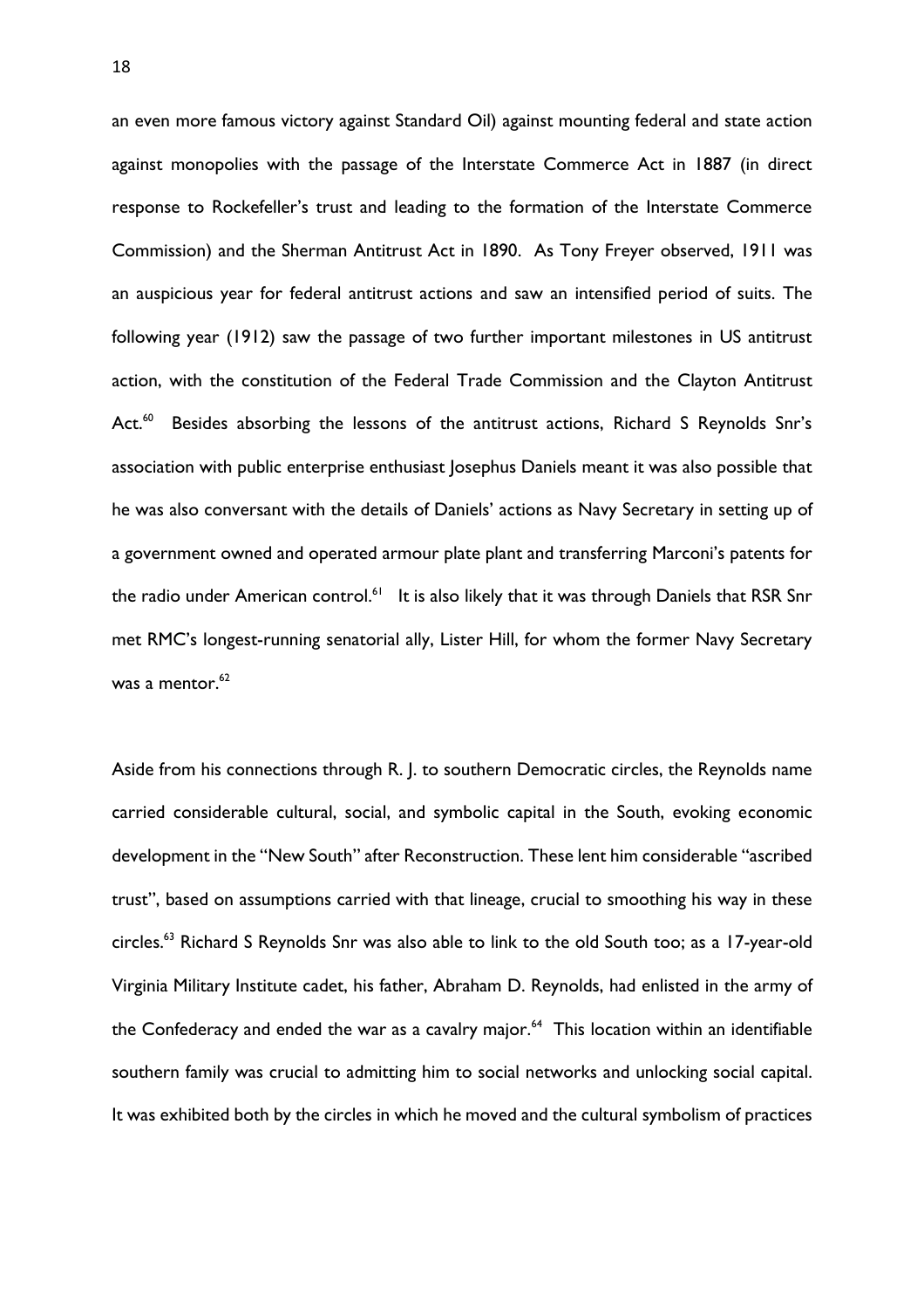in this social milieu. Richard Reynolds Snr understood the value of his power base in the South and how to deploy that to effect.

Richard Reynolds Snr also learned valuable lessons about social networks, trust and loyalty (and conversely the risks when these were breeched) from bitter personal experiences with his own previous endeavours during WWI and with US Foils and ultimately Reynolds Metals also provided him with further. He had co-founded US Foils with his father and Reynolds Tobacco but subsequently fell out with the latter over rights to the Company. $^{65}$  As a result Reynolds Snr placed great stock in loyalty, vesting considerable power and responsibility in professional managers (in whom he entrusted both the success of the Company and the career development of his sons). This "bonding" of family was replicated in the "bridging" of social networks with trusted Company officials and political allies.<sup>66</sup> Its success was visible from family succession within the Company, and the loyalty of its key officers. It was also evident in RMC's enduring political relationships. For RMC, the close familial relationship that RSR Snr nurtured with his sons (who all went on to senior roles in the Company), and other leading officers, was key to successful succession. RMC was characterised by close integration of family ownership and management into the 1970s. The Reynolds family continued to maintain ties between ownership and management of the Company up until its merger with Alcoa in 2000; RSR Snr's youngest son, David Reynolds, stepped down as President in 1995 but continued as Chairman, whilst RSR Snr's great-grandson, Richard Samuel Reynolds IV remained a group marketing manager for RMC and MD of the Reynolds Trust. $^{67}$ 

Richard S. Reynolds' acuity was evident in his shrewd selection of the key Company personnel from the late 1930s onwards. He recognised the social networks, and the knowledge and managerial skills, that these former officials brought with them. His memory of past battles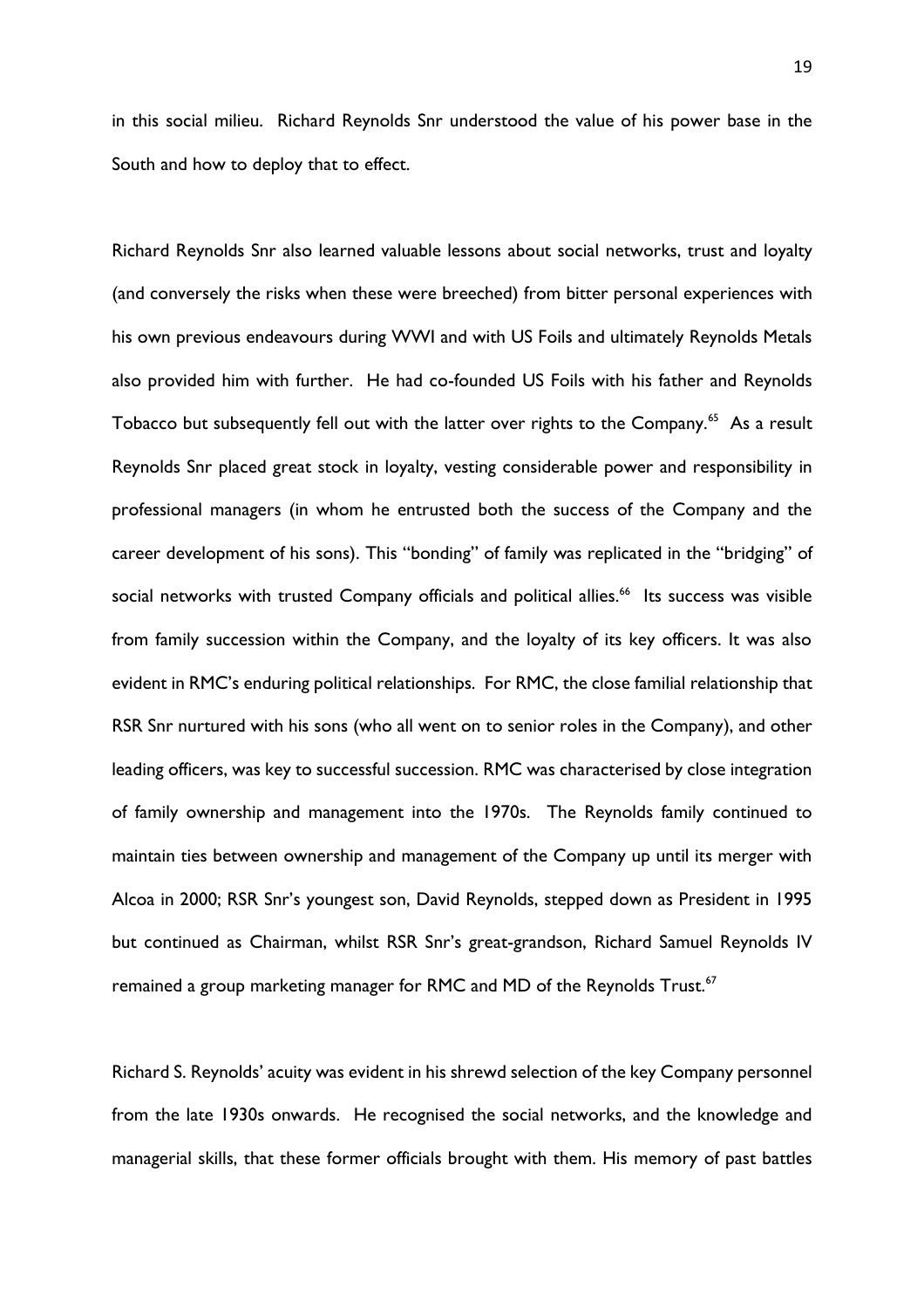also informed the recruitment of these key Company officers, his coalition building, and use of political rhetoric. His (and the family's) loyalty to these key RMC officers was reciprocated; all would remain for the Company, with brief periods away (mostly for senior government service), for life.

While RMC's success was undoubtedly contingent on the context of more recent New Deal politics and the warfare state, Richard S Reynolds Snr's social networks and observations of earlier antitrust battles cast a long shadow over his approach. Similarly, as the next section indicates, Reynolds' persuasiveness in political circles also relied on their personal credibility in coalition building. However, while this was to partially transactional, it also reflected the personal politics of the Reynolds family and key Company officers.

### **Building organizational capabilities**

Richard S. Reynolds Snr's perspicacious recruitment of key senior personnel from the late 1930s onwards demonstrated an acuity to the capabilities that Reynolds Metals would need to succeed in the political climate in which they were operating. These key figures brought with them years of experience and skills of operating in the political arena or government service, as well as valuable networks, which could open doors for the Company in Washington D.C., as well as in other parts of the South. As such they represented part of the wider transfer of valuable skills and knowledge between the public and private sectors as a legacy of increased role of the state in the economy. <sup>68</sup> In this RMC (and other companies) was also aided by the dominance of the executive and legislature by southern Democrats throughout much of this period and the departure of highly able and brilliant public servants for the private sector; some of them frustrated at the lack of progress they had been able to make in government agencies to thwarting monopolies or aiding regional development. The most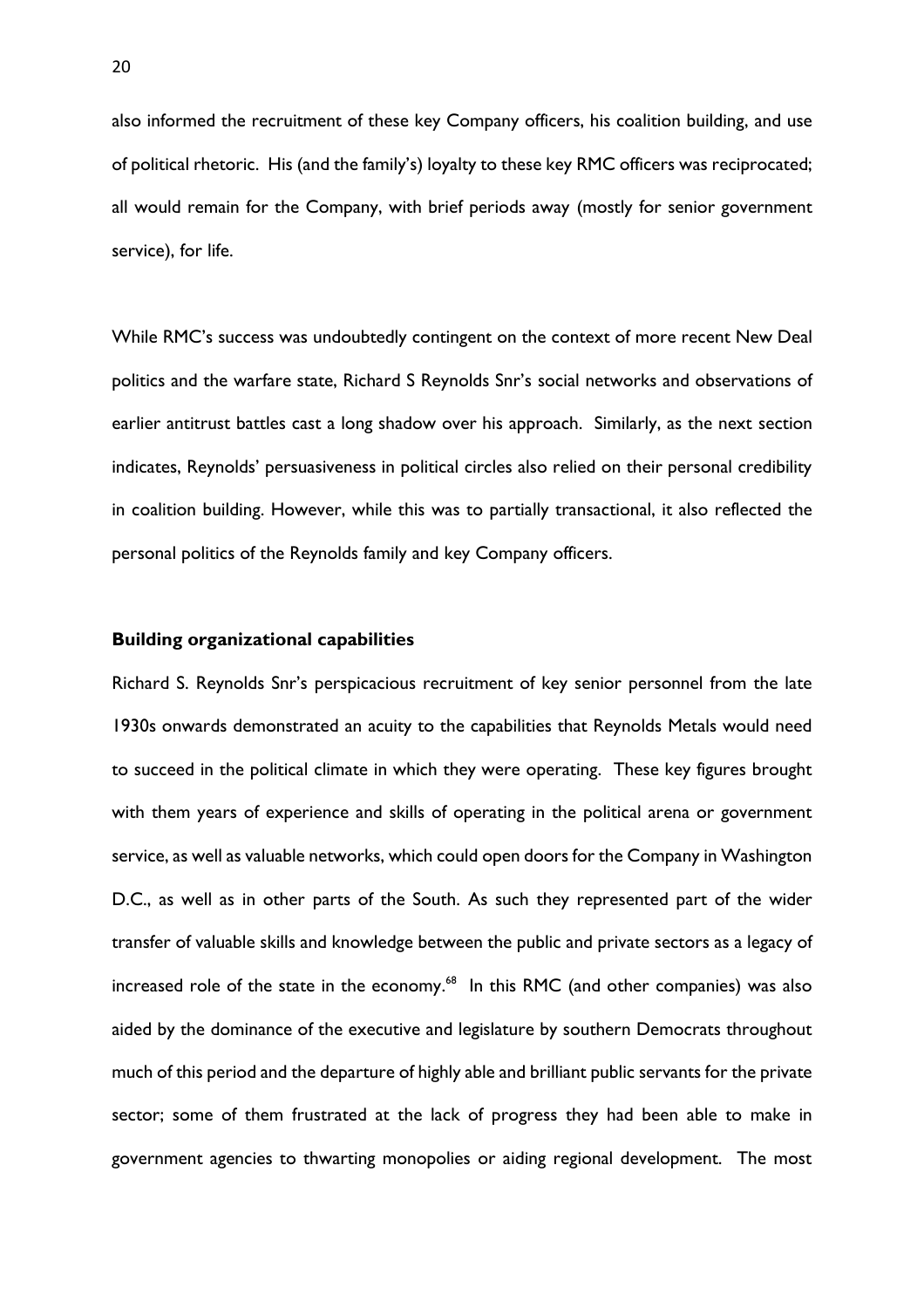prominent example of this exodus being David E. Lilienthal, the lawyer who as a director, vice chairman and chairman of the TVA played a crucial role in advancing New Deal policies (and subsequently served as Chairman of the United States Atomic Energy Authority), leaving government in 1950 having served under both FDR and Truman.<sup>69</sup>

As Ken Lipartito noted of American business, "from its earliest years, big business has needed lawyers". $^{70}$  More specifically, as Peter Irons observed, the New Deal was a "lawyer's deal". $^{71}$ Ironically Richard S. Reynolds Snr's uncle R. J., had counselled him to abandon his legal studies at the University of Virginia to join him in business. However, R S Reynolds quickly recognised lawyers as an asset, not least having witnessed the anti-trust case against Buck Duke, and R J's battles against Duke and American Tobacco. $^{72}\,$  Richard S. Reynolds would also have been well-versed with the Department of Justice's well-publicised cases against US Steel (1911- 1920) and, of course, against Alcoa (1911-12, 1924-1930, and 1937-45).<sup>73</sup>

Amongst his shrewdest appointments was a former ATD lawyer, Walter Lyman Rice, who had served as Special Assistant to the Attorney General on antitrust action against Alcoa. A Minneapolis native, Walter Rice had extensive experience leading ATD antitrust cases, having joined straight out of Harvard Law School in 1928 (unusually for Reynolds, Rice was a lifelong Republican). Rice was marked out as a talented young lawyer with the *Staff News of the Antitrust Division* noting in 1936: "When a person wins praise on the pages of "The Nine Old Men" [the US Supreme Court] … it is time to sit up and take notice. But those who know him were not surprised when they read the flattering tribute given to Walter L. Rice..."<sup>74</sup> In appealing to Rice, Reynolds Snr was speaking not just to a supremely talented ATD lawyer (with a close familiarity of the Alcoa antitrust case) but as someone who believed in breaking monopolies. Replying to antitrust campaigner, and Texas Congressman, Wright Patman in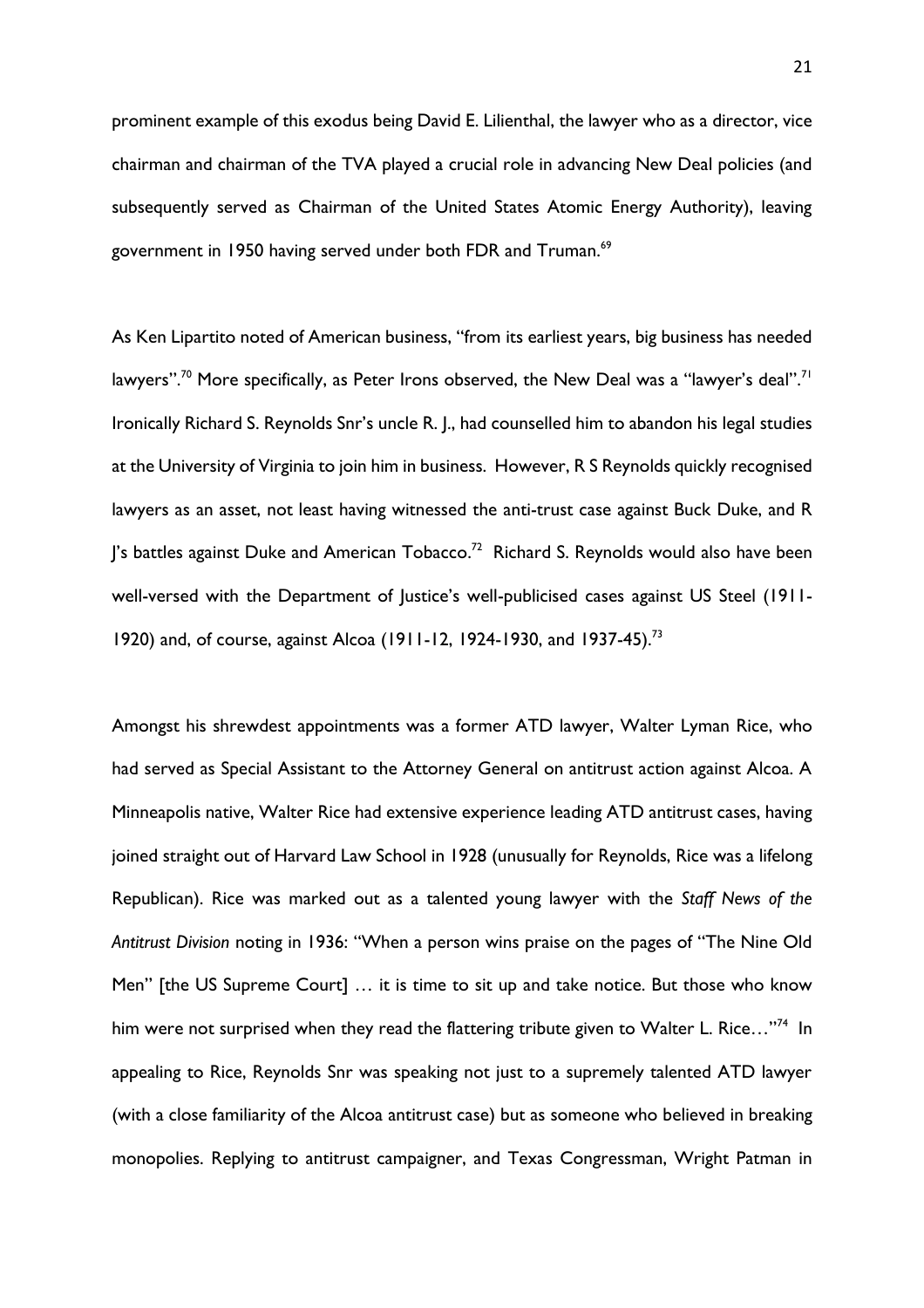1938, Rice declared: "I am sympathetic with the work you are doing and I am anxious to help you in any way that I can".<sup>75</sup>

Rice was subsequently joined by fellow ATD refugee, Irving Lipkowitz, who had worked with him on the Alcoa case. Lipkowitz was also a passionate New Deal liberal and antitrust advocate who also joined the Department of Justice after graduation from New York University in economics in 1934. Lipkowitz and Rice's motivation for joining Reynolds may also have stemmed from the humiliation that the ATD suffered at the hands of Alcoa and their counsel.<sup>76</sup> While Smith speculates that it was this experience that may have prompted Lipkowitz to join Reynolds in the early 1940s, another explanation may lie in the state of the ATD; despite renewed interest from the White House in anti-trust matters by 1937 and 1938 the ATD, "simply had too much to do and too few resources", although after the arrival of Thurman Arnold, it saw a renewed sense of purpose and change in antitrust philosophy.<sup>77</sup> Meanwhile FDR was encouraging cooperation between business and government. An equally important factor was very probably RSR Snr's persuasiveness, adroitness, and his own views on monopolies.

A further shrewd appointment to the Company in 1940 was Alabamian Marion M. Caskie. Caskie had just stepped down as chairman of the powerful Interstate Commerce Commission (ICC) and on FDR's National Emergency Council (NEC). He was a former assistant federal coordinator of transportation (director of state docks in Mobile, Alabama).<sup>78</sup> RSR Snr's recruitment of Caskie exhibited considerable acuity at a number of levels. Given Caskie's position at the ICC (and as a former federal coordinator of transportation) – which controlled freight rates and regulated telecommunications as well as the railways – and the integrated supply chainrequired for aluminum production with plants spread over the US, this was a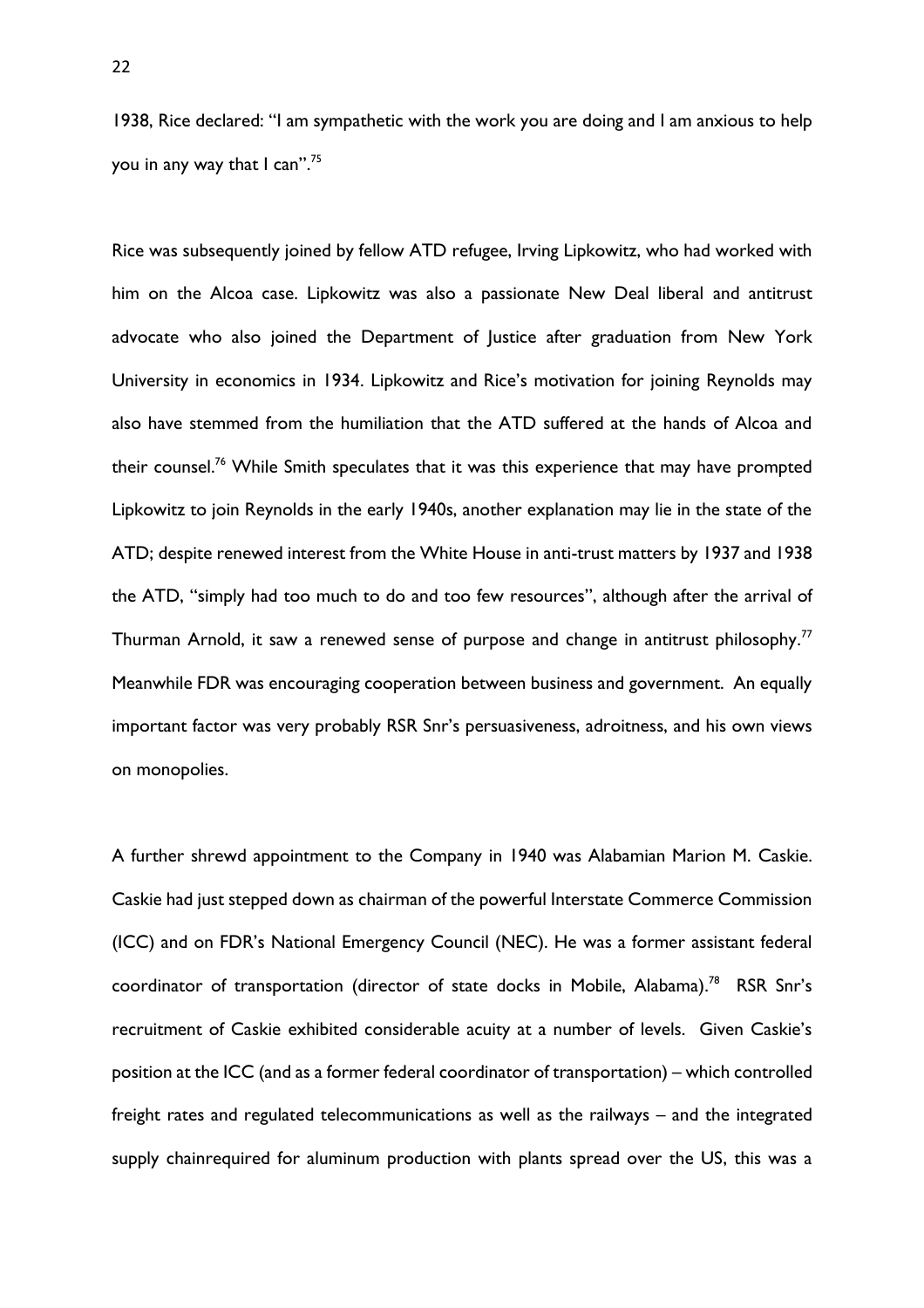shrewd move. Besides which, Caskie's place on FDR's NEC (re-formed in 1935 to oversee the delivery of the New Deal programmes) also provided Reynolds with valuable political connections in the White House.<sup>79</sup> Caskie had also worked with Reynolds' most enduring political ally on Capitol Hill, and fellow Alabamian, Senator Lister Hill, on the ICC, in attempting to secure more preferential freight rates for southern businesses, all part of attempts to further animate regional industrialization.<sup>80</sup>

A further sagacious short-term engagement was that of Frenchman Louis Marlio, stranded in wartime Washington by Nazi occupation of his country. The former head of the international aluminium cartel, and the senior figure in the French aluminum industry, Marlio helped RMC in brokering aluminium contracts with the British Purchasing Commission. Bertilorenzi argues that Marlio planned Reynolds post-war strategy. This is quite possible from a commercial standpoint (given his extensive knowledge and connections in the global industry). However, this overlooks the importance of the political environment to RMC's ascendancy.<sup>81</sup>

With the exception of brief periods of public service (which can only have served to renew the Company's political influence as well as ensuring their enduring loyally), Caskie, Johnson, Lipkowitz and Rice would remain with Reynolds Metals for the remainder of their careers. Marion Caskie, as RMC vice-president, ran their Washington office from 1940 until retirement in 1956. Keen Johnson remained a VP with the Company (with the brief interlude of 1946-7 as Truman's Under Secretary of Labor) from 1944 until his retirement in 1961, providing invaluable political service. Similarly, with a brief interlude as US Ambassador to Australia from 1969-73, Walter Rice remained with the Company until his retirement, as did Irving Lipkowitz (who remained an authority on monopolies). The attraction for them of joining Reynolds Metals was no accident but owed much to the possibilities of continuing the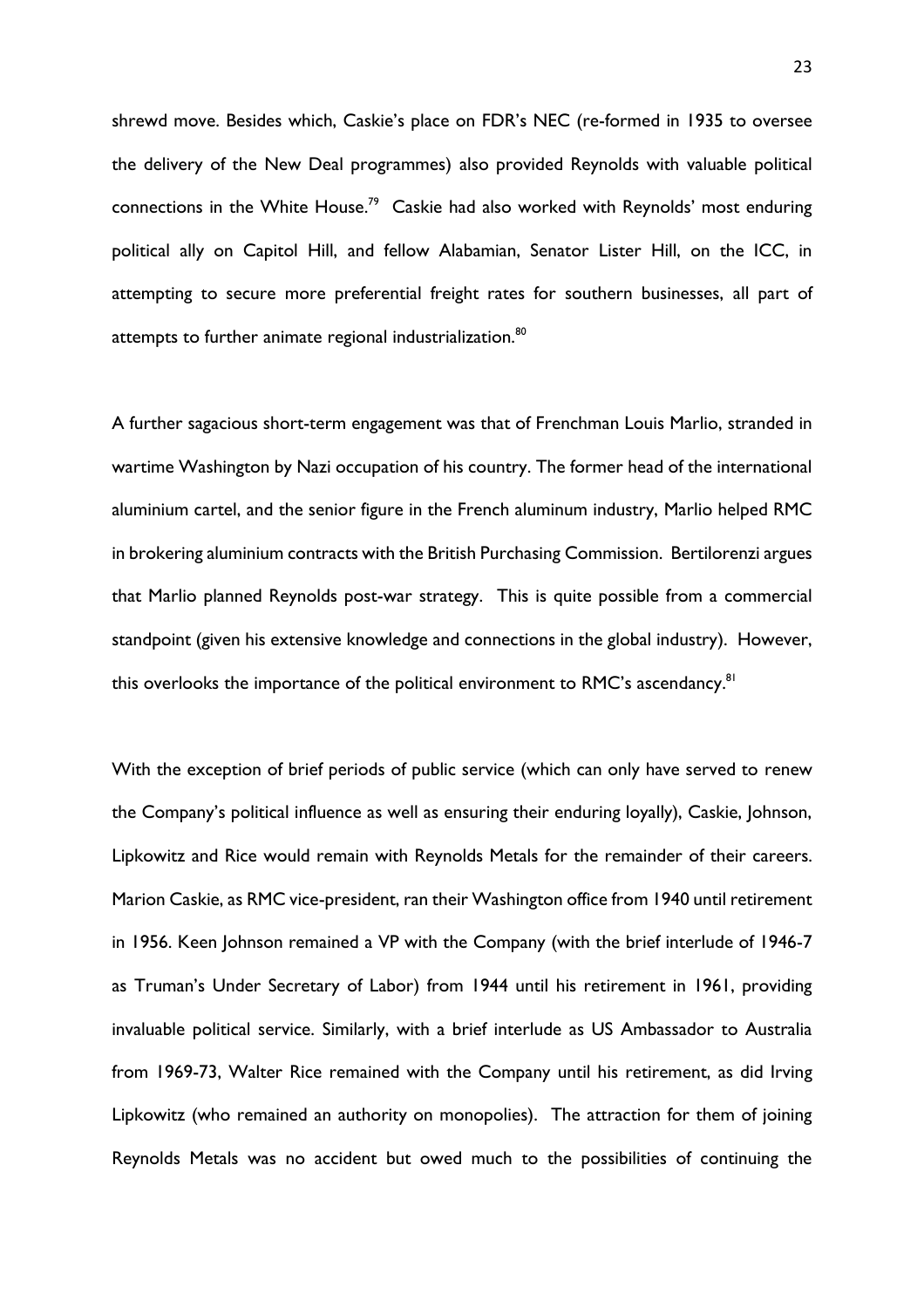commitment of antitrust ideals and regional development through the Company. As with his political allies, Richard S. Reynolds Snr's commitment to issues such as antitrust and southern industrialization and regional development bought their trust and loyalty in him. His confidence in them, as well as financial generosity, care and interest, assured him (and the family) of their long service and enduring loyalty as demonstrated by correspondence with him and his son, Richard S Reynolds Snr who succeeded his father to lead the Company.<sup>82</sup> In a letter to RSR Snr and Jnr, while serving as Under Secretary of Labor from 1946-7, Johnson declared: "[I] shall always be eager to demonstrate my appreciation… I miss you and the zest of being a member of the great Company you have builded [sic].''<sup>83</sup> While Marion Caskie declared in a letter to RSR Snr in 1949: "As you must know, there is nothing I wouldn't do for you. In fact, I would hate to be tempted as I might be inclined to even scuttle a ship if by doing so I could aid you personally in any way"; a delicious irony given Caskie's role in helping them win defence contracts!<sup>84</sup>

For Reynolds not only did this coterie of most trusted advisors bring specific valuable knowledge and helped tutor his sons to lead the business but further extended political influence. These bonds of loyalty and trust ensured continued access to power brokers in Washington; so that when Marion Caskie retired he recommended as his replacement Edd Hyde who had previously worked on the staff of Alabama Democrat, and subsequently House Speaker, William Bankhead before working for Senator Sparkman. Senator Lister Hill underlined the value of Hyde's appointment in a letter to Richard S Reynolds Jnr (while informing him about the progress of a project before the Senate Appropriations Committee in which RMC had an interest):

I want to tell you… that you are really to be congratulated on getting Edd… [I] have known Edd for many years, including the years he served in the office of Speaker Bankhead,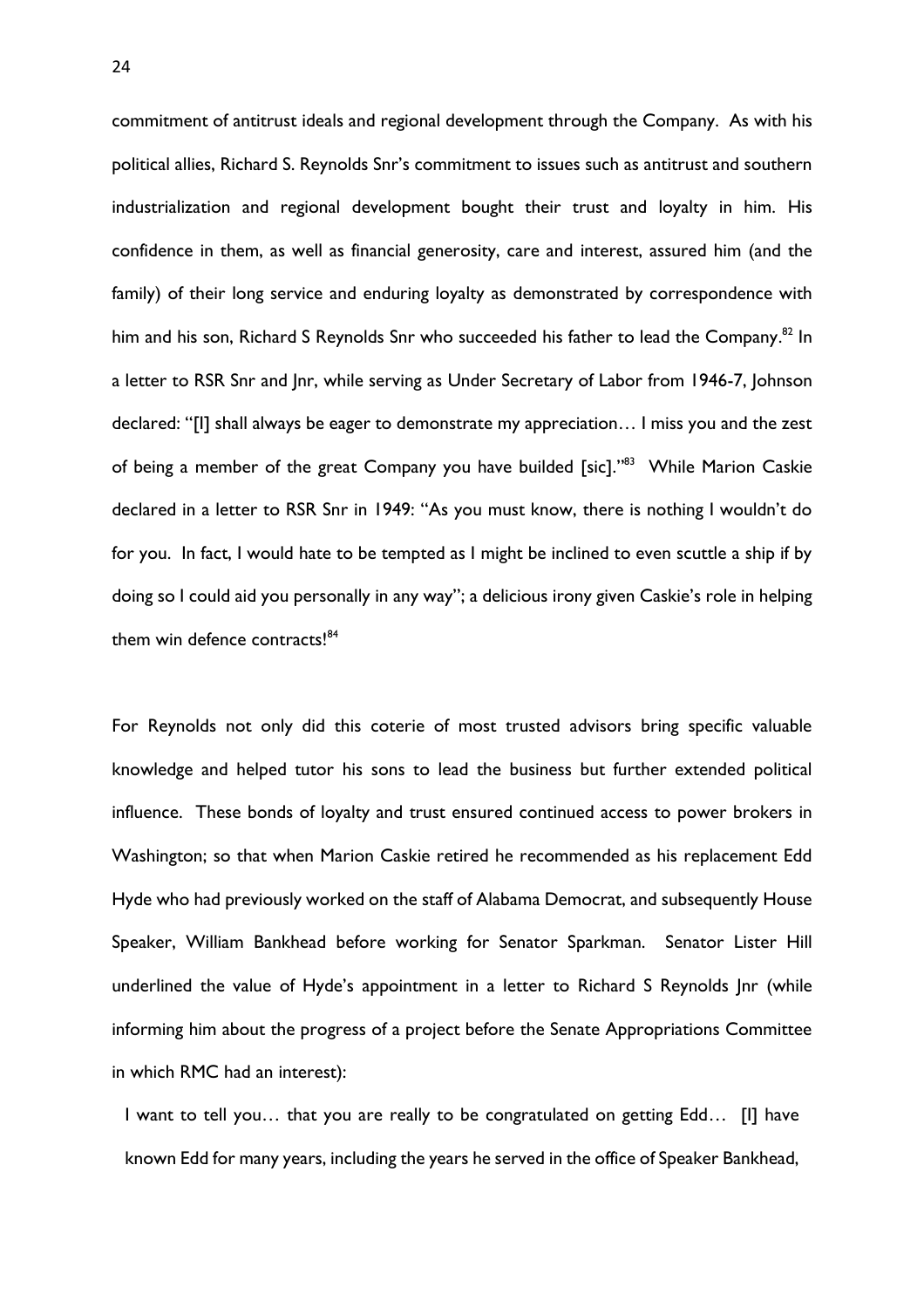with Congressman Carter Manasco and with Senator Sparkman. He is extremely able and a wonderful fellow... We will certainly miss Edd on Capitol Hill, but our loss is your gain.<sup>85</sup> Like his predecessors, Hyde remained with the Company for the rest of his career, as did his wife.

Alongside Richard S. Reynolds Snr's own accrued experience and acumen, his investment in his brain's trust of Caskie, Johnson, Lipkowitz and Rice would pay the Company enormous dividends for years in building political networks on and cultivating officialdom in the Capitol and the South.

### **Capitol Allies**: **Building Networks and Coalitions**

These key Company officers' knowledge and skills were essential to building the political and official networks that afforded them greater influence in Washington D.C. (and state capitols) and ultimately allowed to consolidate their position as a national (and international) aluminum producer. If the Reynolds Metals Company could rely on "ascribed trust" based on family connections and regional location, then their employment of respected erstwhile public servants would build a "process-based trust" based on competency.<sup>86</sup> That this was successful relied on their carefully nurtured relationships with powerful senior southern Democrats who dominated both Houses from the mid-1930s into the 1960s: Lyndon Johnson (Texas); Richard B. Russell (Georgia); John Sparkman (Alabama); Carl Vinson (Georgia); John L. McClellan (Arkansas); Estes Kefauver (Tennessee); J. William Fulbright (Arkansas); and above all the "Statesman from the South", Senator Lister Hill.<sup>87</sup> Similarly, Reynolds Metals cultivated strong links in the state capitols where they operated plants.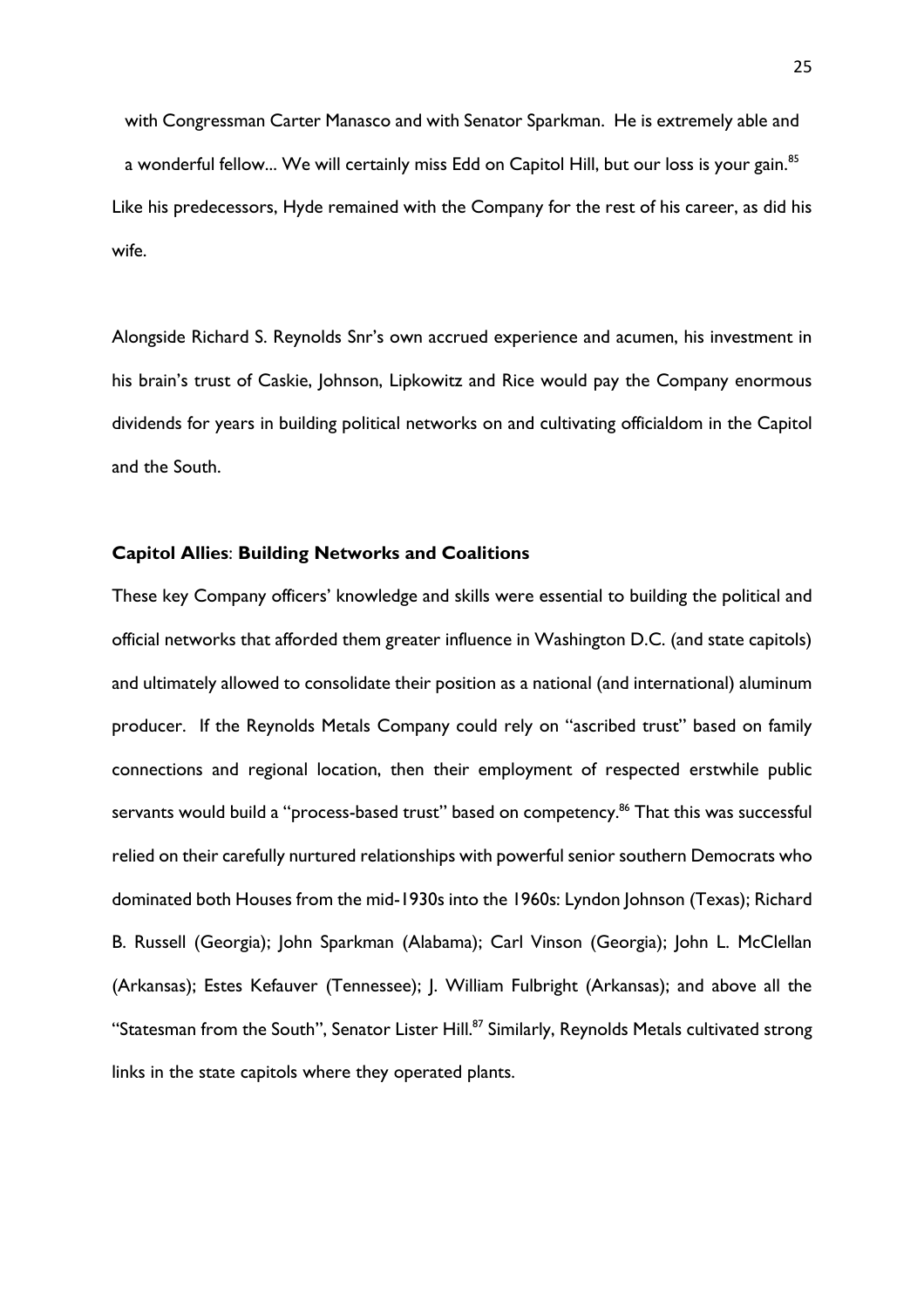This political support was reciprocated with endorsements and campaign finance from Reynolds.<sup>88</sup> Reynolds rhetorical appeal to these politicians (on issues like antitrust, regional development, and national security) was also, in part, revealed by these southern Democrats' platform and overlapping interests: "The success of these issue-orientated politicians was founded on a number of factors... These include infrastructure politics, a common-man popular appeal, the relative prosperity of southern states and their newfound ability to match New Deal spending..."<sup>89</sup> The firm's contacts and links were cemented at events like the DNC's Jefferson-Jackson dinners (an influential forum at which presidential hopes have been made and broken), of which RSR Snr and his sons were major backers. At the 1952 dinner for Adlai Stevenson's presidential campaign, for example, Lister Hill, RSR Jnr, Keen Johnson, and Marion Caskie, shared a table with Congressmen and Governors from Alabama, Arkansas, Kentucky, Mississippi, and Virginia.<sup>90</sup>

Reynolds' public espousal of the rhetoric of antitrust and regional development also won them the support of FDR's powerful Secretary of the Interior (1933-1946), Harold L. Ickes. Ickes was an invaluable ally to Reynolds both in and out of office. Ickes oversaw the Public Works Administration and remained the most prominent and powerful New Dealer in FDR's administration by 1940. He welcomed RMC's entry to US aluminum production, not least through his support of advantageous power contracts to the Company, as Ickes reminded RSR Jnr in 1950 of his greatest favour to the Company through:

… I would like to reminisce a bit with you about your company and the progress that you have made since you and I agreed upon a contract for power generated at Bonneville. Much water was gone over the dam – not necessarily Bonneville – since that day and I gather that your company has greatly prospered, which, of course, gives me a feeling of satisfaction in that it justified my judgment that your company could turn out aluminum if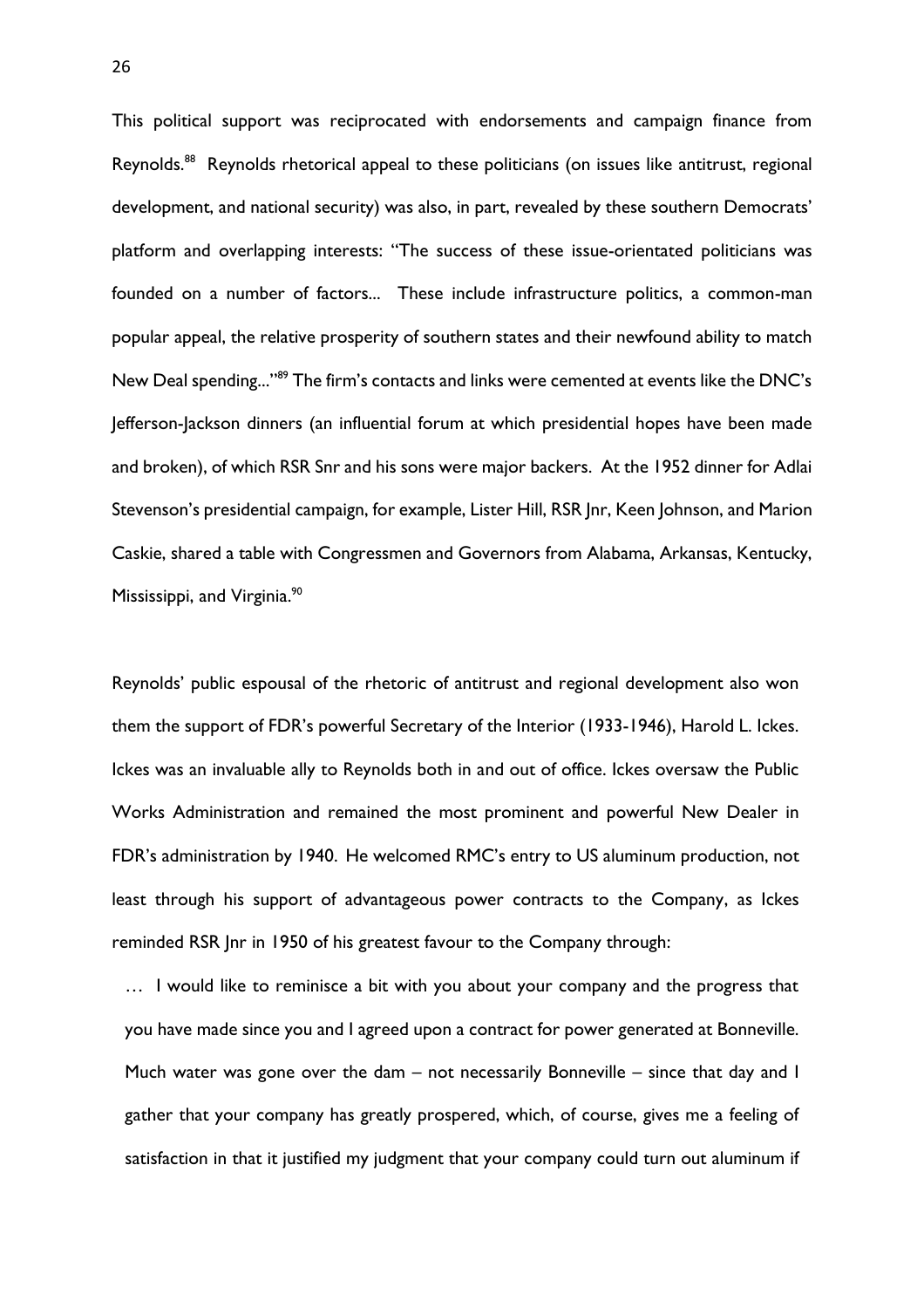given the opportunity which, in the particular instance referred to, meant hydroelectric power at a reasonable rate.<sup>91</sup>

With such an energy-intensive process as aluminum production, the negotiation of favourable BPA contracts ensured the profitability of RMC's Washington State and Oregon smelters. Ickes' continued support for RMC arose because of their support for antitrust and regional development (and for the New Deal legacy). After leaving office, they supported in each other's reputations from public attacks. Ickes continued, through his column in the *New York*  Post, to be influential, seeing himself as a defender of the New Deal's legacy.<sup>92</sup> Ickes was also trying to protect his personal reputation and legacy from attacks from columnist Drew Pearson.<sup>93</sup> Similarly when Pearson slighted Reynolds in January 1951, Marion Caskie enlisted Ickes to rebut Pearson's misrepresentation. Caskie testified to RSR Snr, and RMC's, New Deal and patriotic credentials, while highlighting Ickes' own important role.<sup>94</sup> The timing of this could not have been more important to Reynolds from a reputational perspective while they were seeking to defend their domain in discussions over government contracts and resisting Alcan's encroachment into US markets.

Reynolds Metals' competency, and specifically the knowledge and skills of Johnson, Caskie, and Rice, would be as crucial in building networks within officialdom, such as with the branches of the armed services supply departments. As their network and reputation for competence increased so more contacts came their way. A memo from RMC's Washington office to the Company HQ in June 1944 explained their methodical approach to this, reassuring the board, "your Washington Staff is soliciting business, through project development, from the armed services and the services of supply":

In terms of the footworking: "Each small "unit" in the Navy, just as the Army, handles its business "through channels". As we follow our subject from unit to unit we find that have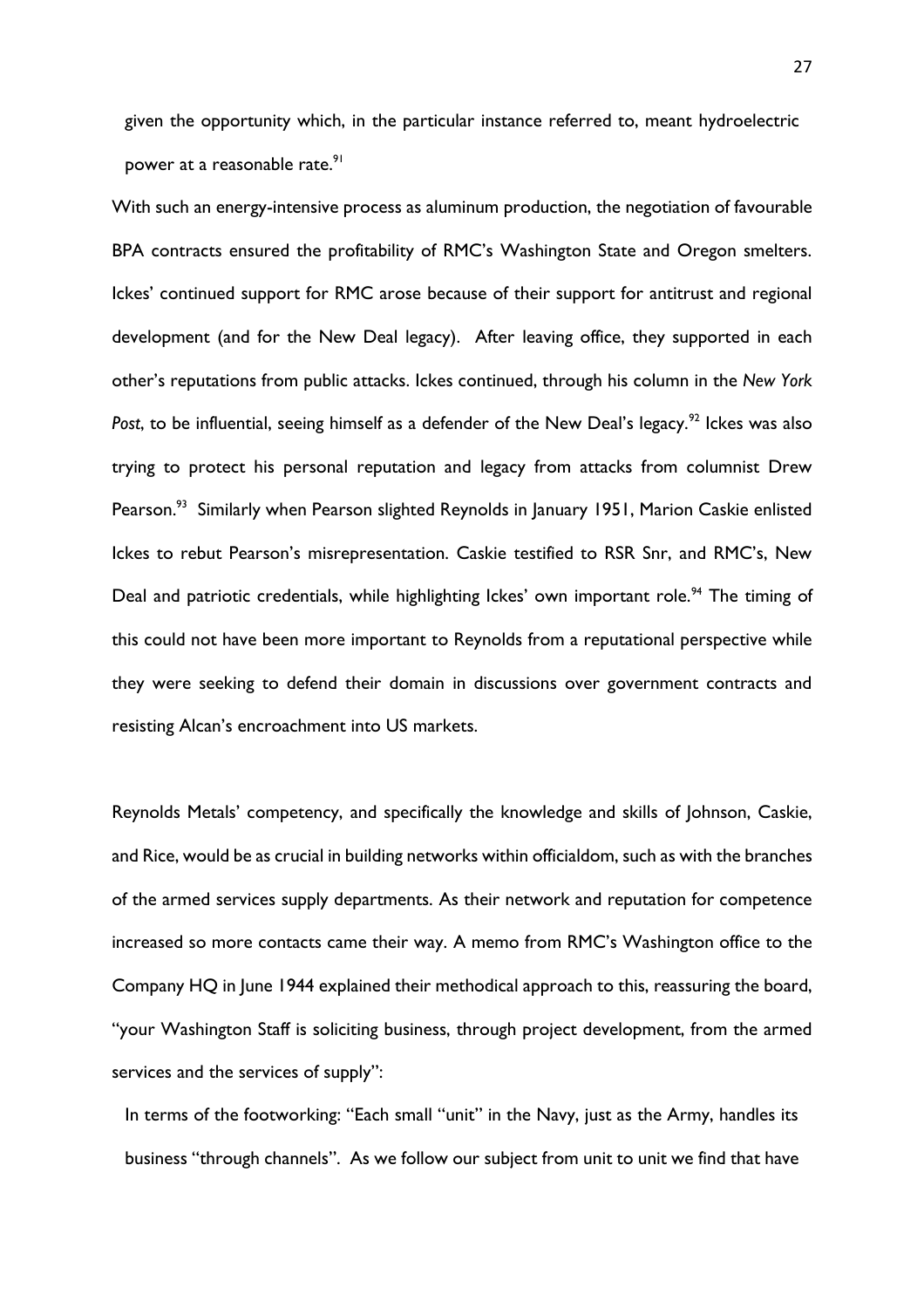to tell our story over again in each unit, that is, we must introduce the Company, prove its financial responsibility, demonstrate capacity and "know how", explain the nature and location of plant equipment and generally build up confidence in our ability to do what we say we can. If you inadvertently miss one unit in the sequence you will have delay and trouble in your project.<sup>95</sup>

By June 1944, RMC's official networks already included over 50 prominent officials. This methodical approach paid off when, in July 1944, a US Army contact provided them with contact details for all of the key figures in the Army, Navy Department, USMC, and USAAF.<sup>96</sup> RMC's attention to detail was also visible in their head-hunting of well-placed military personnel close to retirement. At an Army Ordnance Dinner in Philadelphia in February 1945, attended both by RSR Jnr and Johnson (who was speaking, alongside the US Army's Chief of Ordnance), Johnson scribbled next to the name of one of his fellow diners, Brigadier General D. N. Hauseman (responsible for equipping the army for readjustment), "in contract termination (Pentagon)".<sup>97</sup>

To further smooth discussions with the armed services, Reynolds ensured that they also enlisted the support of congressmen who covered the districts that might benefit from new plants. In September 1944 after a meeting with Brig. Gen. Minton to discuss approval of the rubber development program (in which RMC had a stake) by the Combined Chiefs, RMC's Washington Office reported:

Congressman Charles R. Clason represents the Springfield, Massachusetts District in the House. In view of the establishment of the Reynolds Casting Plant at Springfield, Governor Johnson thought it wise that Reynolds representatives formally pay their respects to Mr. Clason. By appointment, therefore, the Governor and I called at the New House Office Building and enjoyed a most cordial reception and a most helpful visit.<sup>98</sup>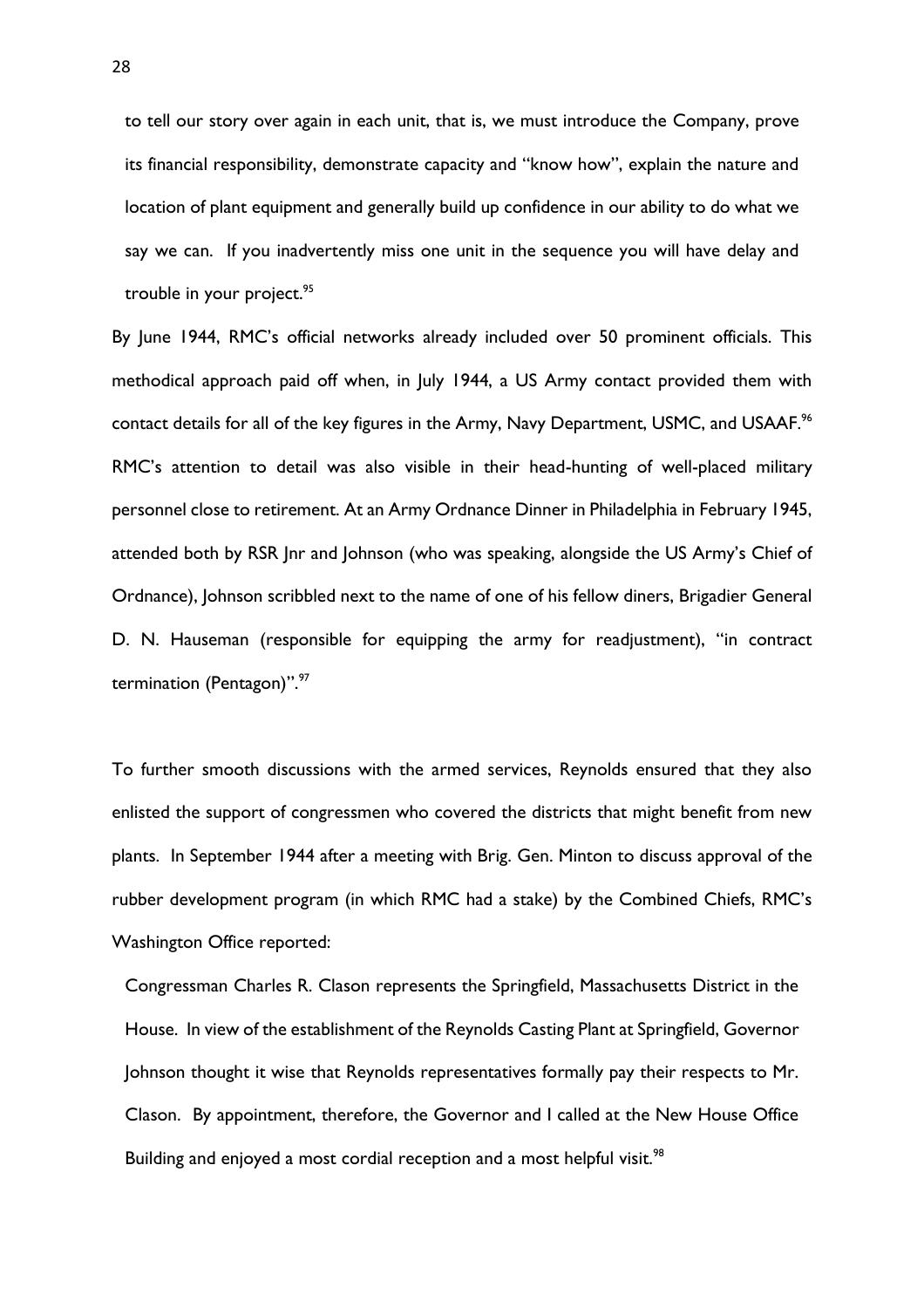RMC's attention to detail in cultivating networks recalls Henry J. Kaiser's famous reproach to one of his managers complaining about naval supply departments in underlining the importance of careful attention to identifying the correct personnel and building relationships of trust: "You know there is no such things as the U.S. Navy! It's just a bunch of guys down there in Washington. Now which one is your problem?"<sup>99</sup>

This mastery of procurement processes, and courting of defense and supply officials, and Washington committees, demonstrating competency, was also facilitated by trading goodwill with other industry contacts. While Reynolds and Kaiser competed over market share and segment, their coalition-building in the late 1940s and early 1950s would be invaluable when it came to battles with Alcoa and attempts to block Alcan's attempts to seize government contracts. Similarly, Donald A. White of the Aluminum Association shared his knowledge of changing defense machinery with Reynolds (and Kaiser) when they sought to persuade government of the need to stockpiling materials. White, noting that they had close contacts to Vannevar Bush, Chairman of the Research and Development Board of the Organization for National Security, suggested: "if you have any difficulty in your bauxite plans urge you call in for help".<sup>100</sup>

### **Rhetorical Platforms and Deploying Assets**

Just how Reynolds conducted their dealings with senior Democratic politicians on Capitol Hill and the state capitols (as well as fellow industry figures), the rhetoric they used to enlist political support and forge coalitions, and how these political assets were deployed is set out in the ensuing discussions. RMC's judicious targeting of key legislators on Capitol Hill, deployment of political rhetoric (on antitrust, regional development, and national security), alongside their southern credentials, were a feature of their modus operandi. In this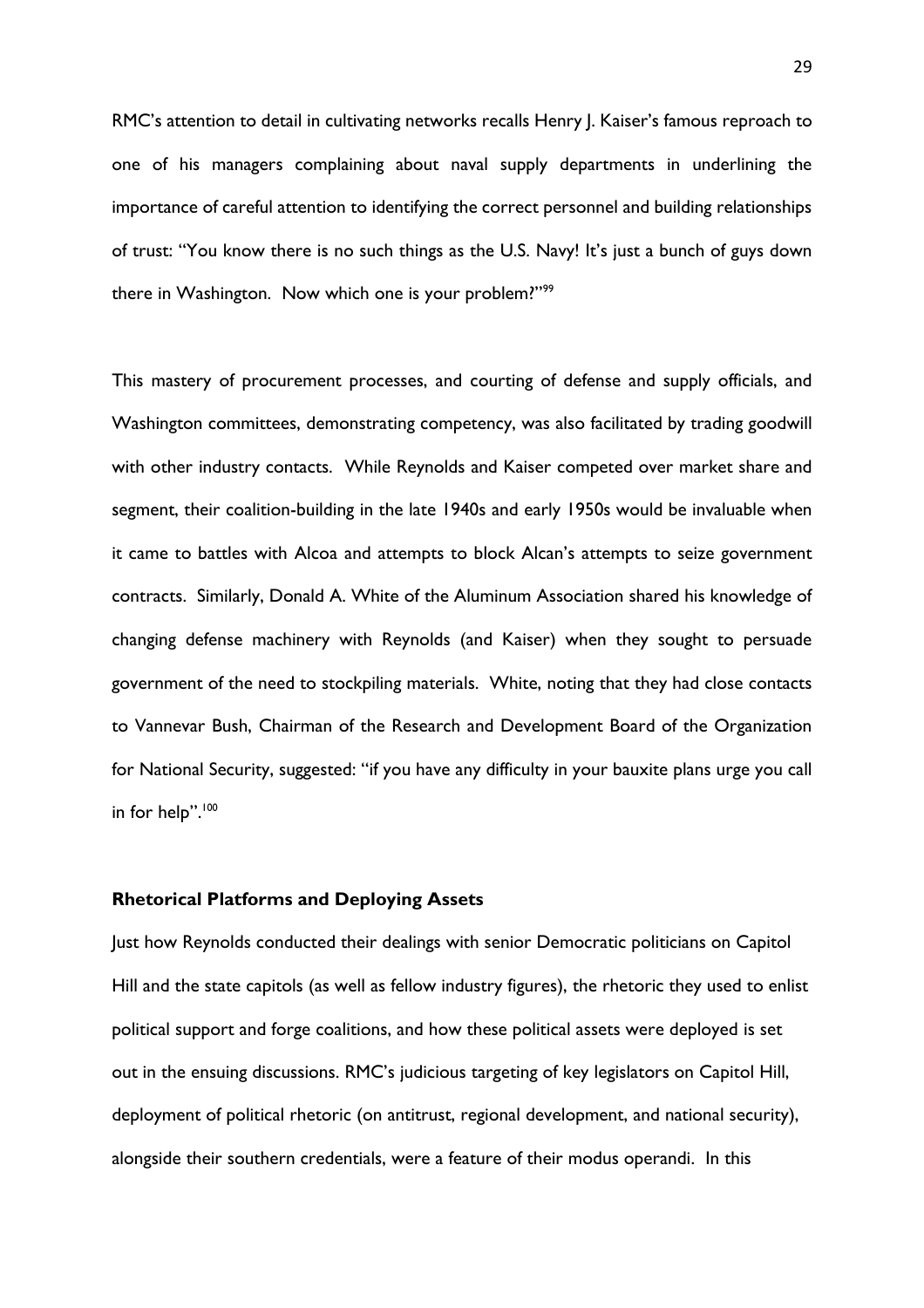espousal of such rhetoric, Reynolds were not unique amongst southern businesses in the immediate postwar period. 101

Their methodical approach was evident in their soliciting of senior southern legislators when seeking to purchase the Milledgeville Naval Ordnance Plant in Georgia from the Navy (and maintain the relationship with the Navy) in 1945. RSR Snr employed the rhetoric of both regional development and national security, and the Company's southern credentials, in a letter seeking support from senior Georgia Senator Richard B. Russell:

Our Company undertook this task because the Navy felt it was necessary to build a pool of skilled workers where they did not exist and the War effort would be benefited by this program. As a corollary, it has always been the desire of our organisation and of our family over several generations to assist in every possibly [sic] way the industrialization of the South as it a cause very dear to our hearts.<sup>102</sup>

Besides representing Georgia, Russell was also a powerful figure on the Senate Naval Affairs Committee.<sup>103</sup> Over a thirty-year period, Russell's influence on Capitol Hill was arguably unparalleled, not least on matters of defence spending. He was responsible not only for securing contracts for his native Georgia but in distributing military spending around the states of southern allies. As Lyndon Johnson's White House Press Secretary, George Reedy, put it: In terms of legislative achievement, it would be impossible to find a national leader of greater stature than Richard B. Russell of Georgia. With Russell's blessing, almost any measure could pass the Senate. Against his determined opposition, it was doomed... He was recognized on both sides of the aisle as the preeminent Senator.<sup>104</sup>

Dean Rusk, Kennedy and Johnson's Secretary of State, considered Russell "the second most powerful man in Washington" for "twenty years".<sup>105</sup> Seven months earlier, in March 1945, Keen Johnson had visited Congressman Carl Vinson, the powerful former chairman of the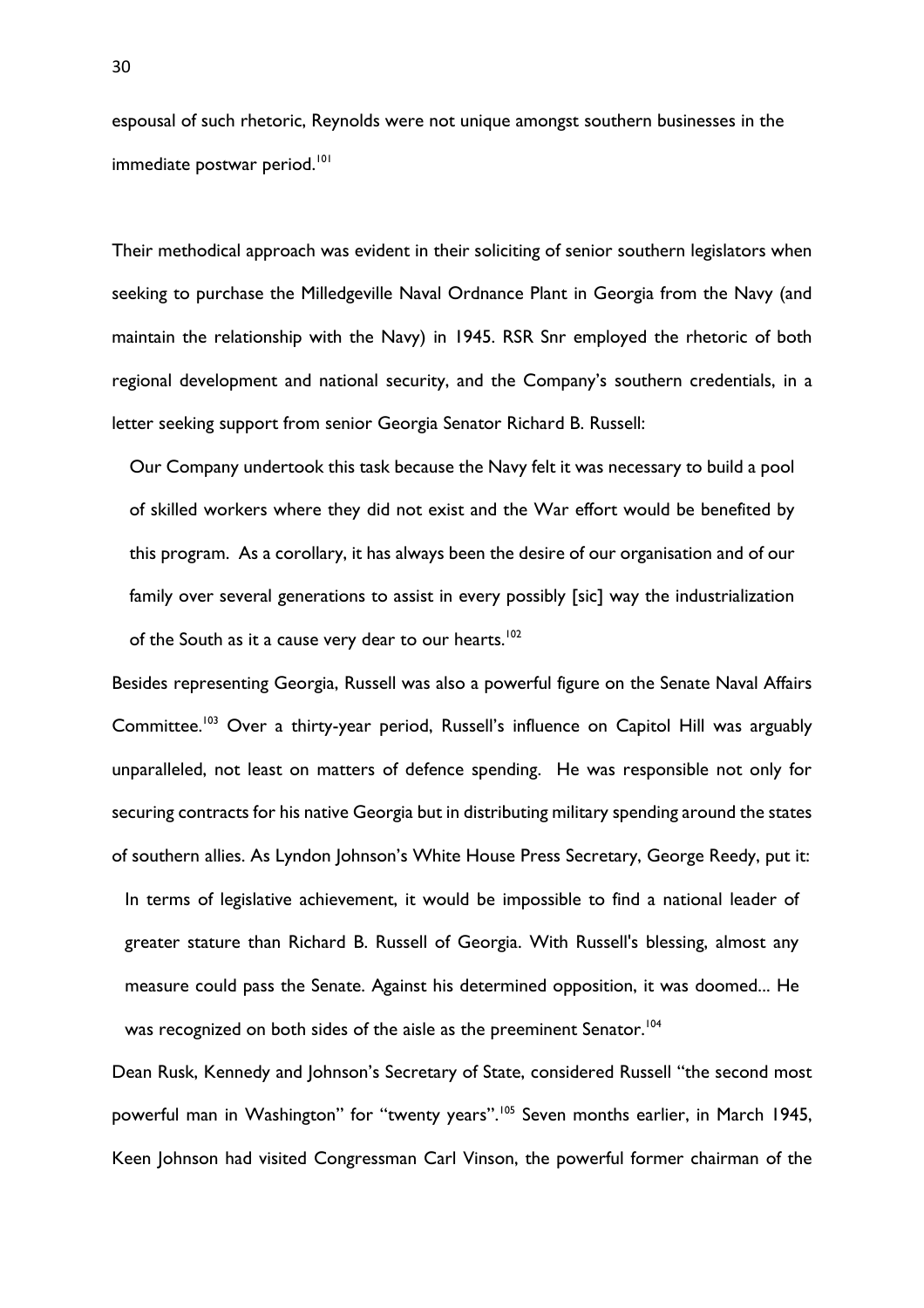Congressional Naval Affairs Committee, with a gift of a cane mounted with an aluminum battleship tailor-made by Reynolds. An appreciative Vinson introduced Johnson to the naval liaison officer at Milledgeville and assured him that the award they had been awaiting would be made.<sup>106</sup>

Similarly, RMC used the rhetoric of regional development and national security to great effect in the state capitols of the South. When the Arkansas state legislature, and new Governor Sid McGrath, threatened a severance tax on bauxite in early 1949, Keen Johnson mobilised their local political networks to delay the threat, citing regional development: "I repeatedly asserted that the future expansion of Reynolds Metals Company had been pointed toward Arkansas and that an increase in the bauxite tax at this time would preclude such expansion within Arkansas."<sup>107</sup>

However, the greatest marshalling of Reynolds political networks and rhetoric, as well as coalition building, were displayed in the campaign to prevent a reduction in tariffs on imported aluminum (while conversely supporting these changes for bauxite imports) and government stockpiling of Canadian aluminum. Senators Hill, Stuart Symington, and Fulbright were critical to these negotiations throughout the 1940s and 1950s. Symington initially came into contact with Reynolds, in 1945, while chairman of the Surplus Property Board (SPB), which was responsible for selling off government war plants. Symington's experience, specifically his clashes with Alcoa, and its chairman, Arthur Vining Davis, while at the SPB made him a sympathetic audience. In Symington's subsequent roles, he promoted the importance of aluminum to military aircraft production and helped broker the deal awarding government contracts to Kaiser and Reynolds, as well as to Alcoa.<sup>108</sup> Senator William Fulbright had served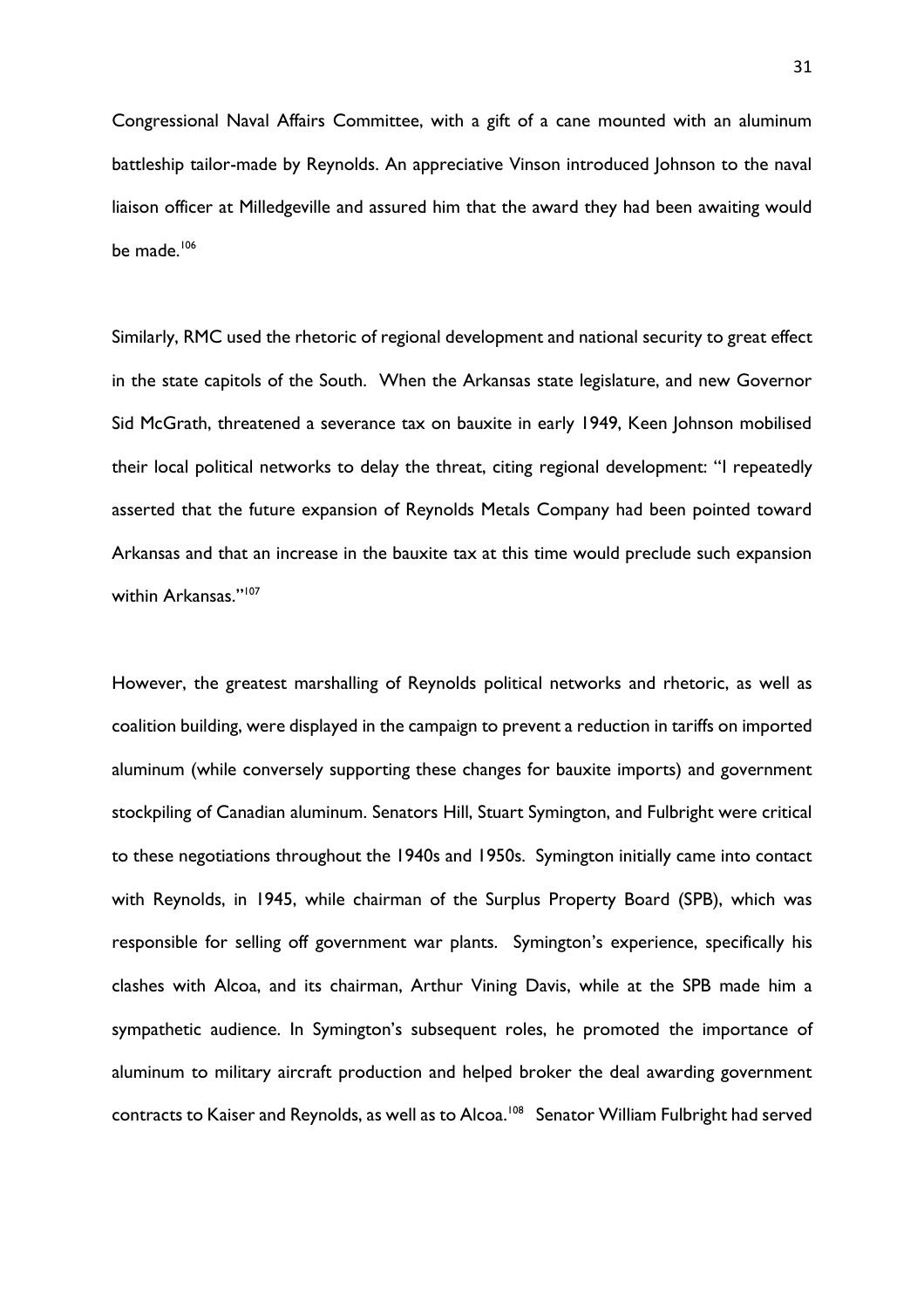as an ATD attorney. By 1949, Senator Fulbright sat on the Senate Foreign Affairs Committee and from 1955 chaired the Senate Committee on Banking and Finance.<sup>109</sup>

Ranged against Reynolds (Kaiser, and the much smaller Fairmont Aluminum) was Alcoa, who saw the opportunity to eliminate the new competition. In building its coalition, RMC proposed to defend its position by promoting the imperative of an expanded US aluminum industry to meet defence requirements and the need for an aluminum stockpile. Writing to Richard S Reynolds Jnr in May 1947, Walter Rice proposed an unequivocal statement on these lines: "we should make it clear 'that we are advocating, first and above all else, the necessity for national security and preservation of the aluminum industry, which means a Government stockpile of aluminum pig"'.<sup>110</sup> RMC then circulated this proposal around political allies couching it in the necessary rhetoric of national security and antitrust. They subsequently circulated this to all members of the Aluminum and Magnesium Industry Advisory Committee of the Army-Navy Munitions Board. Alcoa meanwhile vehemently opposed Reynolds' proposals – arguing instead for a bauxite stockpile – recognising that success of the former would strengthen the new entrants. Following this, Reynolds consolidated support amongst other smaller aluminium producers.<sup>111</sup> Rice had already secured the support of the Aluminum Association, deploying the same arguments around monopoly and national security.<sup>112</sup> With Alcoa's President, "Chief" Wilson, holding out, despite the majority of the committee supporting Reynolds' position, RSR Jnr marshalled the support of the other producers behind a reply drafted by Rice and Lipkowitz underlining national defense priorities and highlighting in the process concerns also about Canadian imports.<sup>113</sup> By directing attention on to Alcan, it also implicitly drew a link to Alcoa's continued connection to its erstwhile Canadian subsidiary. This joint approach was further cemented at meeting between RMC and Kaiser Aluminum in July 1947, attended by RSR Jnr, Caskie, as well as Henry J Kaiser and Chad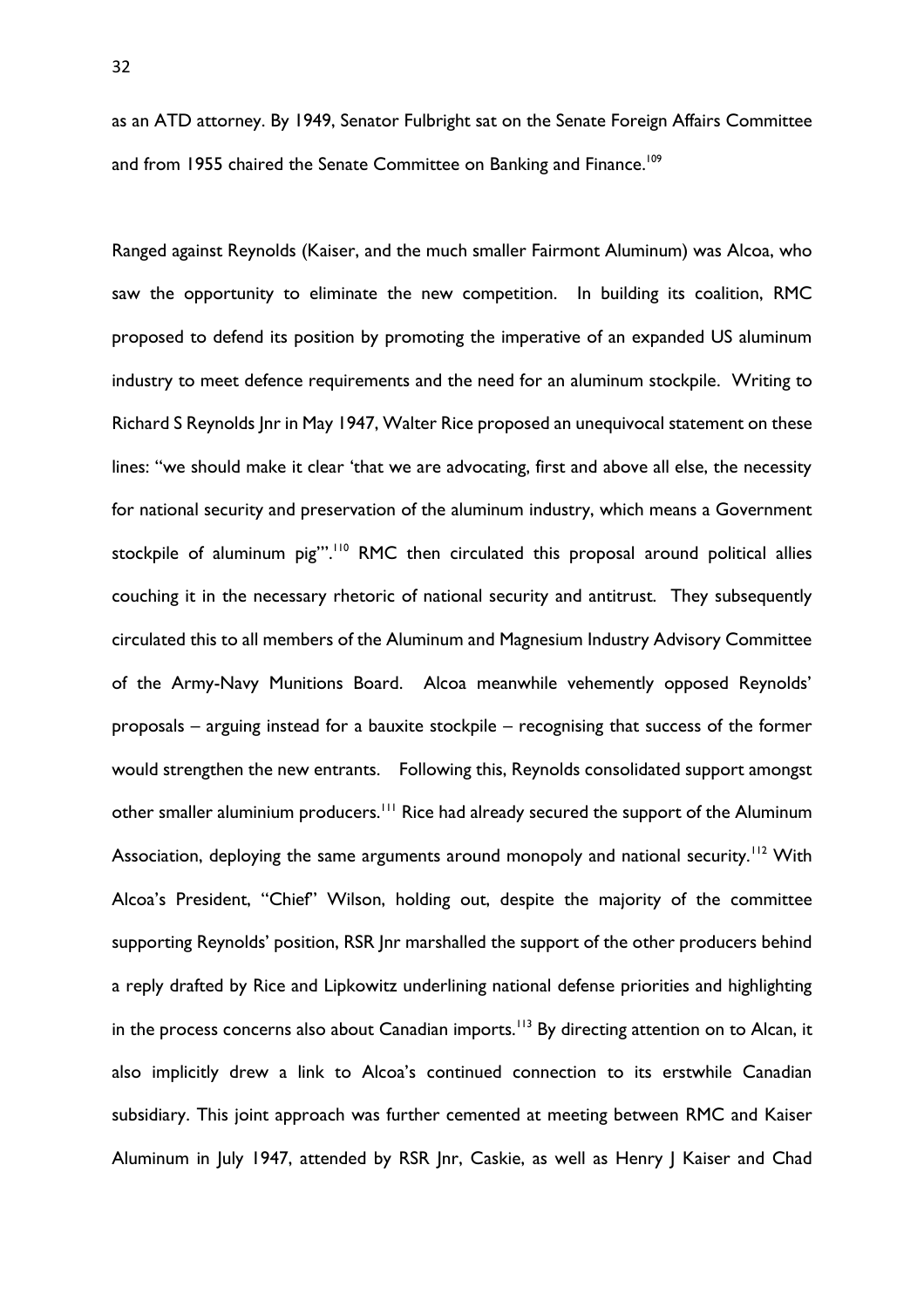Calhoun (manager of Kaiser's Washington office and his main political aide), at which Kaiser agreed to support RMC's strategy for blocking lower tariffs (below those fixed by the 1930 Tariff Act) on imports of Canadian aluminum.<sup>114</sup> Ultimately the Alcoa President was left isolated on the committee.<sup>115</sup> As these negotiations reveal, RMC not only proved effective in protecting its own position but building consensus amongst and leading other aluminum producers to block Alcoa and Alcan.

Reynolds deployed the same tactics in responding to the opportunities arising from the passing of the Strategic and Critical Materials Stockpiling Act (1946), which sought to reduce dependency on foreign nations for strategic raw materials. However this also posed significant new threats with closer integration of raw materials supply and war production during WWII, through bodies such as US-Canada Material Board and the Combined Production and Resources Board, continuing into the Cold War through the Defense Production Administration (DPA), the Economic Cooperation Administration (ECA), and the Defense Materials Procurement Agency.<sup>116</sup> This afforded the Aluminium Company of Canada (Alcan) even greater opportunities to compete in US markets.<sup>117</sup> Alcan had enjoyed a "good war", receiving tax breaks and substantial loans from the Canadian government, as well as benefitting from generous loan rates and contracts from the British government. Alcan also enjoyed the active support of the Canadian "Minister for everything", Clarence Howe, in their lobbying of Ottawa, London, and Washington.<sup>118</sup>

In the late 1940s and into the 1950s, RMC therefore campaigned against the awarding of government supply contracts to Alcan through the DPA and ECA, using their various political networks and deploying a rhetoric of economic nationalism. This was illustrated by Keen Johnson's appearance in September 1949 before the powerful Appropriations Committee to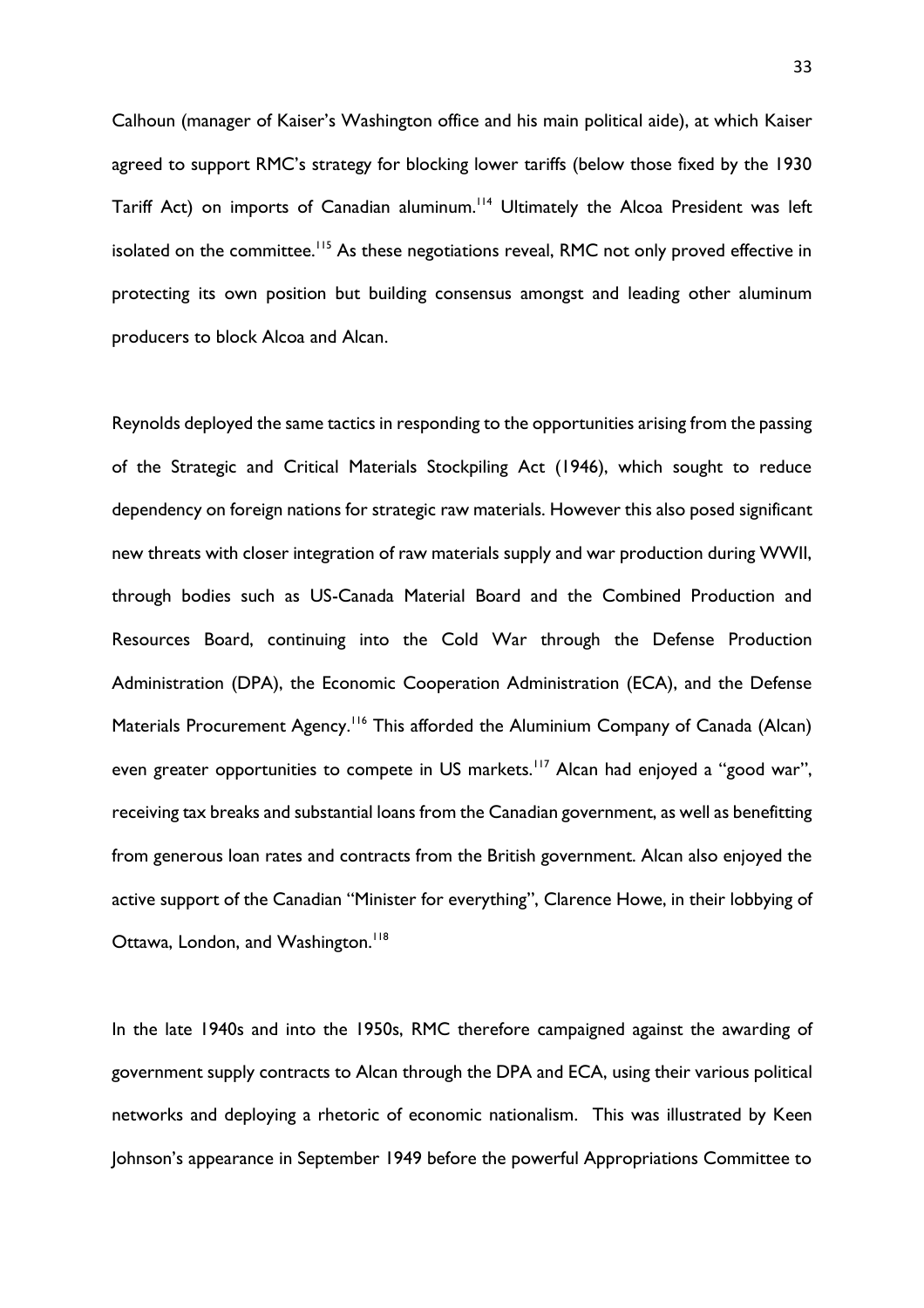discuss the Senate Foreign Air Appropriations Bill. The committee was chaired by Tennessee Democrat Senator Kenneth McKellar, who was a fervent opponent of the New Deal (and therefore might look unfavourably on Reynolds). Keen Johnson met Sen. Lister Hill (who also sat on the Committee) in advance to agree on a series of leading questions which allowed Johnson to legitimately portray Reynolds as patriots, defenders of US jobs and regional economies, and a guardian against monopolies, before requesting that the "Appropriation Bill for the E.C.A be amended so as to require that the aluminum purchased by participating companies be purchased in the United States."<sup>119</sup>

Again, in 1951, RMC deploying the rhetoric of antitrust and economic nationalism, enlisted Patterson and Fulbright to block Alcan's lobbying for Canadian imports to meet US defense requirements. Awarding defense procurement contracts to Alcan would be the equivalent Patterson stated of, "financing the Canadian Company's expansion".<sup>120</sup> Fulbright used similar arguments against Canadian imports in the hearings of the Joint Defense Production Committee in May 1952. In March 1958 Richard S Reynolds Jr again sought to exploit Fulbright's position on the Senate Foreign Relations Committee by reiterating the Arkansas Senator's previous arguments against US government purchases of Canadian aluminium imports by the DPC. $^{121}$  Ironically by this time, Reynolds was already planning their own foreign interventions with the hostile takeover of "first mover" British Aluminium (BACo) in 1959, primarily to seize BACo's Canadian subsidiary. For this, and other interventions in Jamaica and the newly independent Ghana in the 1950s and 1960s, RMC relied on the political support of former Illinois Governor Adlai Stevenson, whose presidential campaigns they had contributed to in 1952 and 1956.<sup>122</sup>

Reynolds Metals' astute targeting and deployment of key political actors in Washington and the South and their use of political rhetoric to build coalitions was illustrated by the moves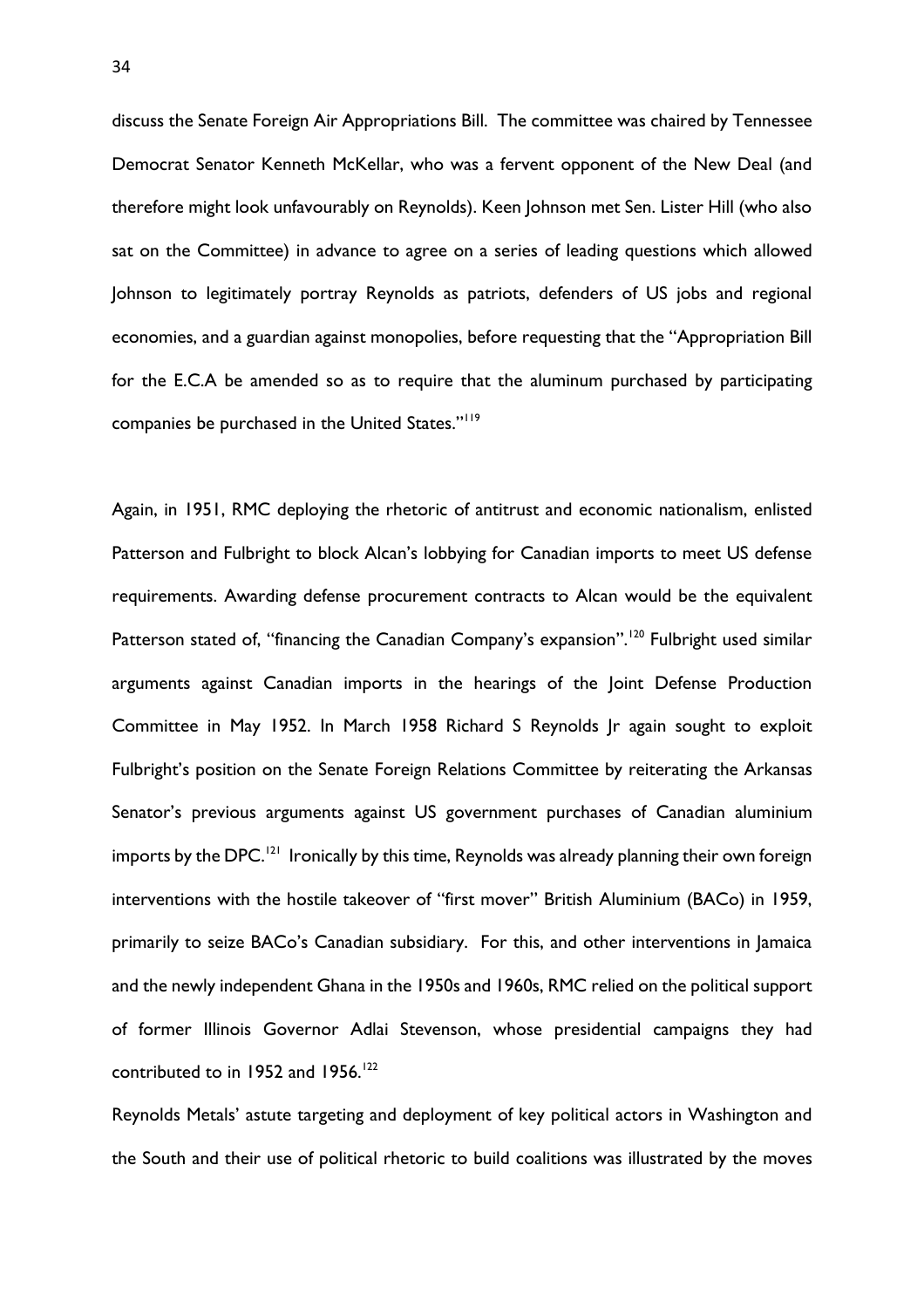they made to secure the Midgeville naval station, as well as the battles with Alcoa to protect their gains, and to resist Alcan's greater penetration of US markets, through the late 1940s and into the 1950s.

### **Conviction politics?**

Reynolds success in sustaining ties to the DNC, to senior figures on Capitol HillI, and in government hinged not only on their location, rhetoric and transactions, but also on a firm commitment to some of the political platforms on which these relied. The allegiances of vital Company officers Caskie and Johnson (as well as political allies like Lister Hill) to the Reynolds family were cemented by shared political allegiances and values. As Caskie remarked, acknowledging divergences in the DNC, in a letter to RSR Inr over the 1951 Jefferson-Jackson dinner: "The only new dealers or fair dealers will be Commissioner Aldridge, Wilson Wyatt, Arthur Grafton, Bob Jones, and myself, unless you can attend which will make it fifty-fifty". $^{123}$ 

Throughout the 1960s, RMC retained close networks with the DNC, providing considerable support to JFK and Lyndon Johnson's campaigns, and enjoyed especially close access to LBJ as President.<sup>124</sup> This did not prevent Reynolds and Kaiser being reprimanded by Johnson and his staff in 1965 over their attempts to raise aluminium prices against the backdrop of the escalation of the Vietnam War.<sup>125</sup> As late as 1968, Richard S Reynolds Jr signalled his commitment to New Deal style policies when writing to LBJ of his support for the Great Society.<sup>126</sup>

What is striking, notwithstanding the transactional character of many of their discussions with their political allies, is that the Reynolds sons (like their father) continued to identify publicly with DNC New Dealers. This was, in contrast, to the "conservative businessmen and their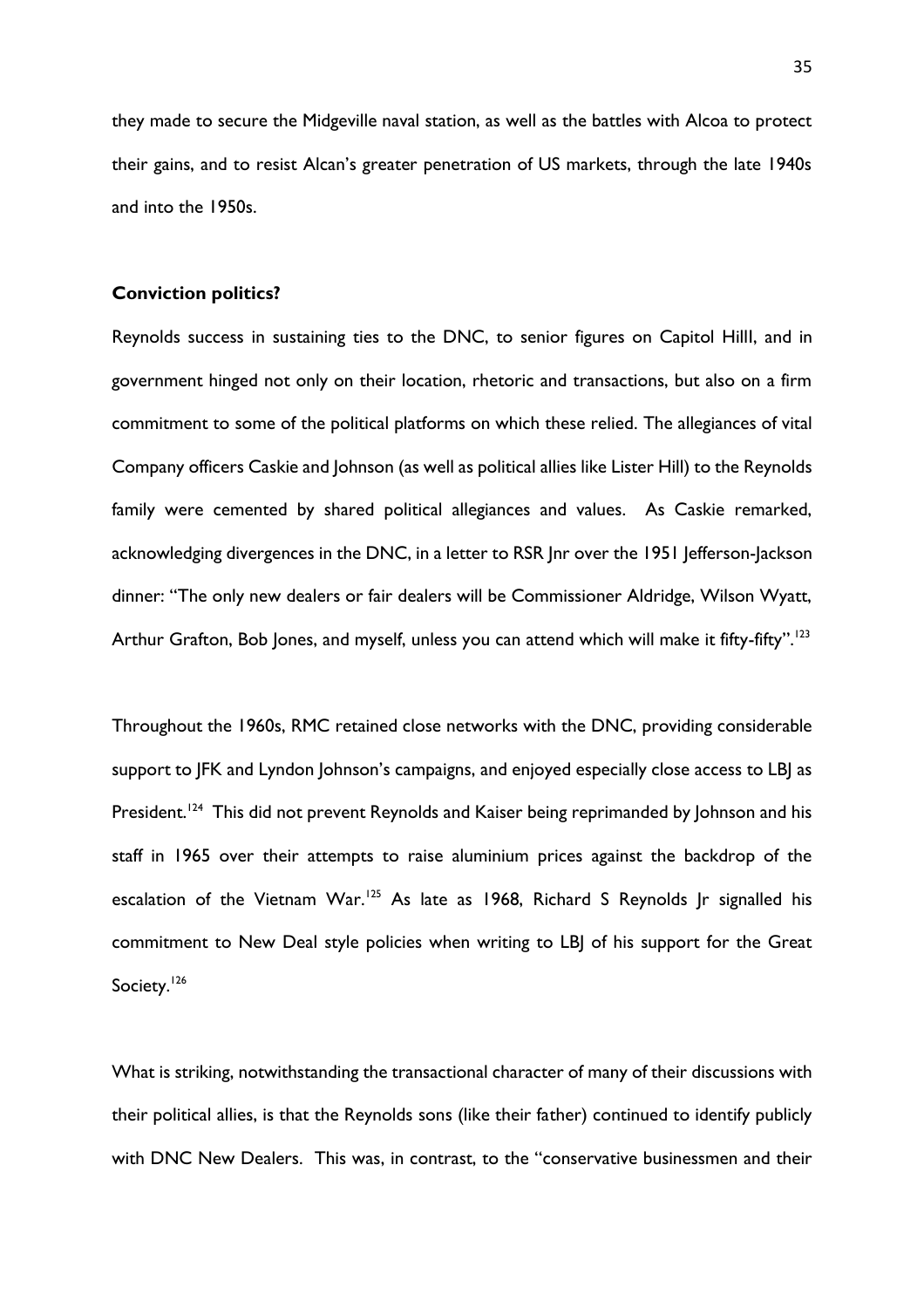allies" in the South of the 1950s and 1960s, pursuing a "conservative segregationist" agenda.<sup>127</sup> Many of Reynolds senate allies supported segregation (in most cases enthusiastically, in others as a political expedient), while swimming against the tide in their commitment to New Deal institutions. However, RSR Jnr donated funds to the NAACP Legal Defense and Educational Fund in the early 1950s.<sup>128</sup> Both of his sons were to enter Virginia Democratic politics, most famously J. Sargeant "Sarge" Reynolds who became Lt. Governor of the Commonwealth in 1970 aged 34 after a landslide victory only to die 6 months later. "Sarge" Reynolds counted substantial support from the Virginia Black Caucus because of his progressive views on race. Alongside his career in Reynolds businesses, Richard S. Reynolds Jnr's other son Richard S. (Major) Reynolds III was also elected to the Commonwealth's legislature and stood in the Democratic Primary for Lt Governor in 1977.<sup>129</sup> Without evidence of shared values, alongside these networks, it is questionable whether Reynolds would have cemented such strong political relationships.

# **Conclusion**

In his 1956 address to the Newcomen Society, after the death of his father, RSR Jnr declared: "… our company is the product of my father's vision, his willingness to fight for what he knew was right, and... his peculiar ability to make opportunity out of crisis".<sup>130</sup> RSR Snr and his sons indubitably knew good press when they saw it. Nevertheless, RSR Jnr's eulogising was not far from the truth in emphasizing his father's acuity of vision. Richard S Reynolds Snr had identified the opportunity afforded by the context of wartime and revived state intervention in the 1930s (under Hoover and FDR) to break into aluminium production within a short space of time.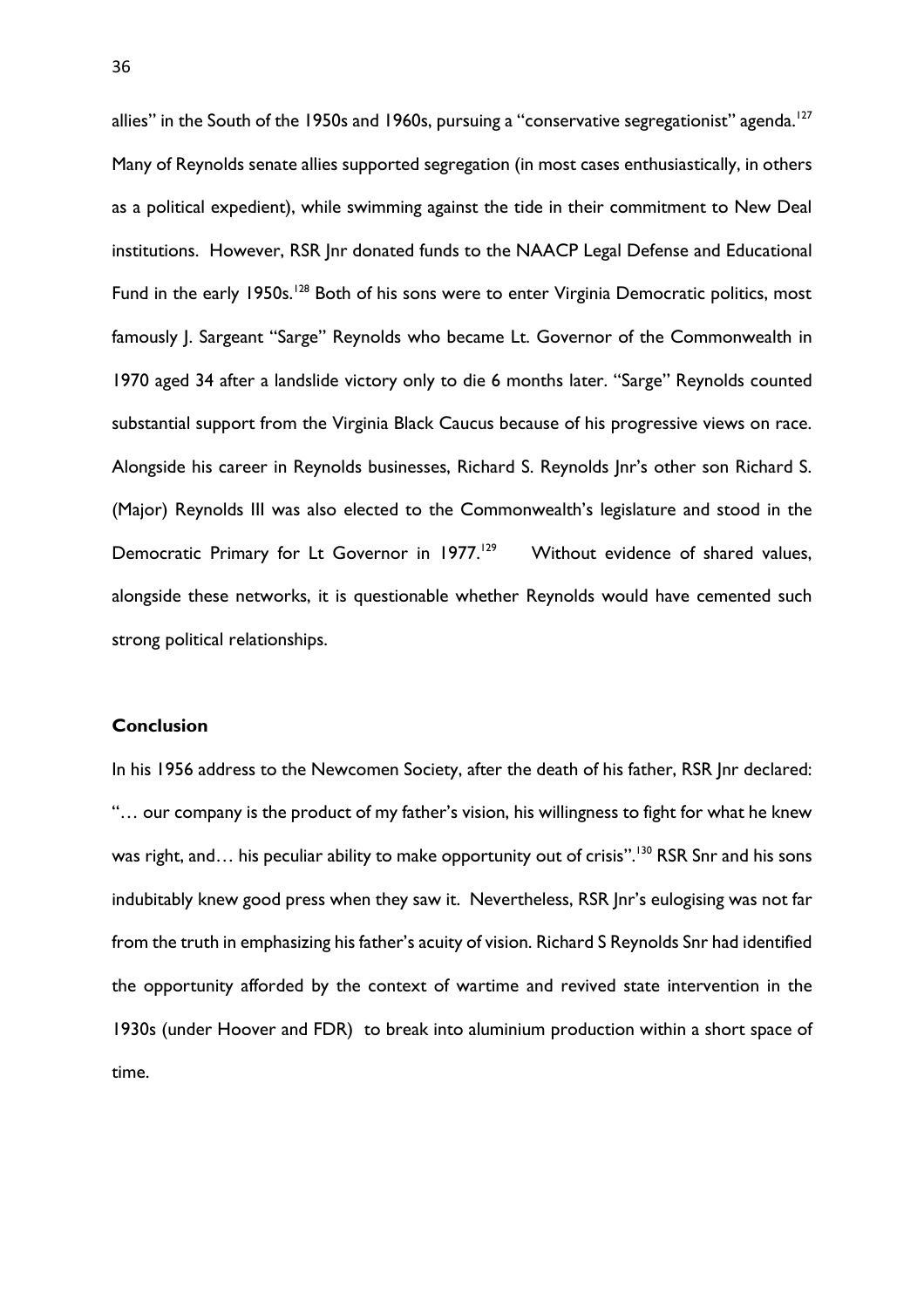There was no little irony in his grandson, Major Reynolds, declaring during the Democratic Primary for the Lt Governorship of Virginia in 1977 that the benefit of 80%-90% of his campaign being funded by his family, "is the independence it gives a candidate. You're not beholden to special interests".<sup>131</sup> Reynolds Metals' success in breaking into US aluminium production was built on their astute recruitment of former politicians and officials, their methodical construction of networks in Washington D.C., and deployment of these both to build the business and manage threats to the infant business. As brokers Tucker, Anthony & Co. recognised in July 1946: "The Reynolds management is resourceful and aggressive and in our view the industry is entering upon a period of favourable years..."<sup>132</sup> Their building of coalitions with legislators (Hill, Russell, Vinson, Fulbright, Symington) and administrators (Ickes) was further cemented by their effective use of political rhetoric around antitrust, regional development, and national security. Reynolds were aided in their recruitment of key staff (Johnson, Rice, Caskie, Lipkowitz, and Hyde) and the rhetoric they deployed by the legacy of the New Deal and the context of wartime.

The lessons that RSR Snr learned at Reynolds Tobacco, and with U.S. Foils and RMC, and the social networks that he developed were key to his success. Reynolds understood the importance of extending the principles of family business, to bridge social networks and build loyalty through shared values, to developing a strong proactive relational political strategy. Throughout this process, RMC was well served by their Southern power base and pedigree. RSR Snr and his sons had considerable accrued social and cultural capital, which helped to build their political networks. Reynolds Snr, and the Company officers, that he recruited and that tutored his sons in the political arts. Reynolds Snr's acumen was revealed by his identification of the formidably impressive managers, recruited from government that oversaw negotiations in Washington and the state capitols: Keen Johnson; Marion Caskie;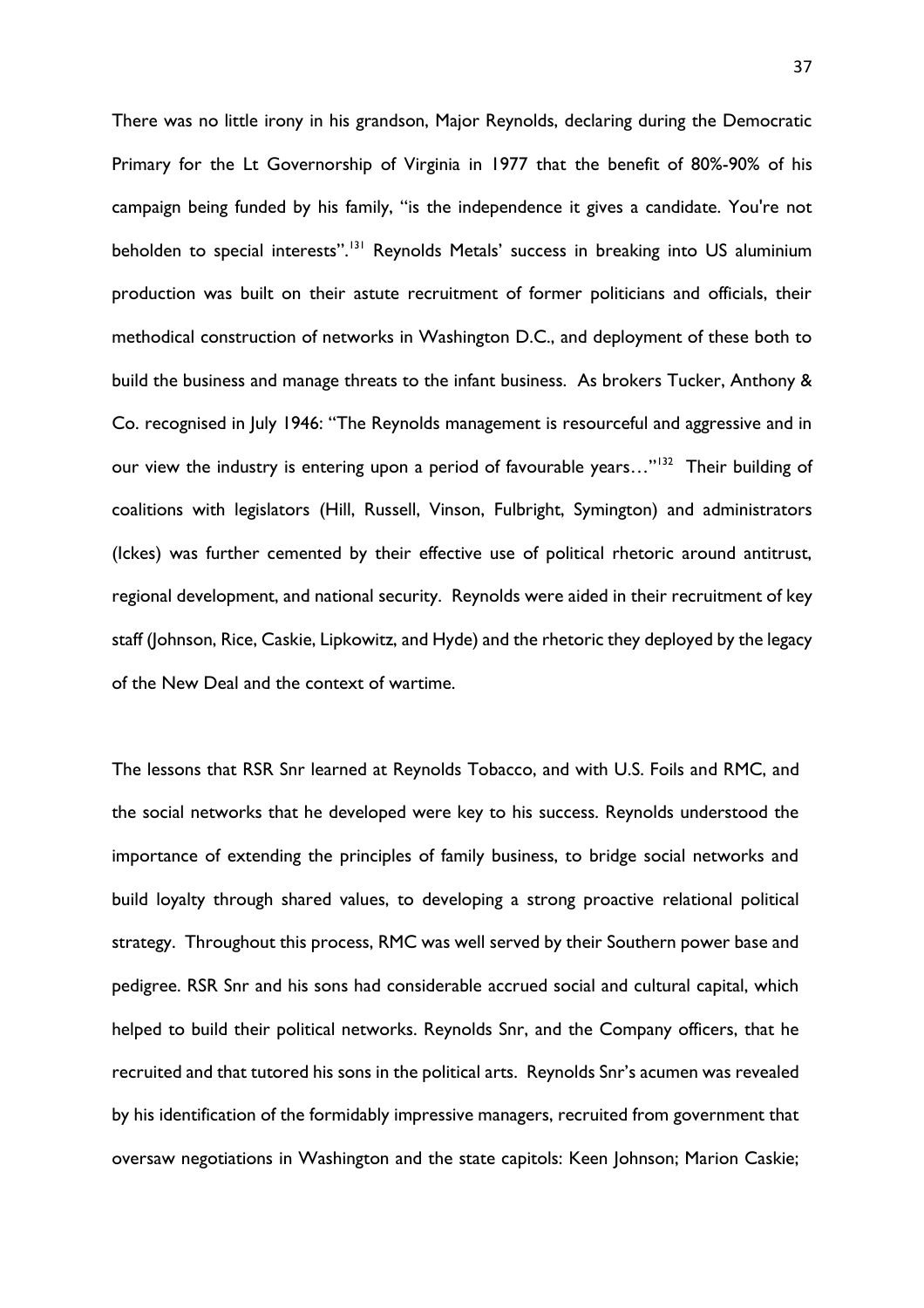Walter Rice; and Irving Lipkowitz. The recruitment of this group was pivotal to the building of Reynolds' formidable Washington machinery. These opportunities were contingent on historical context and a supportive state, presented by the long politics of the New Deal and wartime. As such, Reynolds' story provides an illustration of the 'organizational society' and the transference of knowledge and skills from New Deal administration to the private sector.

It demonstrates the importance of cultivating these political and official networks, nurturing of coalitions, and deployment of rhetoric to cementing their success. As Mary Rose has observed contacts, goodwill, loyalty and trust play an integral role in family firm survival.<sup>133</sup> Certainly, they illustrate the value that can extend from family ties into wider social networks underpinning a proactive political strategy. However, the strength of these, in RMC's case, was firmly rooted in the ability to demonstrate shared alliances and values. This was cemented over time by recruiting officials and political allies who shared those commitments and nurturing their loyalty and trust.

# *Bibliography of works cited*

Adams, Stephen B. *Mr. Kaiser Goes to Washington: The Rise of a Government Entrepreneur*, Chapel Hill: University of North Carolina Press, 1997.

Anderson, Dewey H. *Aluminium for Defense and Prosperity*. Washington: Public Affairs Institute, 1951.

Badger, Anthony J. *New Deal, New South: An Anthony J. Badger Reader*, Fayetteville: University of Arkansas Press, 2007.

Bartels, Andrew H. "The Office of Price Administration and the Legacy of the New Deal, 1939-1946," *The Public Historian* 5 (1983), 5-29.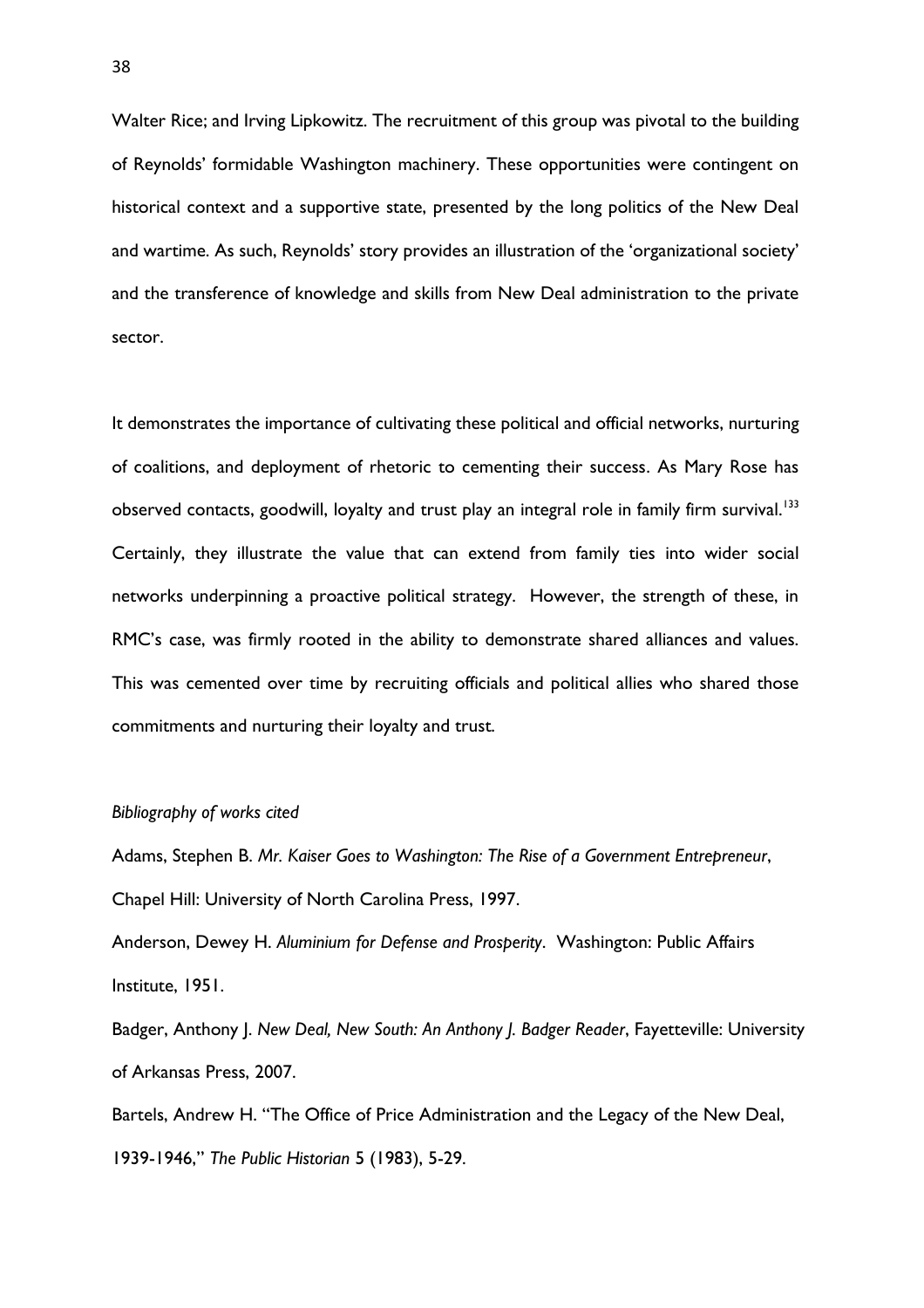Bertilorenzi, Marco. *The International Aluminium cartel, 1886-1978. The Business and Politics of a Cooperative Industrial Institution*, New York: Routledge, 2014.

Bourdieu, Pierre. "Forms of capital," in *Handbook of Theory and Research for the Sociology of Education,* ed. by J.C. Richards, Greenwood: New York, 1983, 241-258.

Bourdieu, Pierre. "The social space and the genesis of group," *Theory and Society* 14 (1985): 723-44.

Cebul, Brent. "They Were the Moving Spirits": Business and Supply-Side Liberalism in the Postwar South," in *Capital Gains: Business and Politics in Twentieth-Century America*. Philadelphia: University of Pennsylvania Press, 2017, 139-156.

Brinkley, Alan. "The New Deal and the Idea of the State," in *The Rise and Fall of the New Deal Order 1930 – 1980*, eds. S. Fraser and G. Gerstle, Princeton: Princeton University Press, 1989, 85-121.

Cook, James E. *Carl Vinson: Patriarch of the Armed Forces*, Macon: Mercer University Press, 2004.

David, Thomas and Westerhuis, Gerarda, eds., *The Power of Corporate Networks: A Comparative and Historical Perspective*, New York: Routledge, 2014.

Doh, Jonathan P., Lawton, Thomas C. and Rajwani, Tazeeb. "Advancing nonmarket strategy research: institutional perspectives in a changing world," *Academy of Management Perspectives* 26 (2012): 22-39.

Dudziak, Mary L. *War Time: An Idea, Its History, Its Consequences*, New York: Oxford University Press, 2012.

Evenden, Matthew D. *Fish versus Power: An Environmental History of the Fraser River*, Cambridge: Cambridge University Press, 2004.

Fite, Gilbert C. *Richard B. Russell, Jr. Senator from Georgia*, Chapel Hill: UNC Press, 2002.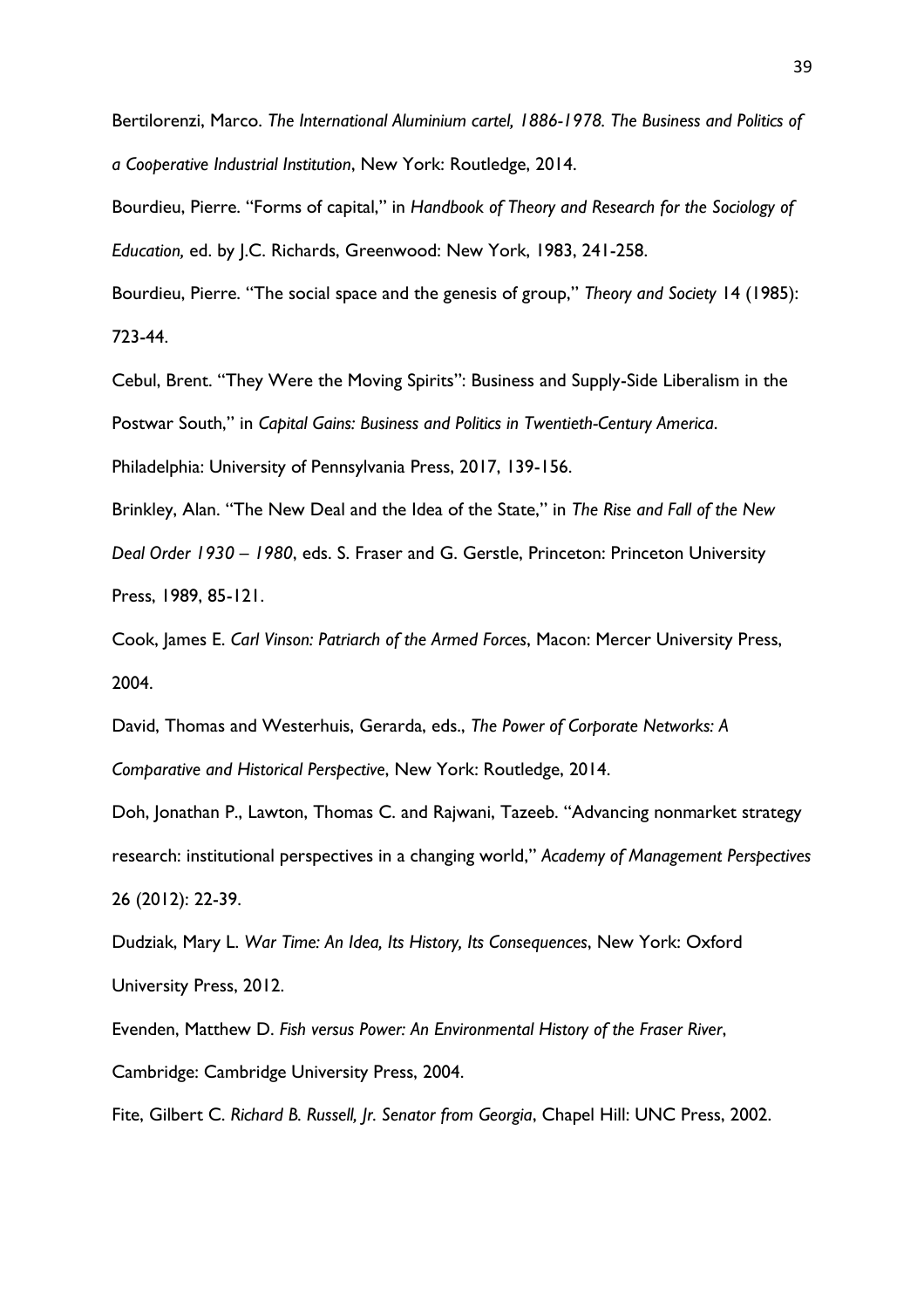Foster, Mark. *Henry J. Kaiser: Builder in the Modern American West*, Austin: University of Texas Press, 1989.

Freyer, T. *Regulating Big Business: Antitrust in Great Britain and America, 1880-1990*, Cambridge: Cambridge University Press, 1992.

Frynas, Jedrzej George, Chold, John and Tarba, Schlomo, "Non-market social and political strategies – new integrative approaches and interdisciplinary borrowings," *British Journal of Management*, 28 (2017): 559-574.

Galambos, Louis and Pratt, Joseph. *The Rise of the Corporate Commonwealth: United States Business and Public Policy in the 20th Century*, New York: Basic Books, 1988.

Gillespie, Michele. *Katherine and R. J. Reynolds: Partners of Fortune in the Making of the New* 

*South*, Athens, GA: University of Georgia Press, 2012.

Grinberg, Ivan and Hachez-Leroy, Florence, eds., *Industrialisation et sociétés en Europe occidentale de la fin du XIXe siècle à nos jours*, Paris: Armand Colin, 1997.

Hachez-Leroy, Florence. (1999), *L'Aluminium français. L'invention d'un marché 1911-1983*, CNRS : Paris.

Haggerty, Sheryllynne. *'Merely for Money'? Business Culture in the British Atlantic, 1750-1815*,

Liverpool: Liverpool University Press, 2014.

Harvey, Charles and Maclean, Mairi. *Business Elites and Corporate Governance in France and the UK*, Basingstoke: Palgrave, 2006.

Higgs, Robert. *Crisis and Leviathan: Critical Episodes in the Growth in American Government*,

Oxford: Oxford University Press, 1989.

Hillman, Amy J., Keim, Gerald D., and Schuler, Douglas. "Corporate Political Activity:

A Review and Research Agenda," *Journal of Management* 30 (2004): 837-857.

Hooks, Gregory. "Guns and Butter, North and South: The Federal Contribution to

Manufacturing Growth, 1940 – 1990," in *The Second Wave: Southern Industrialization* 

*from the 1940s to the 1970s*, ed. Phillip Scranton, Athens, GA: The University of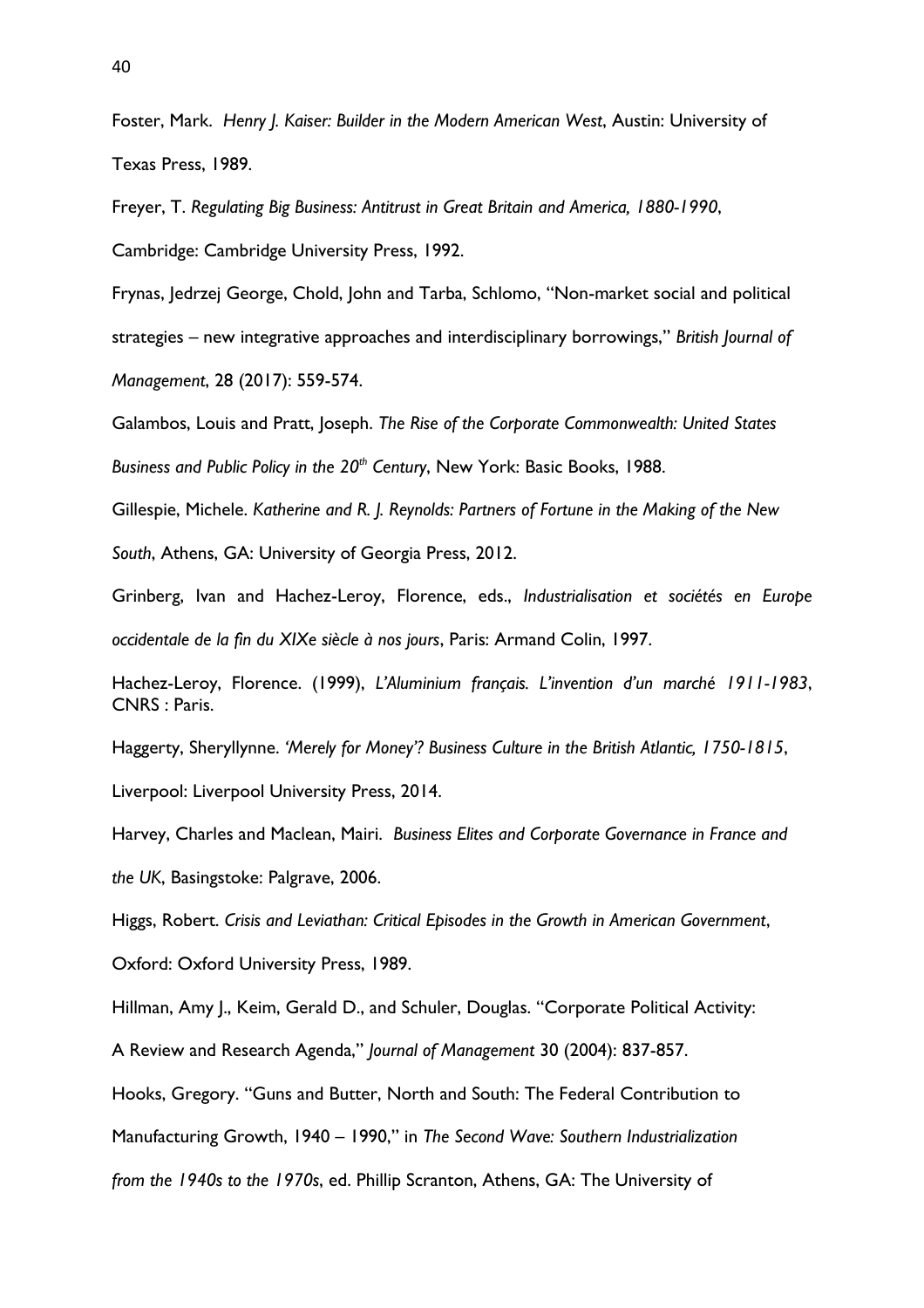Georgia Press, 2001, 255-285.

Ingulstad, Mats. "'We want aluminum, not excuses!': Antitrust and Business-Government Partnership in the American Aluminium Industry, 1917-1957," in *From Warfare to Welfare: Business-Government Relations in the Aluminium Industry*, eds. Hans Otto Frøland and Mats Ingulstad, Trondheim: Akademika Forlag, 2012, 33-68.

Ingulstad, Mats. "National Security Business? The United States and the Creation of the Jamaican Bauxite Industry," in *Aluminum Ore: The Political Economy of the Global Bauxite Industry*, eds. Robin Gendron, Mats Ingulstad and Espen Storli, Vancouver: University of British Columbia Press, 2013, 107-137.

Irons, Peter H. *The New Deal Lawyers*, Princeton: Princeton University Press, 1982.

John, Richard R. *Network Nation: Inventing American Telecommunications*, Cambridge: Harvard University Press, 2015.

Jones, Geoffrey and Lubinski, Christina. "Managing Political Risk in Global Business: Beiersdorf 1914-1990," *Enterprise & Society* 13 (2012): 85-119.

Lane, Christel. "Introduction: Theories and Issues in the Study of Trust," in *Trust within and Between Organizations: Conceptual Issues and Empirical Applications*, eds. Christel Lane and

Reinhard Bachmann, Oxford: Oxford University Press, 2000, 1-30.

Larson, A. "Network dyads in entrepreneurial settings: A study of the governance of exchange relationships". *Administrative Science Quarterly* 37 (1992): 76–105.

Lawton, Thomas C., McGuire, Steven and Rajwani, Tazeeb. "Corporate Political

Activity: A Literature Review and Research Agenda," *International Journal of* 

*Management Reviews* 15 (2013): 86-105.

Lipartito, Kenneth. "What Have Lawyers Done for American Business? The Case of Baker & Botts of Houston," *Business History Review* 64 (1990): 489-526.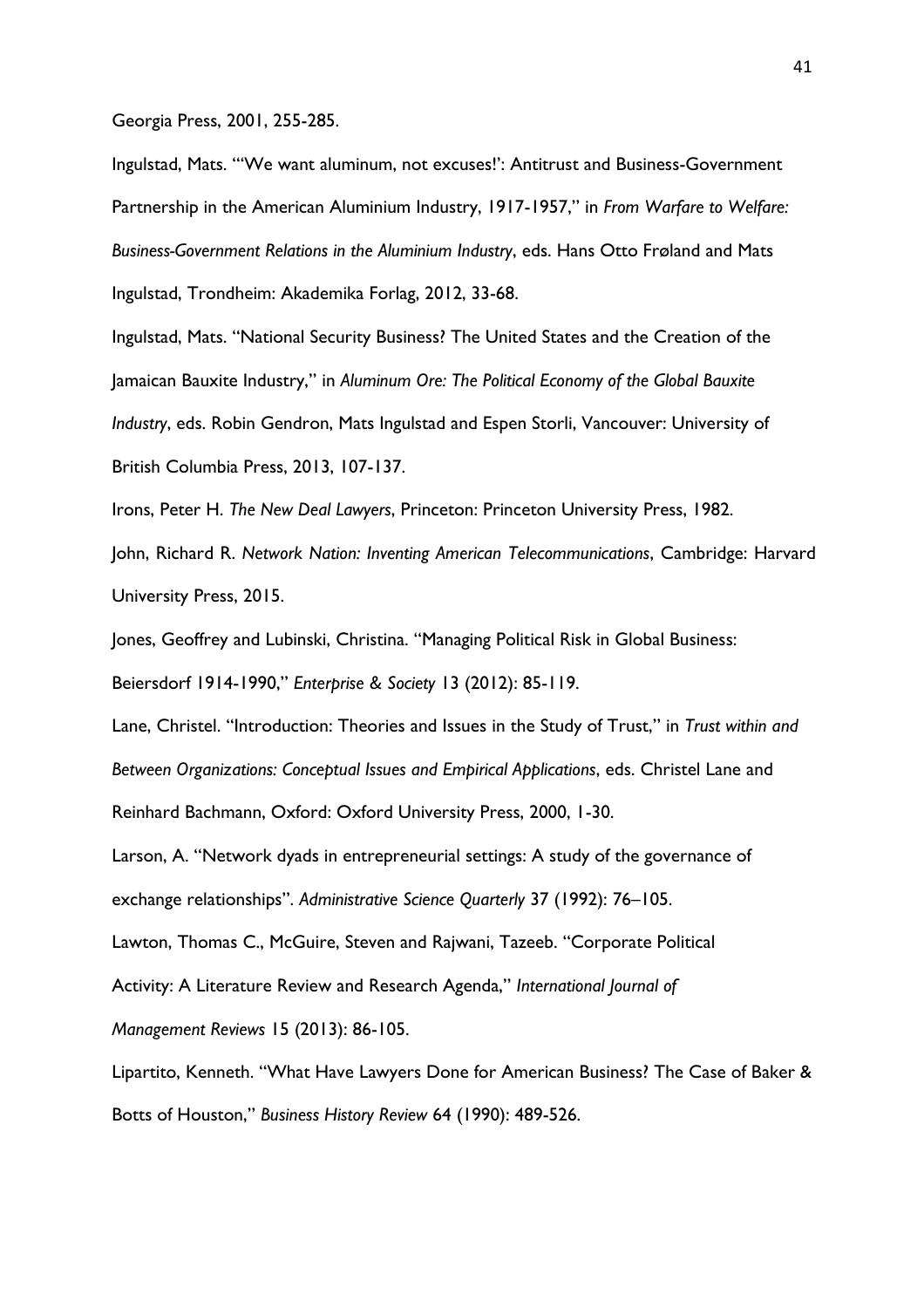Maclean, Mairi, Harvey, Charles, Clegg, Stewart. "Conceptualizing historical organization studies," *Academy of Management Review* 41 (2016): 609-632.

Maclean, Mairi, Harvey, Charles, Suddaby, Roy, and O'Gorman, Kevin. "Political ideology and the discursive construction of the multinational hotel industry". *Human Relations* 71 (2018): 766-795.

Martin, Peter. *I Call on the Reynolds Brothers*, Richmond: Reynolds Metals Company, 1961. McCutcheon, Andrew, and Michael P. Gleason. *Sarge Reynolds In the Time of His Life*, New York: Gleason Publishing Inc, 1996.

McKean, David. *Tommy the Cork: Washington's Ultimate Insider from Roosevelt to Reagan*, New York: Steerforth Press, 2004.

McKeever, Porter. *Adlai Stevenson: His Life and Legacy*, New York: Quill, 1991.

McKinstry, David. *We Shall Overcome: The Politics of Civil Rights, May 1963 to August 1964*, Saarbrücken: VDM Verlag, 2008.

Milbrath, Lester W. *The Washington Lobbyists*, Chicago: Rand McNally & Company, 1963. Neuse, Stephen M. *David E. Lilienthal: The Journey of An American Liberal*, Knoxville: University of Tennessee Press, 1996.

Olsen, James C. *Stuart Symington: A Life,* Columbia: University of Missouri Press, 2003. Perchard, Andrew. *Aluminiumville: Government, Global Business and the Scottish Highlands*, Lancaster: Carnegie, 2012.

Perchard, Andrew, MacKenzie, Niall G, Decker, Stephanie, and Favero, Giovanni. "Clio in the business school: historical approaches in strategy, international business and entrepreneurship". *Business History* 59 (2017): 904-927.

Phillips-Fein, Kim, and Zelizer, Julian E., eds., *What's Good for Business: Business and American Politics since World War II*, New York: Oxford University Press, 2012.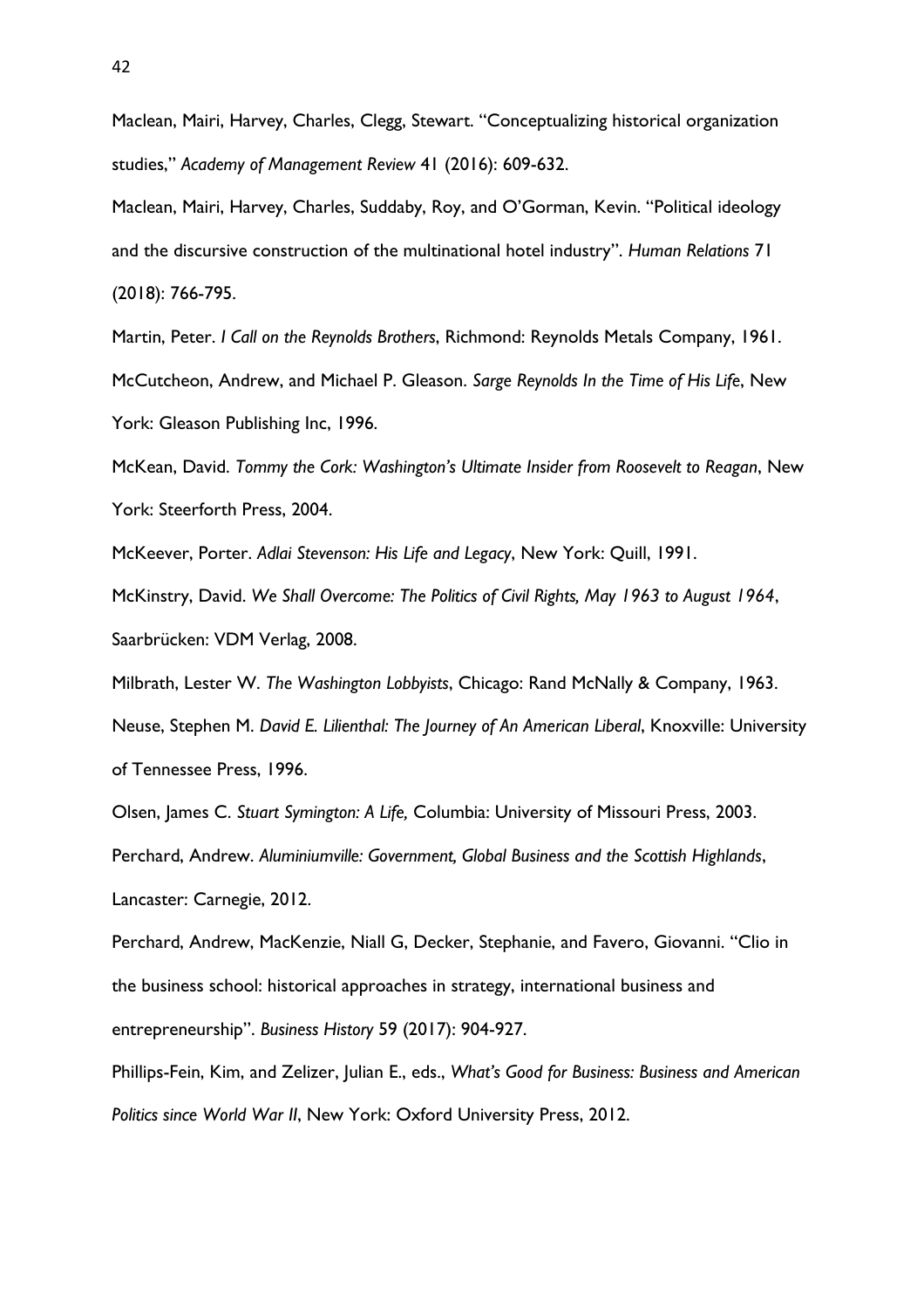Portes, Alejandro. "Social capital: Its origins and applications in modern sociology". *Annual Review of Sociology* 24 (1998): 1-24.

Reedy, George. *The U.S. Senate: Paralysis, or a Search for Consensus?* New York: Crown, 1986. Reynolds, Richard S. Jr. *"Opportunity in Crisis": The Reynolds Metals Story*, New York: The Newcomen Society, 1956.

Reynolds Metals Company. *This Thing Called GOODWILL*, Richmond, VA: Reynolds Metals Company, 1949.

Reynolds, Patrick and Shachtman, Tom. *The Gilded Leaf: Triumph, Tragedy, and Tobacco – Three Generations of the R. J. Reynolds Family and Fortune*, Boston: Little Brown, 1989.

Rose, Mary B. "Beyond Buddenbrooks: the family firm and the management of succession in nineteenth-century Britain," in *Entrepreneurship, Networks, and Modern Business*, eds. Jonathan Brown and Mary B. Rose, Manchester: Manchester University Press, 1993, 127-143.

Smith, George D. *From Monopoly to Competition: The Transformations of Alcoa, 1888-1986*, Cambridge: Cambridge University Press, 1988.

Sparrow, James T. *Warfare State: World War II Americans and the Age of Big Government*, New York: Oxford University Press, 2011.

Storli, Espen. "Cartel Theory and Cartel Practice: The Case of the International Aluminum Cartels, 1901 – 1940," *Business History Review* 88 (2014): 445-467.

Stuckey, John A. *Vertical Integration and Joint Ventures in the Aluminium Industry*, Cambridge, Mass.: Harvard University Press, 1983.

Swain, Martha H. *Pat Harrison: The New Deal Years*, Jackson: University Press of Missisippi, 1978.

Tiffany, Paul. *The Decline of American Steel: How Management, Labour, and Government Went Wrong*, Oxford: Oxford University Press, 1988.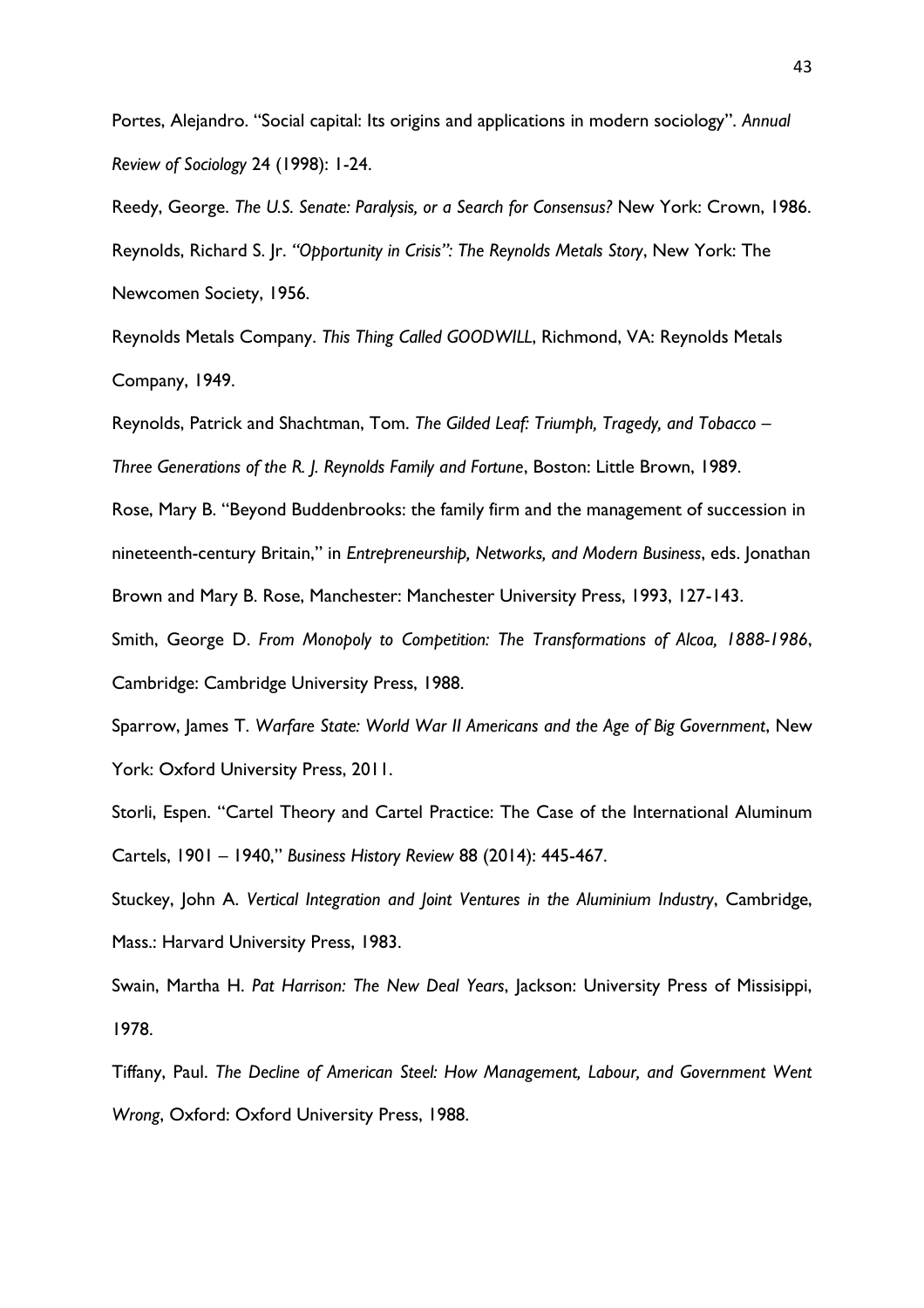Tilley, Nannie M. *The R. J. Reynolds Tobacco Company*, Chapel Hill, University of North Carolina Press, 1985.

US Treasury, *Final Report of the Reconstruction Finance Corporation,* Washington DC: US Treasury, 1959.

Van der Veer Hamilton, Virginia. *Lister Hill: Statesman from the South*, Chapel Hill: University of North Carolina Press, 1987.

Walker, Spencer Weber. *Thurman Arnold: A Biography*, New York: New York University Press, 2005.

White, Graham and Maze, John. *Harold Ickes of the New Deal: His Private Life and Public Career*, Cambridge, Mass.: Harvard University Press, 1985.

Wilson, Mark R. *Destructive Creation: American Business and the Winning of World War II*. Philadelphia: University of Pennsylvania Press, 2016.

Woods, Randall Bennett. *Fulbright: A Biography*, New York: Cambridge University Press, 1995.

Woolcock, Michael. "The place of social capital in understanding social and economic outcomes," *Isuma* 2 (2001): 11-17.

*Newspapers*

*The Manassas Journal*

*The Montgomery Advertiser*

*The New York Times*

*The Washington Post*

*Dissertations*

Ingulstad, Mats. "Winning the Hearth and Mines: Strategic Materials and American Foreign Policy, 1939-1953," Unpublished PhD dissertation, European University Institute, 2011.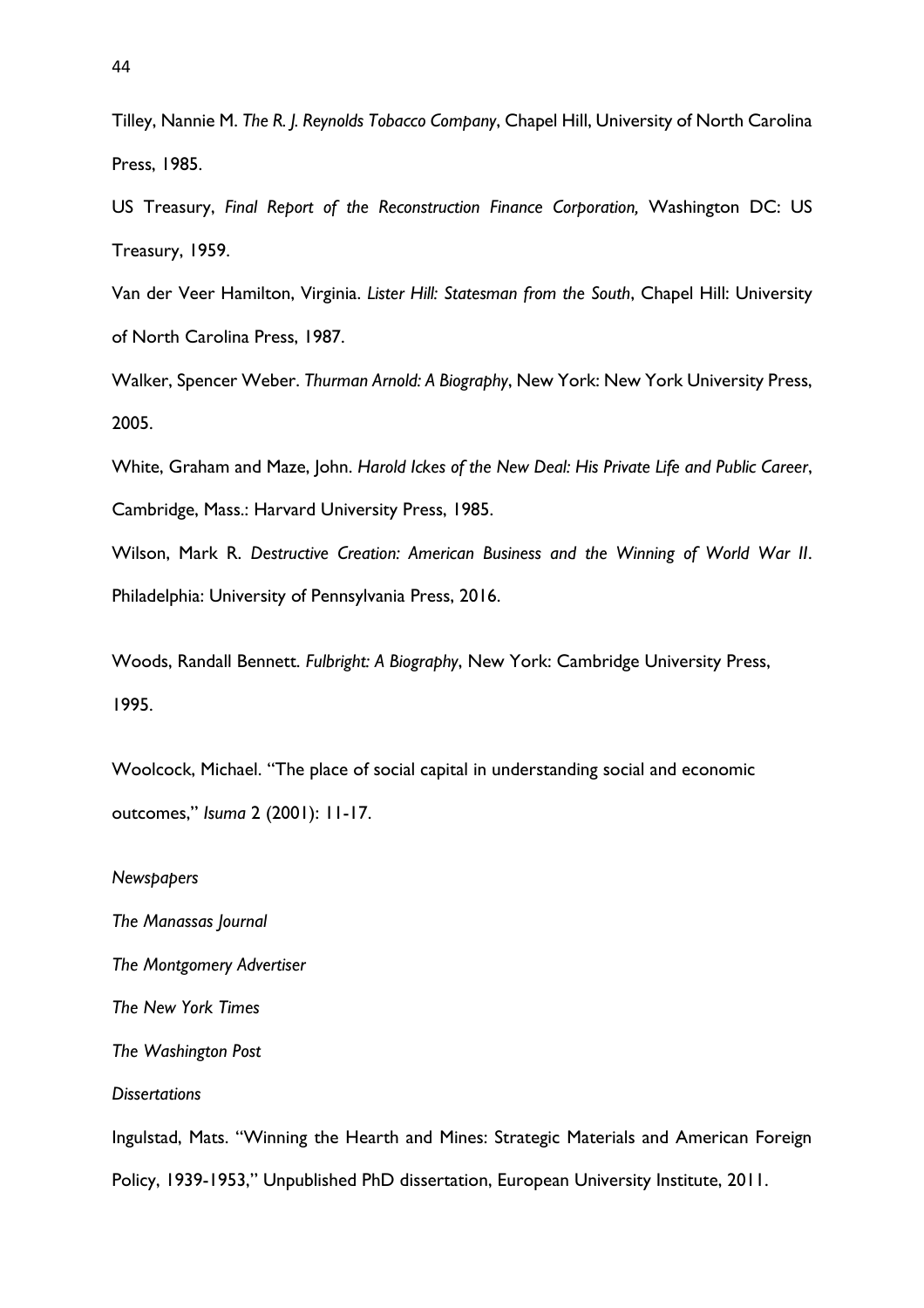Klimas, Joshua E. "Balancing consensus, consent, and competence: Richard Russell, the Senate Armed Services Committee & oversight of America's defense, 1955-1968," Unpublished PhD dissertation, Ohio State University, 2007.

# *Archives*

The Lyndon Baines Johnson Library, Austin, Texas, USA, Papers of Lyndon Baines Johnson.

Library of Congress, Washington D.C., USA, Papers of Harold L. Ickes.

Virginia of History & Culture (VMHC), Richmond, Virginia, USA, Reynolds Metals Company Archive.

<sup>1</sup> Reynolds Metals Company, *This Thing Called GOODWILL* (Richmond VA, 1949), 1-2 l

<sup>&</sup>lt;sup>2</sup> Reynolds Metals Company Archive (RCMA), MSS3 /R3395a /Series 4.7/ Box 38/ Folder 1467, Letter from Keen Johnson to Richard S. Reynolds Jnr, 8 March 1949.

<sup>&</sup>lt;sup>3</sup> Keen Johnson was Democratic Lt. Governor (1935-1939) and Governor (1939-1943) of Kentucky, and

President Harry Truman's Under-Secretary of Labor (1946-1947).

<sup>4</sup> Bertilorenzi, *The International Aluminium Cartel* Table 10.2.

<sup>5</sup> Smith, *From Monopoly to Competition*.

<sup>6</sup> Ingulstad, "We want aluminum", 33-68; Smith, *From Monopoly to Competition*; For Alcoa's dominance within

share of global production and the supply chain, see: Lesclous, *Histoire des sites producteurs d'aluminium*,

diagrams 16 and 17, tables 24, 25 and 27.

<sup>7</sup> Stuckey, *Vertical Integration*, 84.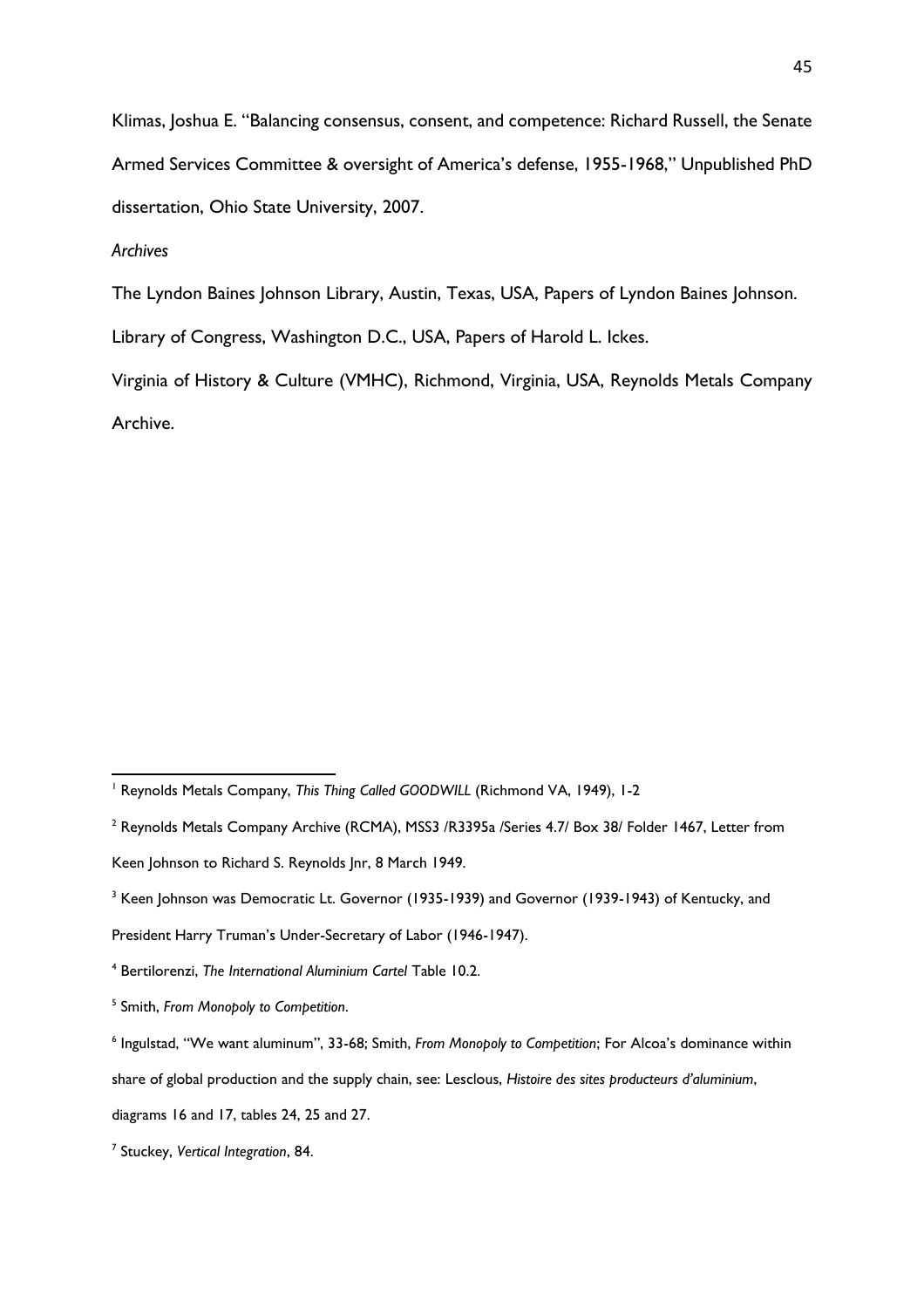j  $^{\rm 8}$  RCMA, MSS3/R3395a/Folder 919/Box 21, Letter from John Underhill, John Walter Thompson, to Richard S Reynolds Jr, 27 December 1946.

<sup>9</sup> RCMA, MSS3/R3395a/Folder 919/Box 21, Letter from John Underhill, John Walter Thompson, to Richard S Reynolds Jr, 27 December 1946; Letter from RSR Sr to Keen Johnson, 29 July 1946.

<sup>10</sup> Perchard, *Aluminiumville.*

<sup>11</sup> Recently Mark Wilson has downplayed both Reynolds and Kaiser's gains, suggesting that they did not realise their success in aluminium production until the mid-1950s, which fails to appreciate the considerable barriers to entry to this capital-intensive and closed industry and therefore the full magnitude of Reynolds achievement especially: Wilson, *Destructive Creation*, 185, 261-2.

<sup>12</sup> Dudziak, *War Time*.

<sup>13</sup> Higgs, *Crisis and Leviathan*, Table 2.1.

<sup>14</sup> Sparrow, *Warfare State*, 6.

<sup>15</sup> Wilson, *Destructive Creation*, 2.

<sup>16</sup> Anderson, *Aluminium for Defense*, 3: for demand and consumption of aluminum, see: Grinberg and Hachez-

Leroy, *Industrialisation et sociétés*, Annex 1.1, 1.2, 2.1 and 2.2.

<sup>17</sup> Ingulstad, "We want aluminum"; Tiffany, *The Decline of American Steel*.

 $18$  FDR suggested in 1943 that "Dr. New Deal" had been replaced by "Dr. Win the War". Bartels suggests that this overstates the shift: "The Office of Price Administration".

<sup>19</sup> Brinkley, "The Idea of the State".

<sup>20</sup> Freyer, *Regulating Big Busines*s, 168, 221; Tiffany, *The Decline of American Steel*, 28, 48.

<sup>21</sup> The historiography of the aluminum industry is vast. For e.g.: Campbell, *Global Mission*; Smith, *From Monopoly* 

*to Competition*; Grinberg and Hachez-Leroy, *Industrialisation et sociétés*; Frøland and Ingulstad, *From Warfare to* 

*Welfare*; Perchard, *Aluminiumville*; Gendron et al, *Aluminum* Ore; Bertilorenzi, *The International Aluminium Cartel*;

Storli, "Cartel Theory and Cartel Practice".

<sup>22</sup> Balogh, 'Reorganizing the Organizational Synthesis'; Brinkley, "The Idea of the State"; Brinkley, *The End of Reform*; Neuse, *Lilienthal*; McKean, *Tommy the Cork*.

<sup>23</sup> For e.g., Sparrow, *World War II*; Wilson, *Destructive Creation*; Scranton, *The Second Wave*; Badger, *New Deal, New South*.

<sup>24</sup> For e.g., Rose, "Beyond Buddenbrooks"; Lawton et al, "Corporate Political Activity"; Hillman et al,

"Corporate Political Activity"; Frynas et al, "Non-market social and political strategies"; Lawton et al, *Aligning for*  Advantage; Mellahi et al, "A Review of the non-market strategy literature".

<sup>25</sup> Milbrath, *Washington Lobbyists*; McGrath, "50 Years On".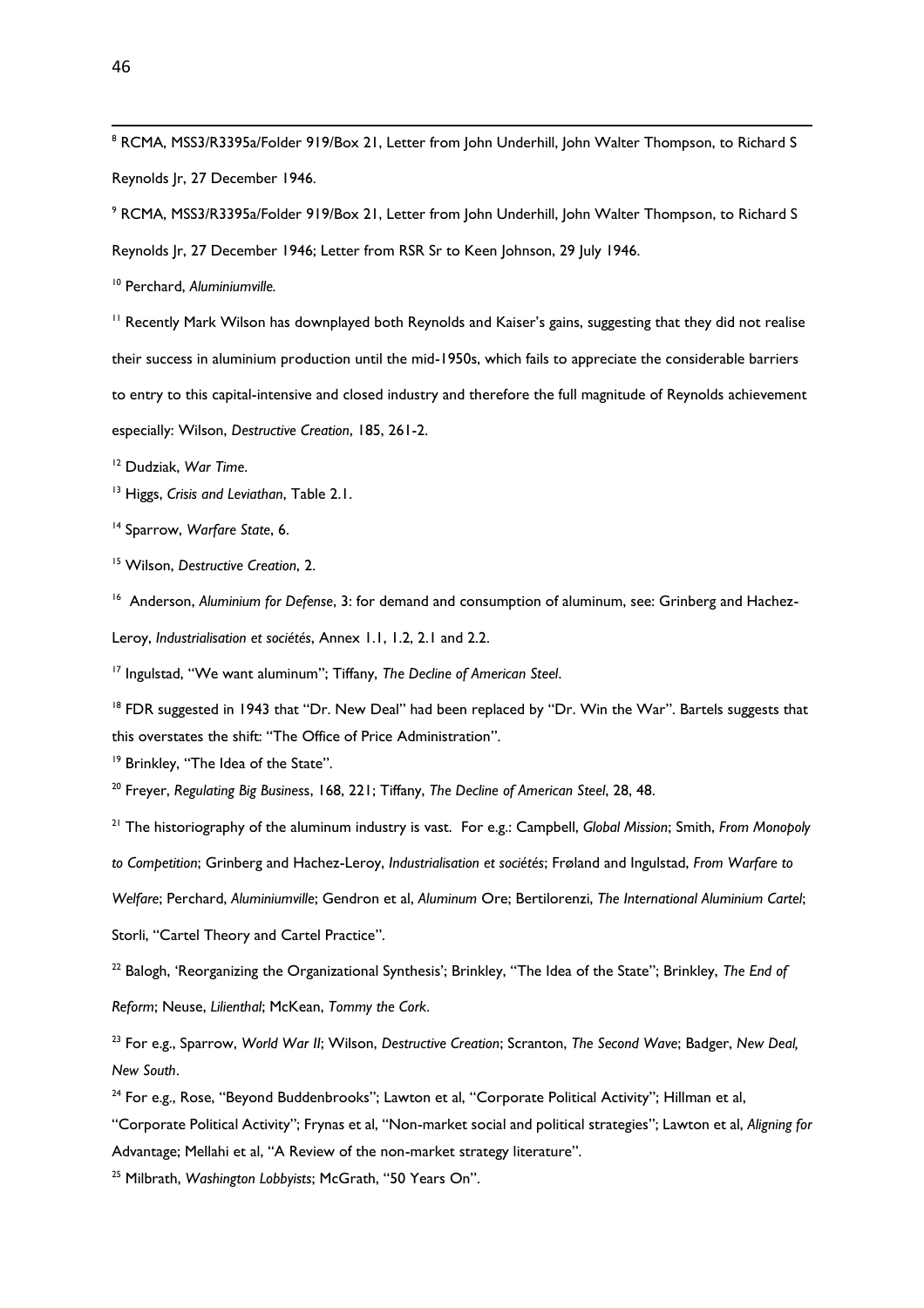j <sup>26</sup> Adams, *Mr. Kaiser*, 2*;* Foster, *Henry J. Kaiser*; Unlike Kaiser, RMC has received limited attention, see references in: Bertilorenzi, *The International Aluminium Cartel*; Ingulstad, "We want aluminum"; *The International Aluminium Cartel*.

<sup>27</sup> Ibid, 2-3.

<sup>28</sup> See, for example, Ingulstad, "National Security Business" and Bertilorenzi's reference to a profile in Fortune in 1953; see also: Pete Martin, *I Call on the Reynolds Brothers* (1961), RMC, *The Reynolds Wrap Story* (1977), and before this RSR Jnr's *Opportunity in Crisis*, RMAC, RSR Sr papers, MSS3 R3395a, Series 1, Folders 1 and 8. <sup>29</sup> Adams, *Mr. Kaiser*, 8.

 $30$  Ibid, 3.

<sup>31</sup> RMAC, MSS3/Series 1/Folder 56, RMC, *Annual Report*, 1941, 1944; For RMC proportion of RFC/ DPC loans

(with thanks to Price V. Fishback for making this available to me): US Treasury, *Reconstruction Finance* 

*Corporation*, 83.

<sup>32</sup> Wilson, *Destructive Creation.*

<sup>33</sup> Badger, *New Deal, New South*; Foster, *Kaiser*.

<sup>34</sup> Bensel, *Sectionalism and American Political Development*, 241, quoted in Hooks, "Guns and Butter", 257.

 $35$  Ibid.

<sup>36</sup> Tilley, *The R. J. Reynolds Tobacco Company.*

<sup>37</sup> Adams, *Mr. Kaiser,* 104; McKean, *Tommy the Cork.*

<sup>38</sup> For critical reviews see: Robertson in *The Journal of American History* (March 1989), Clawson in *Contemporary Sociology* (July 1989).

<sup>39</sup> Galambos, 'The Emerging Organizational Synthesis'.

<sup>40</sup> Idem, 'Technology, Political Economy, and Professionalism'.

<sup>41</sup> Hogan, 'Corporatism', 154; Ellis Hawley, 'Discovery and Study of a Corporate Liberalism'; McQuaid, *Big* 

*Business and Presidential Power*.

<sup>42</sup> Balogh, 'Reorganizing the Organizational Synthesis'; Brinkley, *The End of Reform*; Sparrow, *World War II*;

Wilson, *Destructive Creation.*

<sup>43</sup>Balogh, 'Reorganizing the Organizational Synthesis'; Brinkley, *The End of Reform*.

<sup>44</sup> Smith, *From Monopoly to Competition*; Freyer, *Regulating Big Business*.

<sup>45</sup> John, *Network Nation*, p.413; see also: Smith, *From Monopoly to Competition;* Tiffany, *Decline of American Steel*;

John, *Network Nation*.

<sup>46</sup> Scranton, *The Second Wave*; Badger, *New Deal, New South*; Cebul, "'They Were the Moving Spirits"'; Phillips-Fein, *Invisible Hands*; Phillips-Fein and Zeliser, *What's Good for Business*; John and Phillips-Fein, *Capital Gains*.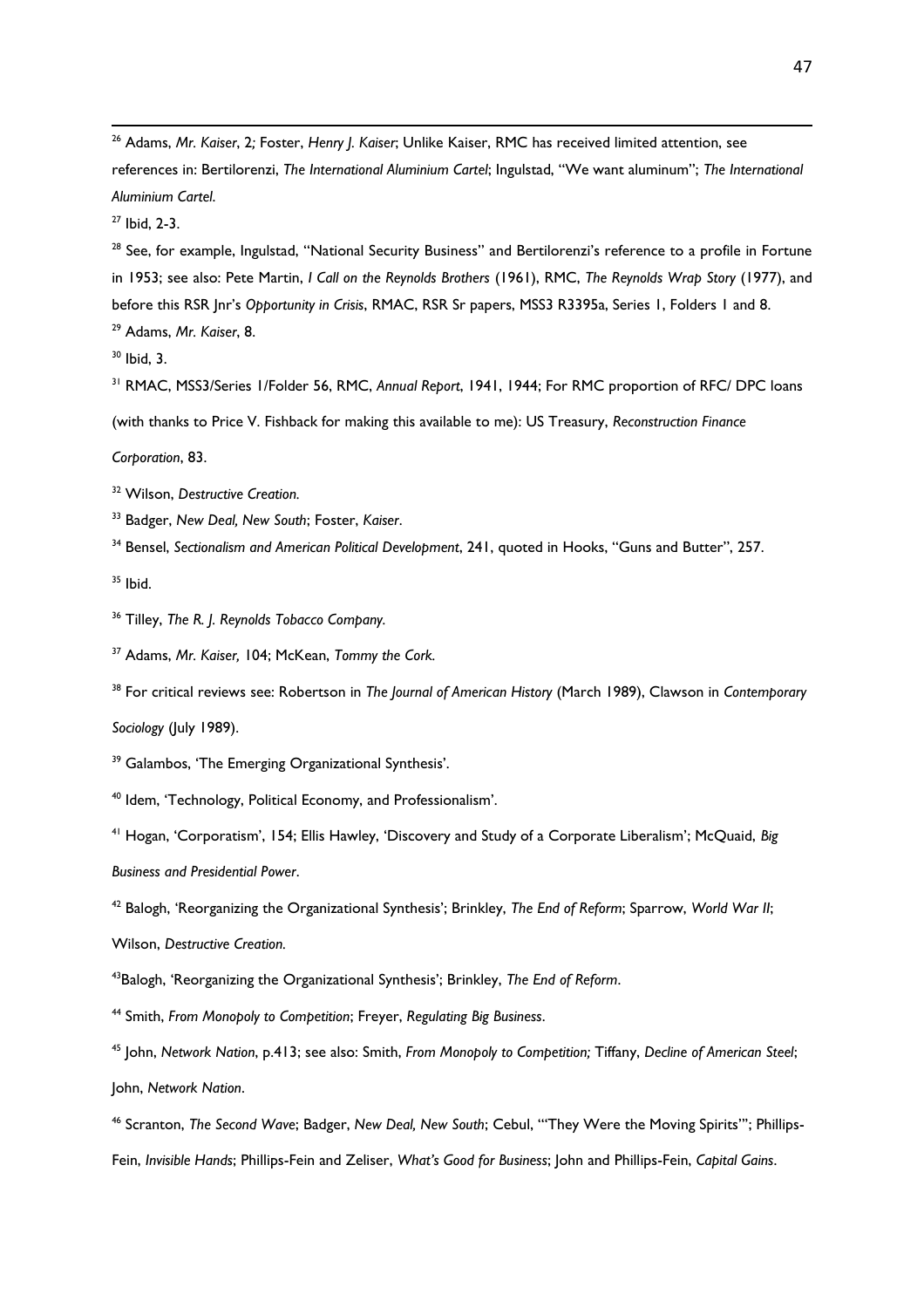j

Hachez-Leroy, *L'Aluminium français*; Perchard, Aluminiumville; Bertilorenzi, *The International Aluminium Cartel*;

Storli, "Cartel Theory and Cartel Practice"

Grinberg and Hachez-Leroy, *Industrialisation et sociétés*; Frøland and Ingulstad, *From Warfare to Welfare*;

Perchard, *Aluminiumville*.

Ibid.

<sup>50</sup> Mellahi et al, "non-market strategy literature"; For a summary of these criticisms in relation to strategy, see:

Perchard et al, "Clio".

- <sup>51</sup> Maclean et al, "Hilton", 786.
- Bourdieu, "Forms of capital", 249.
- Portes, "Social capital".
- <sup>54</sup> Bourdieu, "The social space", 724.
- Larson, "Network dyads"; Doh et al, "Nonmarket strategy".
- Haggerty, 'Merely for Money', 73.
- Phillips-Fein and Zeliser, *What's Good for Business*, 9; Lane, "Theories and Issues".

<sup>58</sup> RCMA, MSS3/R3395a/Box 8, Memo from Ed. S. Rogers, Fulton Sylphon, to Earl Chapin May, RMC, 26 October 1945.

Gillespie, *Katherine and R. J.*; Tilley, *The R. J. Reynolds Tobacco Company*; For personal insights into the tobacco

Reynolds see: Reynolds and, *The Gilded Leaf*.

Freyer, *Regulating Big Business*, 33,111, 119.

- Wilson, Destructive Creation; John, *Network Nation*, 399.
- Hamilton, *Lister Hill*.
- Haggerty, 'Merely for Money', 73.
- Gillespie, *Katherine and R. J*., 28-33.
- Tilley, Gillespie, *Katherine and R. J.*; Tilley, *The R. J. Reynolds Tobacco Company*.
- Woolcock, "The place of social capital", 13-14.
- "David Reynolds"; "Miss Clark".
- <sup>68</sup> Brinkley, "The New Deal".
- Neuse, *Lilienthal*.
- Lipartito, "What Have Lawyers Done for American Business?", 489.
- Irons, *New Deal Lawyers*, x, 5-6
- Tilley, *R. J. Reynolds Tobacco*, 291.
- Smith, *From Monopoly to Competition*; Tiffany, *The Decline of American Steel*, 8.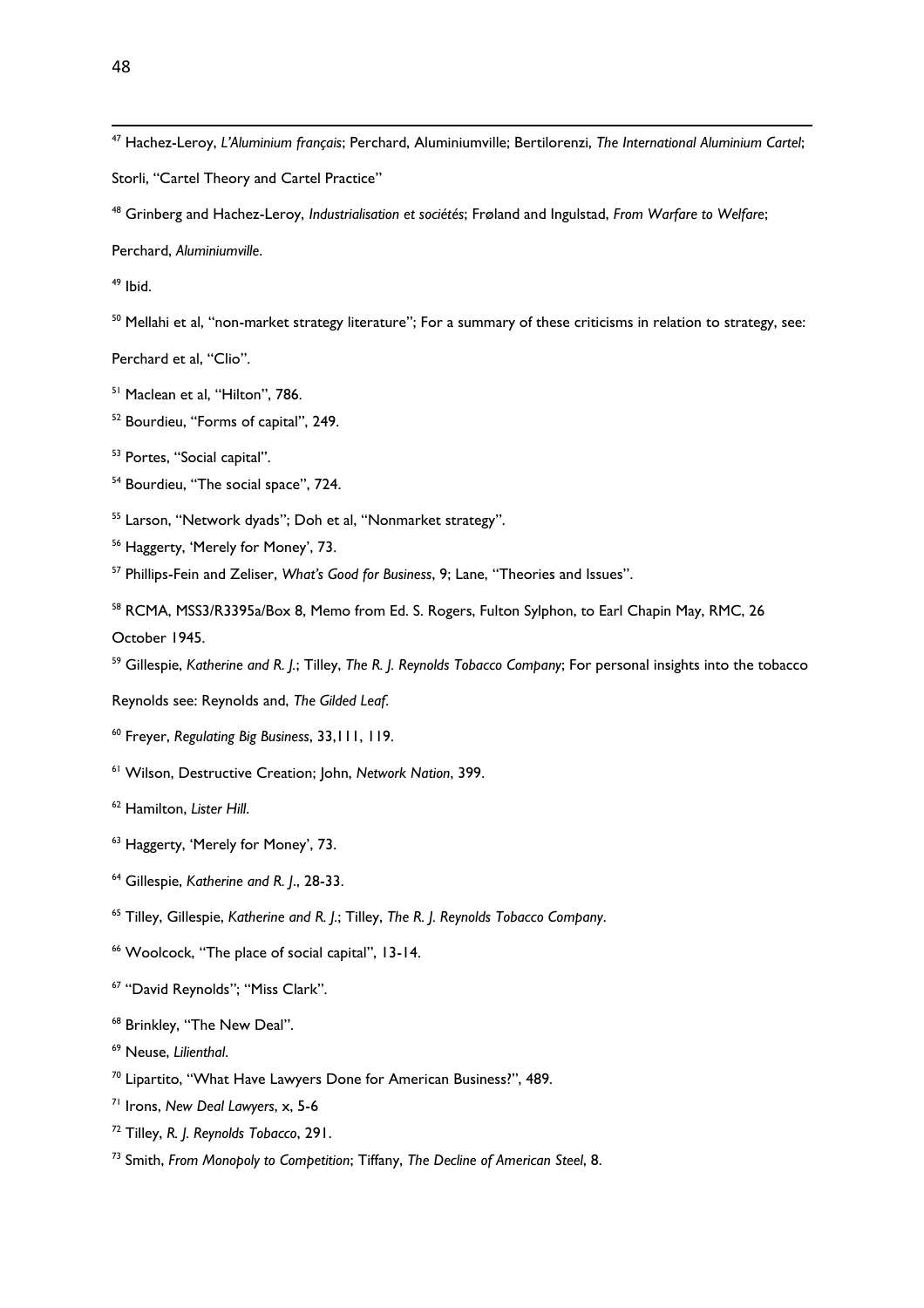i <sup>74</sup> RMCA, MSS1/R3692a/Folder 5, Walter L. Rice Papers, *Staff News of the Antitrust Division*, Volume 1, No.24, 30 November 1936, 7.

<sup>75</sup> RMCA, MSS1/R3692a/Folder 7, Walter L. Rice Papers, Letter from Walter L. Rice to Wright Patman, 5 October 1938.

<sup>76</sup> Lipkowitz was not a lawyer, as Bertilorenzi claims (2015: 267), but an economist: Smith, *From Monopoly to Competition*, 205-7; Ironically Lipkowitz remained much more wedded as an economist to arguments in line with Arnold over antitrust and efficiency. See, for example, Lipkowitz, 'Conglomerates and Business Competition', 42-44.

<sup>77</sup> Walker, *Thurman Arnold*, 80-1; According to Tony Freyer this renewed sense of purpose and change in antitrust philosophy from a moral objection to monopolies to arguments based on economic efficiency came to a head in the case against Alcoa after 1945: *Regulating Big Business*, 221-2.

<sup>78</sup> RCMA, RSR Jr papers, Box 37/Folder 1417, Letter from RSR Jnr to Hon. A. Willis Robertson, 26 July 1949; *The Manassas Journal*, 22 August 1935, 1; Swain, *Pat Harrison*, 198.

<sup>79</sup> Galambos and Pratt, *Corporate Commonwealth*, 48-52, 120-22, 146-7; Freyer, *Regulating Big Business*, 89; John, *Network Nation*, 343-6.

<sup>80</sup> Hamilton, *Lister Hill*, 90; Swain, *Pat Harrison*, 198.

<sup>81</sup> Bertilorenzi, *The International Aluminium cartel*, 236-240.

82 RCMA, Box 18/Series 4.3/Folders 614, 615, and 654, Marion M. Caskie and Washington Office folders, Richard S Reynolds Jr papers.

83 RCMA, RSR Ir papers, Box 91/Folder 919, Letter from Keen Johnson to Richard S Reynolds Ir, 8 November 1946.

84 RCMA, RSR Ir papers, Box 33/Folder 1295, Letter from Marion M. Caskie to RSR Snr, 13 January 1949. 85 RCMA, RSR Inr papers, Box 75/Folder 2663, Letter from Lister Hill to RSR Inr, 9 June 1956; "Edd Hyde Dies", *Washington Post*, December 18, 1997.

86 Haggerty, "Merely for money", 73.

<sup>87</sup> Lyndon Baines Johnson needs no introduction. Aside from being President and VP, Johnson was a powerful majority and minority leader in both Houses. *John Brevard Russell* (1897-1971), Governor of Georgia (1931-33), US Senator (1933-1971), Naval Affairs and Armed Services Committee, Joint Committee on Atomic Energy, and CIA congressional oversight committee. *John Sparkman* (1899-1985), Congressman (1937 – 1946), Senator (1946-79), Congressional majority whip (1946), Chairman, Senate Select Committees on Small Business (1955-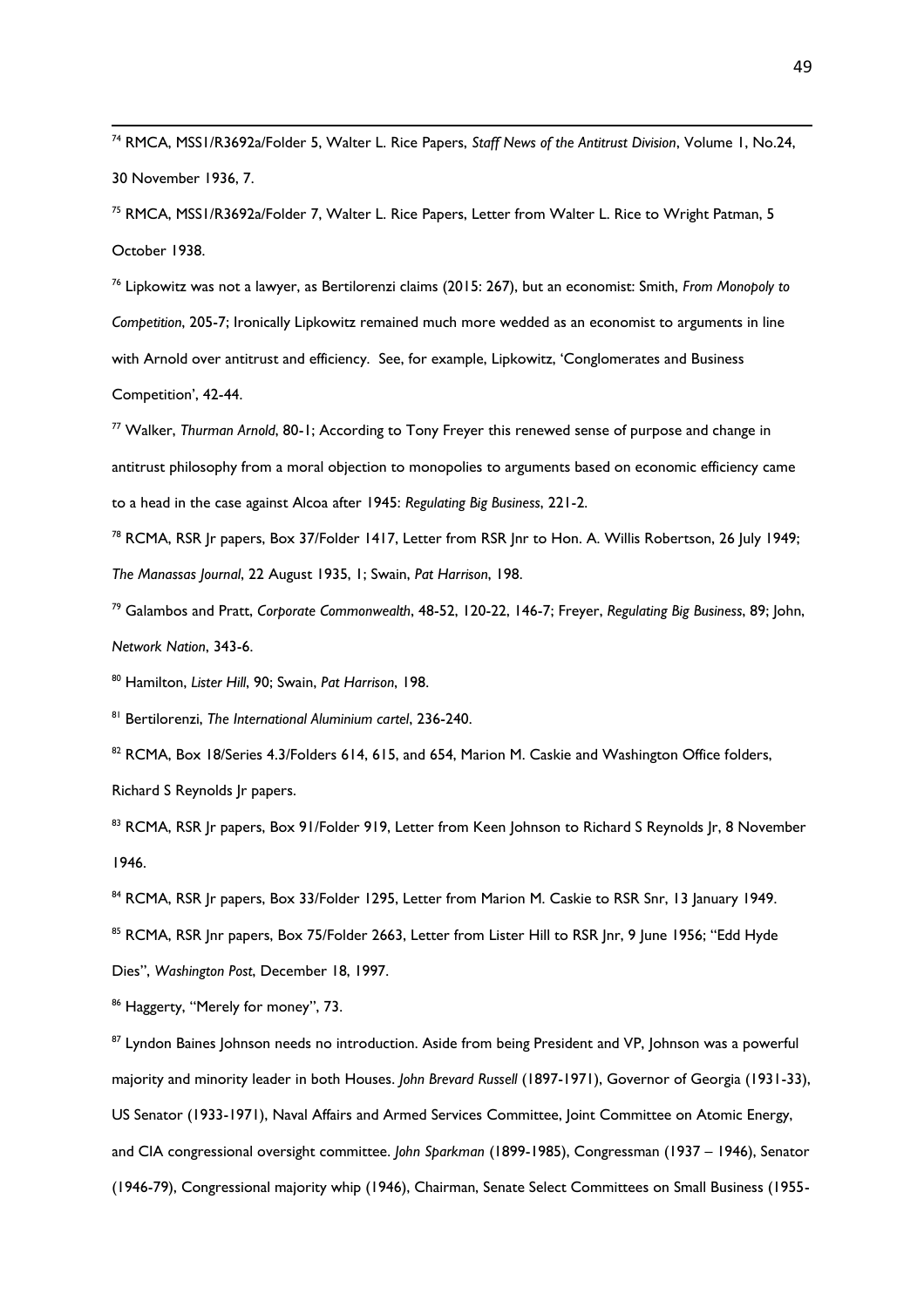i 67), Banking, Housing, and Urban Affairs (1967-75), Foreign Relations (1975-79), and Adlai Stevenson's Vice-Presidential running mate in 1952. *Carl Vinson* (1883-1981), Congressman (1914-1965), Chairman, House Naval Affairs Committee (1931-47), Chairman, House Armed Services Committee (1949-53, 1955-65). *John L. McClellan* (1896-1977), Congressman (1935-9), Senator (1943-77), and Chairman of the Senate Appropriations Committee (1972-77). *Estes Kefauver* (1903-63), Congressman (1939-49), and Senator (1949-63). *J. William Fulbright* (1905-1995), Congressman (1943-5), Senator (1945-74), Chairman, Senate Committees on Banking and Currency (1955-9) and Foreign Relations (1959-74). *Joseph Lister Hill* (1894-1984), Congressman (1923-38), Senator (1938-69), majority whip US Senate (1941-7), Chairman, Labor and Public Welfare Committee (1955- 69). For their continued influence, see: Badger, *New Deal, New South*; McKinstry, *We Shall Overcome*; Klimas, "Building Consensus"; Dallek, *Johnson*; Hamilton, *Lister Hill*; Fite, *Russell*; Woods, *Fulbright*.

<sup>88</sup> See, for e.g.: "Reynolds Says Hill Staved Off Metals Shortage",' *Montgomery Advertiser*, October 24, 1941; Hamilton, *Lister Hill*.

<sup>89</sup> Ibid, 63.

 $90$  RCMA, RSR Ir papers, Box 53/Folder 1970, Interdepartmental correspondence from John Krey to RSR Inr, 27 March 1952.

<sup>91</sup> US Library of Congress, Harold L. Ickes papers, Folder 82, Letter from Ickes to RSR Jr, 9 October 1950. <sup>92</sup> Ibid, 233.

<sup>93</sup> For e.g. Drew Pearson, "The Washington Merry-Go-Round", *The Washington Post,* 27 November 1951.

<sup>94</sup> Library of Congress, Harold L. Ickes papers, Folder 82, Letter from Marion M. Caskie to Harold L. Ickes, 11 January 1951.

<sup>95</sup> RCMA, RSR Jr papers, Box 20/Folder 614, 'Liaison activities', Memo from RMC Washington Office to RMC, 16 June 1944.

<sup>96</sup> RCMA, RSR Jr papers, Box 18/Folder 614, Letter from J. T. Jones, US Army, to W.T. Brunot, RMC, 13 July 1944.

<sup>97</sup> RCMA, RSR Jr papers, Box 20/ Folder 720, Programme for 'Production for Total Victory', Philadelphia Post of the Army Ordnance Association, 5 February 1945.

98 RCMA, RSR Jr papers, Box 18/ Folder 614, Memo from G. E. Stansbury, RMC Washington, to RSR Jnr., 1 September 1944.

<sup>99</sup> Adams, *Mr Kaiser*, 10-11.

<sup>100</sup> RCMA, RSR Jr papers, Box 31/Folder 1206, Note from Donald A. White to RSR Jnr, n.d., 1948.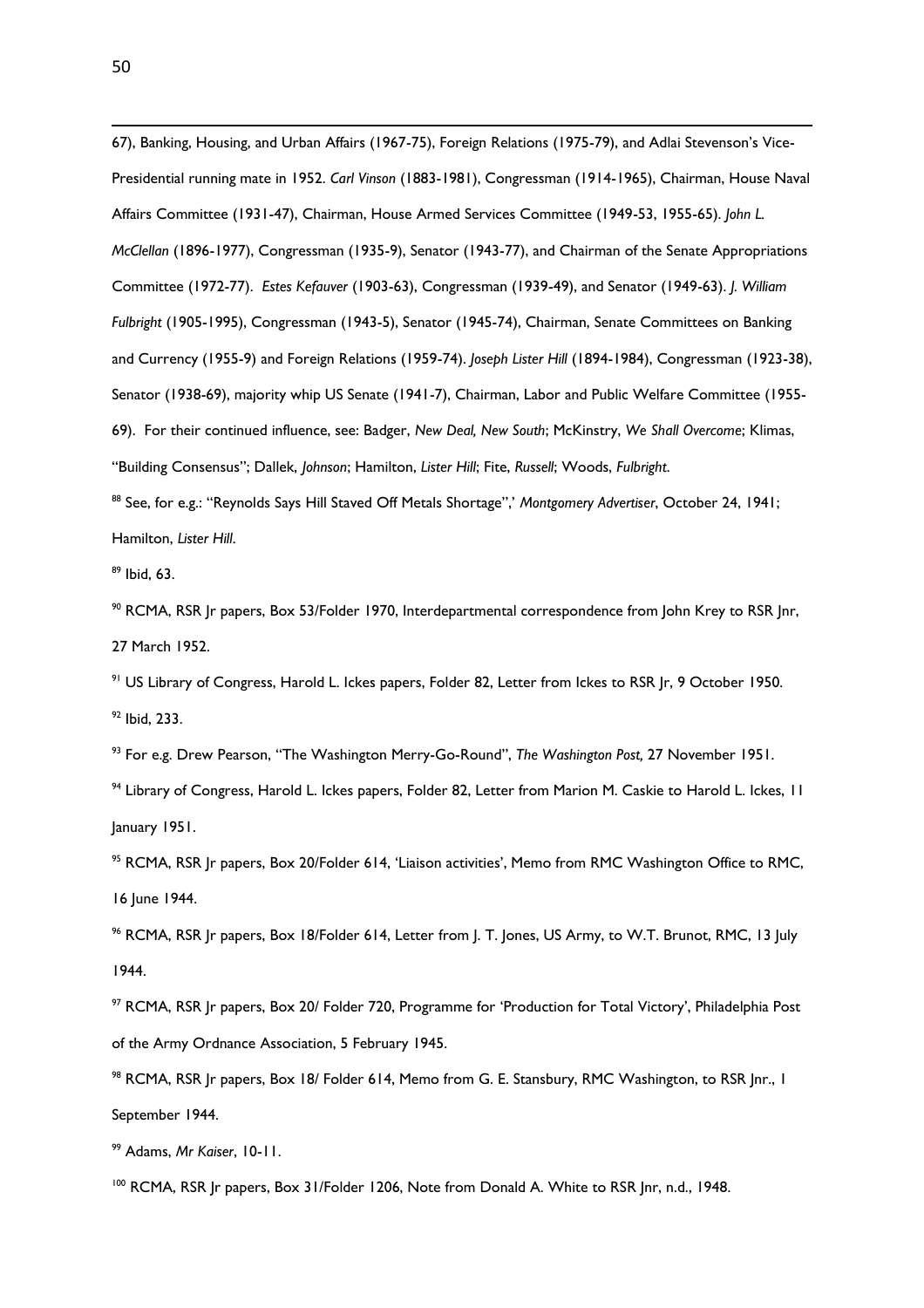i <sup>101</sup> Cebul, "They Were the Moving Spirits".

102 RCMA, RSR Snr papers, Box 6/ Folder: Correspondence on Milledgeville Naval Ordnance Plant (1942-5),

Letter from RSR Snr to Sen. Russell, 19 October 1945.

<sup>103</sup> Fite, *Russell*.

<sup>104</sup> Reedy, *The U.S. Senate*, 31, quoted in Klimas, "Balancing consensus", 53.

<sup>105</sup> Quoted in Ibid, 55.

<sup>106</sup> RCMA, RSR Ir papers, Box 20/Folder 720, Letter from Keen Johnson to RSR Inr, 16 March 1945; Cook, *Vinson.*

<sup>107</sup> RCMA, RSR Jr papers, Box 38/Folder 1467, Letters from Keen Johnson to RSR Jnr, 13 January and 8 March 1949.

<sup>108</sup> Olsen privileges, and overstates, Symington's part in breaking Alcoa's monopoly: Olsen, *Stuart Symington*,

69-71, 215.

<sup>109</sup> Woods, *Fulbright*.

<sup>110</sup> RCMA, RSR Jr papers, Box 27/Folder 1026, Letter from Walter L. Rice to RSR Jr, 22 May 1947; Letter from Walter L. Rice to Irving Lipkowitz, 13 May 1947.

<sup>111</sup> RCMA, RSR Jnr papers, Box 27/ Folder 1026, Letter from L. M. Brile, Fairmont Aluminum Co., to RSR Jr,

27 June 1947.

<sup>112</sup> RCMA, RSR Jnr papers, Box 31/ Folder 1189, Letter from Walter L. Rice to Donald M. White, AA, 7 February 1947.

<sup>113</sup> RCMA, RSR Jnr papers, Box 31/ Folder 1189, Letter from RSR Jr to all committee members, 18 July 1947.

<sup>114</sup> RCMA, RSR Jr papers, Box 28/Folder 1100, Memo of meeting between RMC and Kaiser Aluminum, 30 July 1947.

<sup>115</sup> RCMA, RSR Inr papers, Box 31/ Folder 1189, Dusty Rhoades, Kaiser Aluminum, response to "Chief"

Wilson, 2 September 1947; Letter from W. A. Singer to "Chief" Wilson, 9 September 1947; Letter from RSR

Jr to Wilson, (undated) September 1947; Wilson to Committee members, 25 September 1947.

<sup>116</sup> Ingulstad, "National Security Business?", 114.

<sup>117</sup> Ingulstad, "Winning the Hearth and Mines", 72, 254-5.

<sup>118</sup> Perchard, *Aluminiumville*, 98-99; Evenden, *Fish versus Power,* 167-8.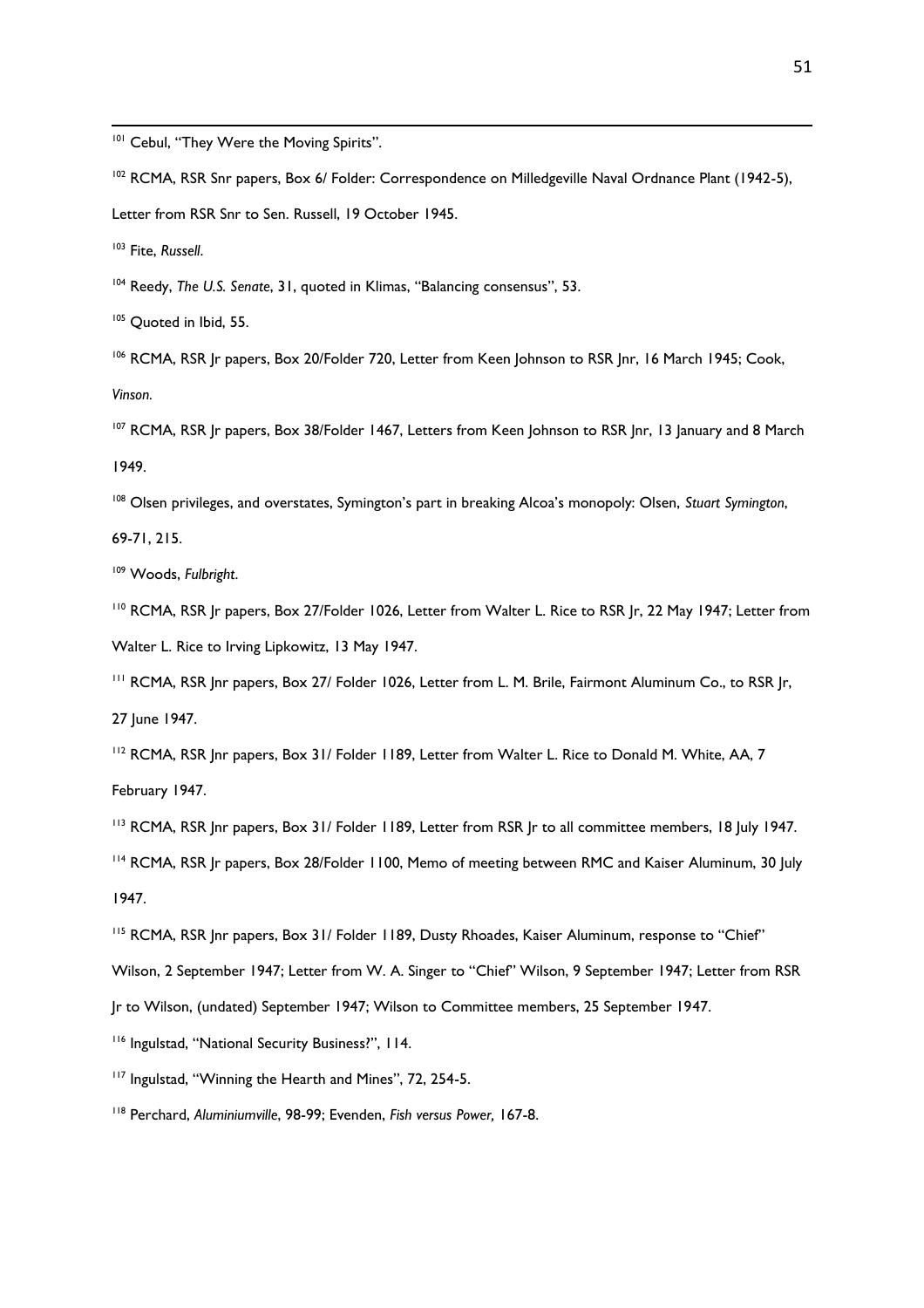i <sup>119</sup> RCMA, , RSR Jr papers, Box 38/Folder 1467, Letter from KJ to RSR Jr (enclosing transcript of evidence), 20 September 1949; Letter from KJ to RSR Jnr with note of advance meeting with Senator Lister Hill, 11 September 1949.

<sup>120</sup> RCMA, RSR Jr papers, Box 48/Folder1787, Letter from Caskie to Lipkowitz*,* 26 October 1951.

<sup>121</sup> RCMA, RSR Jr papers, Box 84/Folder 2955, Letter from RSR Jnr to Fulbright, 3 March 1958.

<sup>122</sup> RCMA, RSR Inr papers, Box 91/Folder 3188, RSR Ir. to M. A. Robertson, Ambassador of Canada, 2 April

1958; Note of meeting of Reynolds T. I. Aluminium Ltd, 25 November 1959; McKeever, *Adlai Stevenson*, 342-3, 401.

<sup>123</sup> RCMA, RSR Jnr papers, Box 218/Folder 4289, Letter from Caskie to RSR Jr, 12 April 1951, RSR Jnr papers, same loc.

<sup>124</sup> LBJ Library, Papers of Lyndon Baines Johnson, White House Central Files: President, 1963-1969, Box 8, Meeting between Richard S. Reynolds Jr, Robert B. Anderson, Joseph McConnell, Reynolds Metals, and President Lyndon Baines Johnson, 5 October 1965.

<sup>125 125</sup> LBJ Library, Papers of Lyndon Baines Johnson, White House Central Files: President, 1963-1969, Boxes 1

(CM/Commodities and CM/ Aluminum folders) and 7 (CM/Aluminum folder). For example, Box 1, CM/

Commodities folder, Memo from Joseph A. Califano Jr, White House Advisor, to John W. Douglas, 'Actions taken and actions proposed to stabilize prices', 28 December 1965.

<sup>126</sup> LBJ Library, Telegram from RSR Jnr to LBJ, 24 January 1968; Letter from Joseph Califano, Jnr, to RSR Jnr, 31 January 1968.

<sup>127</sup> Badger, *New Deal*, 69.

<sup>128</sup> RCMA, RSR Jnr papers, Box 48/Folder 1799, Letter from Patterson, Belknap and Webb, to RSR Jnr, 31 July 1951; Launch of the 1951 NAACP Legal Defense and Educational Fund.

<sup>129</sup> "Major Reynolds", *The Washington Post*, 20 April 1977; McCutcheon and Gleason, *Sarge Reynolds*.

<sup>130</sup> Reynolds, *"Opportunity in Crisis*", 2.

<sup>131</sup> "Major Reynolds".

<sup>132</sup> RCMA, RSR |r papers, Folder 919/Box 21, Letter from RSR Sr to Keen Johnson, 29 July 1946.

<sup>133</sup> Mary B. Rose, "Beyond Buddenbrooks," in *Entrepreneurship*.